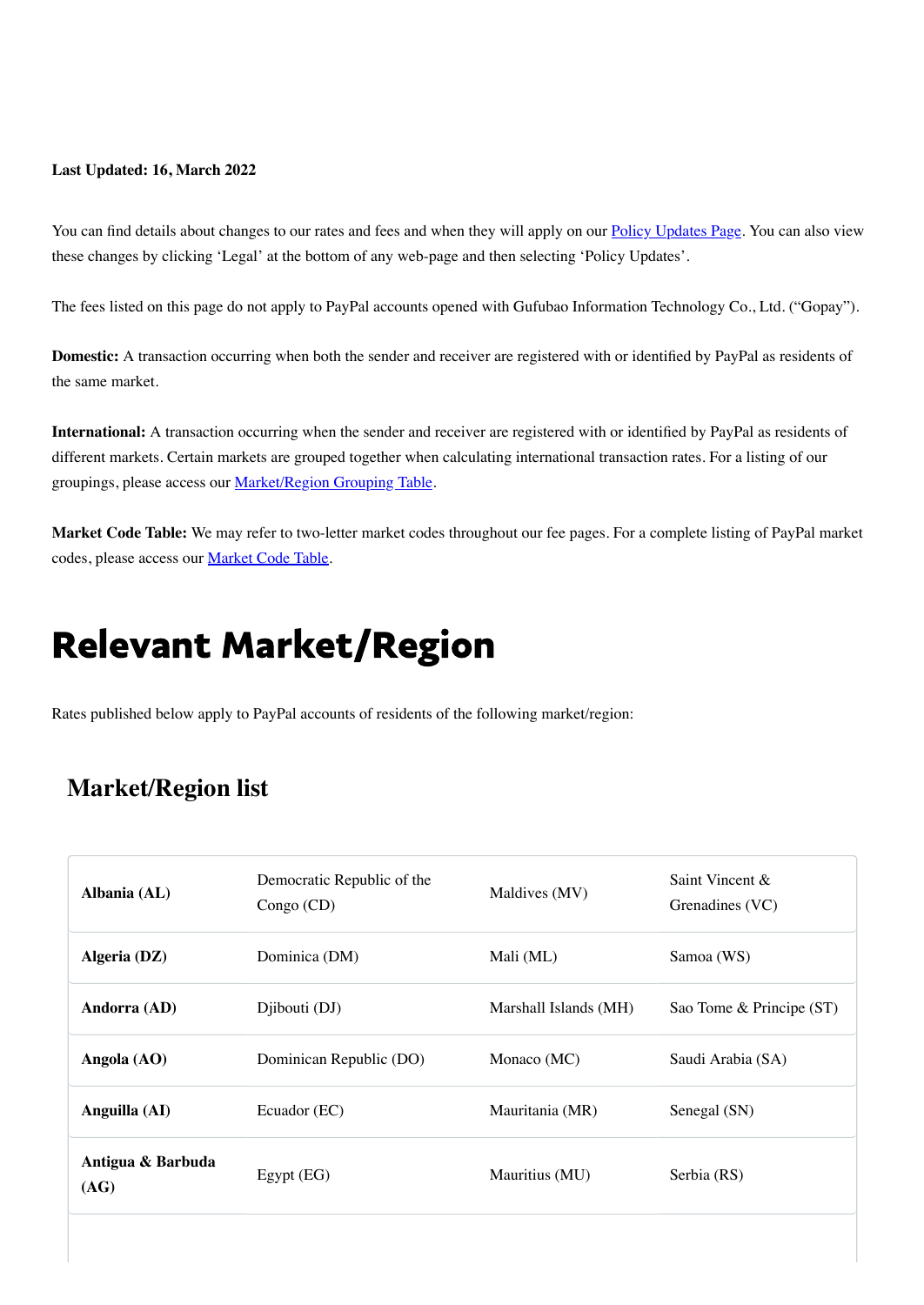| Armenia (AM)<br>Eritrea (ER)<br>Mongolia (MN)<br>Sierra Leone (SL)<br>Aruba (AW)<br>Ethiopia (ET)<br>Montenegro (ME)<br>Singapore (SG)<br><b>Azerbaijan Republic</b><br>Falkland Islands (FK)<br>Montserrat (MS)<br>Solomon Islands (SB)<br>(AZ)<br>Faroe Islands (FO)<br>Somalia (SO)<br><b>Bahamas</b> (BS)<br>Morocco (MA)<br>Federated States of Micronesia<br>Mozambique (MZ)<br><b>Bahrain</b> (BH)<br>South Africa (ZA)<br>(FM)<br>Fiji (FJ)<br>Namibia (NA)<br>Sri Lanka (LK)<br><b>Bangladesh (BD)</b><br><b>Barbados</b> (BB)<br>French Polynesia (PF)<br>Nauru (NR)<br>Suriname (SR)<br><b>Belarus</b> (BY)<br>Gabon (GA)<br>Nepal (NP)<br>Svalbard & Jan Mayen (SJ)<br>Netherlands Antilles<br>Gambia (GM)<br>Swaziland (SZ)<br>(AN)<br><b>Benin (BJ)</b><br>Georgia (GE)<br>New Caledonia (NC)<br>Tajikistan (TJ)<br><b>Bermuda</b> (BM)<br>Greenland (GL)<br>New Zealand (NZ)<br>Tanzania (TZ)<br><b>Bhutan</b> (BT)<br>Grenada (GD)<br>Nicaragua (NI)<br>Togo (TG)<br>Guatemala (GT)<br>Niger (NE)<br>Tonga (TO)<br>Bosnia &<br>Guinea-Bissau (GW)<br>Nigeria (NG)<br>Trinidad & Tobago (TT)<br>Herzegovina (BA)<br>Guyana (GY)<br>Botswana (BW)<br>Niue (NU)<br>Tunisia (TN)<br><b>British Virgin Islands</b><br>Honduras (HN)<br>Norfolk Island (NF)<br>Turkmenistan (TM)<br>(VG)<br>Turks & Caicos Islands<br>Oman (OM)<br><b>Brunei</b> (BN)<br>Iceland (IS)<br>(TC)<br><b>Burkina Faso (BF)</b><br>Indonesia (ID)<br>Palau (PW)<br>Tuvalu (TV)<br><b>Burundi</b> (BI)<br>Jamaica (JM)<br>Panama (PA)<br>Uganda (UG) | <b>Argentina (AR)</b> | El Salvador (SV) | Moldova (MD) | Seychelles (SC) |
|-----------------------------------------------------------------------------------------------------------------------------------------------------------------------------------------------------------------------------------------------------------------------------------------------------------------------------------------------------------------------------------------------------------------------------------------------------------------------------------------------------------------------------------------------------------------------------------------------------------------------------------------------------------------------------------------------------------------------------------------------------------------------------------------------------------------------------------------------------------------------------------------------------------------------------------------------------------------------------------------------------------------------------------------------------------------------------------------------------------------------------------------------------------------------------------------------------------------------------------------------------------------------------------------------------------------------------------------------------------------------------------------------------------------------------------------------------------------------------------------------------------------------------------------|-----------------------|------------------|--------------|-----------------|
|                                                                                                                                                                                                                                                                                                                                                                                                                                                                                                                                                                                                                                                                                                                                                                                                                                                                                                                                                                                                                                                                                                                                                                                                                                                                                                                                                                                                                                                                                                                                         |                       |                  |              |                 |
|                                                                                                                                                                                                                                                                                                                                                                                                                                                                                                                                                                                                                                                                                                                                                                                                                                                                                                                                                                                                                                                                                                                                                                                                                                                                                                                                                                                                                                                                                                                                         |                       |                  |              |                 |
|                                                                                                                                                                                                                                                                                                                                                                                                                                                                                                                                                                                                                                                                                                                                                                                                                                                                                                                                                                                                                                                                                                                                                                                                                                                                                                                                                                                                                                                                                                                                         |                       |                  |              |                 |
|                                                                                                                                                                                                                                                                                                                                                                                                                                                                                                                                                                                                                                                                                                                                                                                                                                                                                                                                                                                                                                                                                                                                                                                                                                                                                                                                                                                                                                                                                                                                         |                       |                  |              |                 |
|                                                                                                                                                                                                                                                                                                                                                                                                                                                                                                                                                                                                                                                                                                                                                                                                                                                                                                                                                                                                                                                                                                                                                                                                                                                                                                                                                                                                                                                                                                                                         |                       |                  |              |                 |
|                                                                                                                                                                                                                                                                                                                                                                                                                                                                                                                                                                                                                                                                                                                                                                                                                                                                                                                                                                                                                                                                                                                                                                                                                                                                                                                                                                                                                                                                                                                                         |                       |                  |              |                 |
|                                                                                                                                                                                                                                                                                                                                                                                                                                                                                                                                                                                                                                                                                                                                                                                                                                                                                                                                                                                                                                                                                                                                                                                                                                                                                                                                                                                                                                                                                                                                         |                       |                  |              |                 |
|                                                                                                                                                                                                                                                                                                                                                                                                                                                                                                                                                                                                                                                                                                                                                                                                                                                                                                                                                                                                                                                                                                                                                                                                                                                                                                                                                                                                                                                                                                                                         |                       |                  |              |                 |
|                                                                                                                                                                                                                                                                                                                                                                                                                                                                                                                                                                                                                                                                                                                                                                                                                                                                                                                                                                                                                                                                                                                                                                                                                                                                                                                                                                                                                                                                                                                                         | <b>Belize</b> (BZ)    |                  |              |                 |
|                                                                                                                                                                                                                                                                                                                                                                                                                                                                                                                                                                                                                                                                                                                                                                                                                                                                                                                                                                                                                                                                                                                                                                                                                                                                                                                                                                                                                                                                                                                                         |                       |                  |              |                 |
|                                                                                                                                                                                                                                                                                                                                                                                                                                                                                                                                                                                                                                                                                                                                                                                                                                                                                                                                                                                                                                                                                                                                                                                                                                                                                                                                                                                                                                                                                                                                         |                       |                  |              |                 |
|                                                                                                                                                                                                                                                                                                                                                                                                                                                                                                                                                                                                                                                                                                                                                                                                                                                                                                                                                                                                                                                                                                                                                                                                                                                                                                                                                                                                                                                                                                                                         |                       |                  |              |                 |
|                                                                                                                                                                                                                                                                                                                                                                                                                                                                                                                                                                                                                                                                                                                                                                                                                                                                                                                                                                                                                                                                                                                                                                                                                                                                                                                                                                                                                                                                                                                                         | <b>Bolivia (BO)</b>   |                  |              |                 |
|                                                                                                                                                                                                                                                                                                                                                                                                                                                                                                                                                                                                                                                                                                                                                                                                                                                                                                                                                                                                                                                                                                                                                                                                                                                                                                                                                                                                                                                                                                                                         |                       |                  |              |                 |
|                                                                                                                                                                                                                                                                                                                                                                                                                                                                                                                                                                                                                                                                                                                                                                                                                                                                                                                                                                                                                                                                                                                                                                                                                                                                                                                                                                                                                                                                                                                                         |                       |                  |              |                 |
|                                                                                                                                                                                                                                                                                                                                                                                                                                                                                                                                                                                                                                                                                                                                                                                                                                                                                                                                                                                                                                                                                                                                                                                                                                                                                                                                                                                                                                                                                                                                         |                       |                  |              |                 |
|                                                                                                                                                                                                                                                                                                                                                                                                                                                                                                                                                                                                                                                                                                                                                                                                                                                                                                                                                                                                                                                                                                                                                                                                                                                                                                                                                                                                                                                                                                                                         |                       |                  |              |                 |
|                                                                                                                                                                                                                                                                                                                                                                                                                                                                                                                                                                                                                                                                                                                                                                                                                                                                                                                                                                                                                                                                                                                                                                                                                                                                                                                                                                                                                                                                                                                                         |                       |                  |              |                 |
|                                                                                                                                                                                                                                                                                                                                                                                                                                                                                                                                                                                                                                                                                                                                                                                                                                                                                                                                                                                                                                                                                                                                                                                                                                                                                                                                                                                                                                                                                                                                         |                       |                  |              |                 |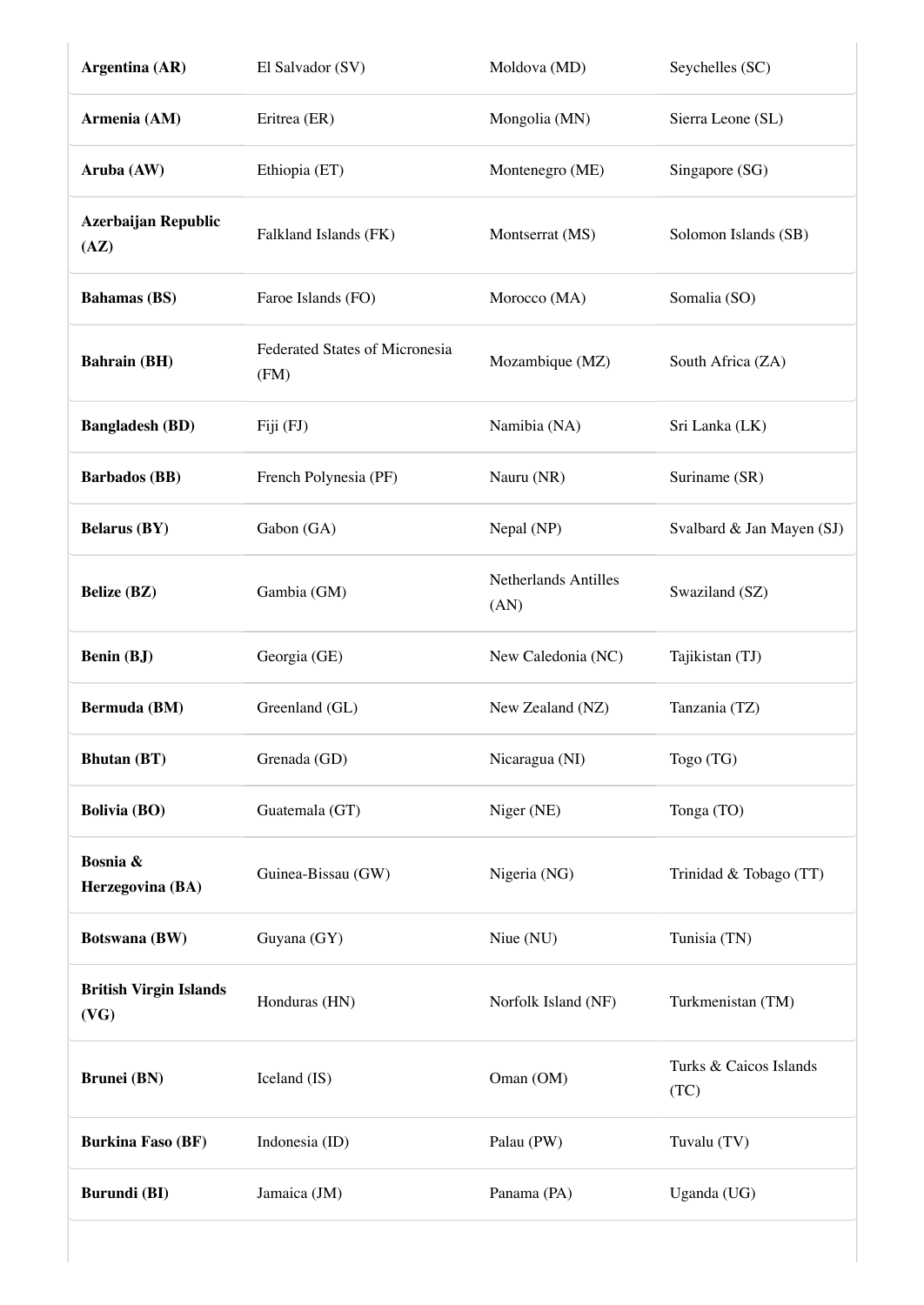| Cambodia (KH)            | Jordan (JO)     | Papua New Guinea<br>(PG)        | Ukraine (UA)                    |
|--------------------------|-----------------|---------------------------------|---------------------------------|
| Cameroon (CM)            | Kazakhstan (KZ) | Paraguay (PY)                   | United Arab Emirates (AE)       |
| Cape Verde (CV)          | Kenya (KE)      | Peru (PE)                       | Uruguay (UY)                    |
| Cayman Islands (KY)      | Kiribati (KI)   | Philippines (PH)                | Vanuatu (VU)                    |
| Chad (TD)                | Kuwait (KW)     | Pitcairn Islands (PN)           | Venezuela (VE)                  |
| Chile (CL)               | Kyrgyzstan (KG) | Qatar (QA)                      | Wallis & Futuna Islands<br>(WF) |
| Columbia (CO)            | Laos $(LA)$     | Republic of the Congo<br>(CG)   | Yemen (YE)                      |
| Comoros (KM)             | Lesotho (LS)    | Rwanda (RW)                     | Zambia (ZM)                     |
| <b>Cook Islands (CK)</b> | Macedonia (MK)  | Saint Helena (SH)               | Zimbabwe (ZW)                   |
| <b>Costa Rica (CR)</b>   | Madagascar (MG) | Saint Kitts & Nevis<br>(KN)     |                                 |
| Cote d'Ivoire (CI)       | Malawi (MW)     | Saint Lucia (LC)                |                                 |
| Croatia (HR)             | Malaysia (MY)   | Saint Pierre & Miquelon<br>(PM) |                                 |

## <span id="page-2-0"></span>Commercial Transaction Rates

When you buy or sell goods or services, make any other commercial type of transaction, send or receive a charity donation or receive a payment when you "request money" using PayPal, we call that a "commercial transaction".

#### **Standard rate for receiving domestic transactions**

| Market/Region of recipient's address                    | Rate                        |
|---------------------------------------------------------|-----------------------------|
| AG, BB, BM, BS, BZ, CL, CR, DM, DO, EC, GD, GT, HN, JM, | $5.40\% + \text{fixed fee}$ |
| KN, KY, LC, NI, PA, PE, SV, TC, TT, UY, & VE            |                             |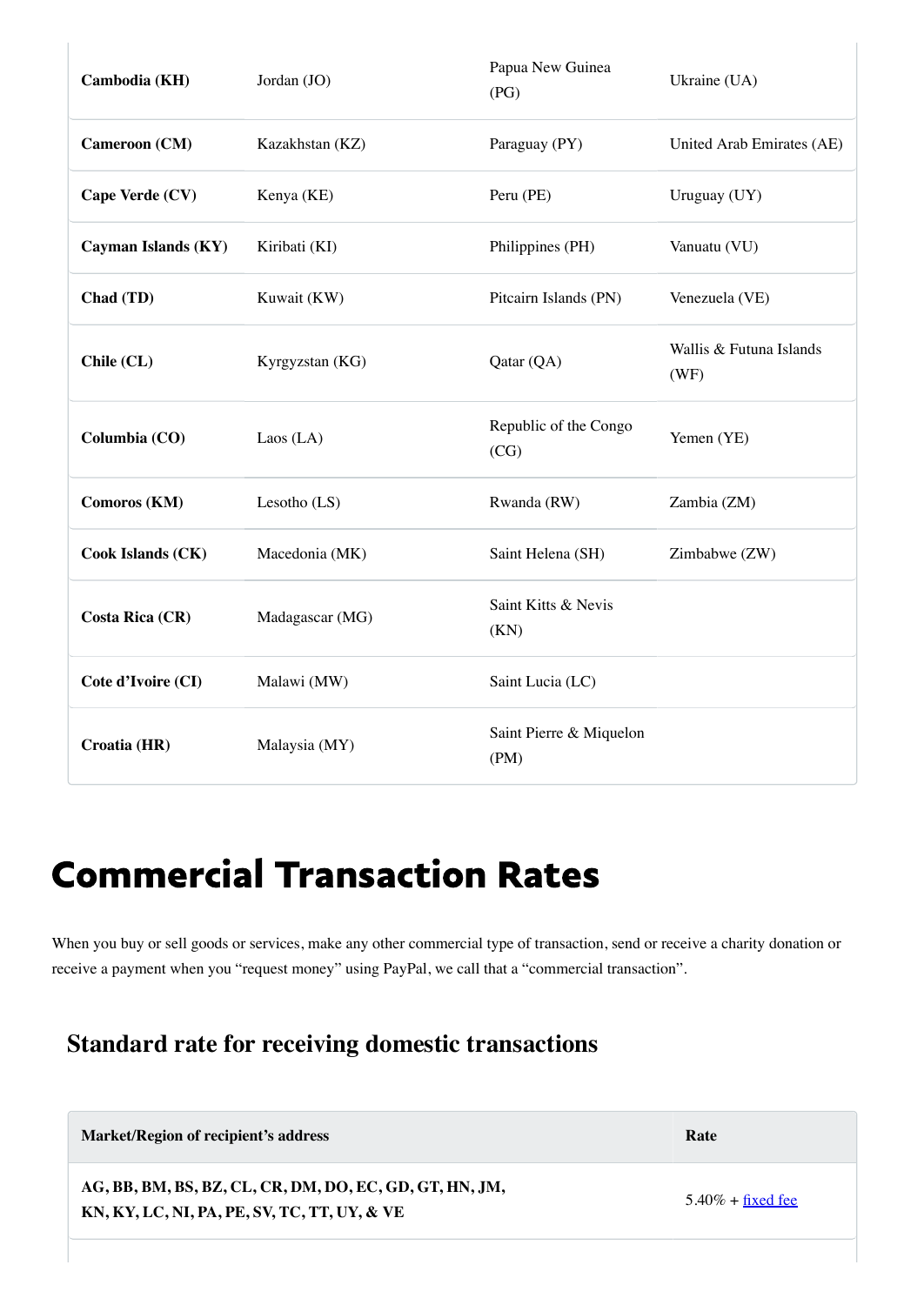| Market/Region of recipient's address | Rate                             |
|--------------------------------------|----------------------------------|
| MY & SG                              | $3.90\% + \text{fixed fee}$      |
| MA                                   | $4.40\% + \text{fixed fee}$      |
| BH, DZ, FJ, JO, NC, OM, PF, PW, & SA | $4.90\% + \underline{fixed}$ fee |
| All other markets                    | $3.40\% + \text{fixed fee}$      |

#### **Merchant rate for receiving transactions**

Subject to eligibility, application approval by PayPal and the terms of the *user agreement*, this rate will apply to all commercial transactions. PayPal may evaluate applications on a case-by-case basis, including, without limitation on the following criteria: qualifying monthly sales volume, size of average shopping cart and an account in good standing. See our [user agreement](https://www.paypal.com/eg/webapps/mpp/ua/useragreement-full) for more details.

| <b>Market/Region of recipient's address</b>                                                                        | <b>Aggregate monetary amount</b><br>of commercial transactions received<br>in the previous calendar month | Rate                                       |
|--------------------------------------------------------------------------------------------------------------------|-----------------------------------------------------------------------------------------------------------|--------------------------------------------|
| AG, AR, BB, BM, BS, BZ, CL, CO, CR,<br>DM, DO, EC, GD, GT, HN, JM, KN, KY, LC, NI, PA,<br>PE, SV, TC, TT, UY, & VE | $0.01 - 3,000.00$ USD                                                                                     | $5.40\% + \text{fixed}$<br>fee             |
|                                                                                                                    | $3,000.01 - 10,000.00$ USD                                                                                | $4.90\% + \text{fixed}$<br>fee             |
|                                                                                                                    | $10,000.01 - 100,000.00$ USD                                                                              | $4.70\% + \underline{fixed}$<br><u>fee</u> |
|                                                                                                                    | 100,000.01+ USD                                                                                           | $4.40\% + \underline{fixed}$<br>fee        |

#### **Receiving international transactions**

| <b>Seller's Market/Region</b> | <b>Buyer's Market/Region</b> | Rate                 |
|-------------------------------|------------------------------|----------------------|
| AD, AL, BA, FO, GE, MD, & RS  | EEA & UK                     | $4.69\% + fixed$ fee |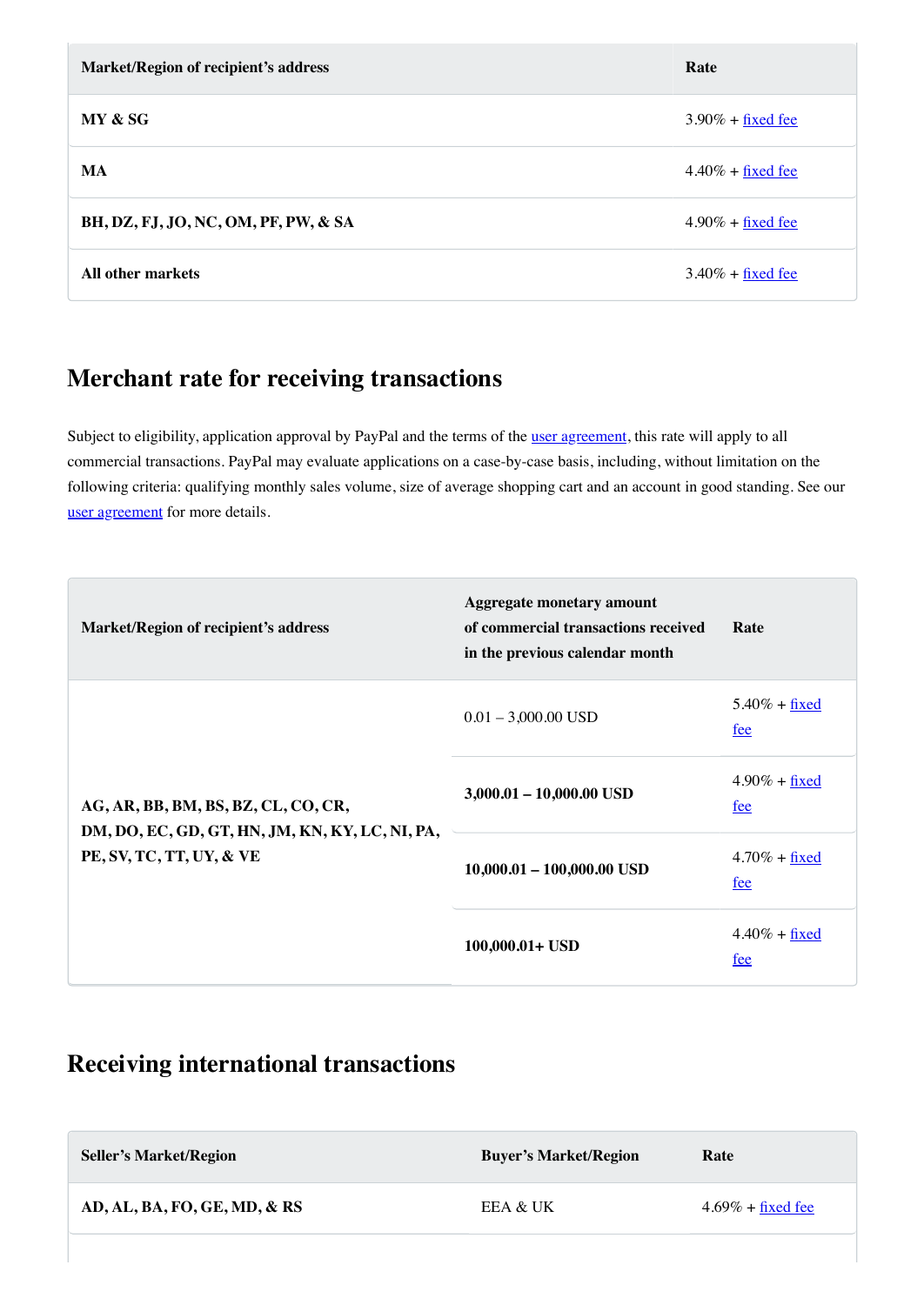| <b>Seller's Market/Region</b>                                                                                      | <b>Buyer's Market/Region</b>     | Rate                             |
|--------------------------------------------------------------------------------------------------------------------|----------------------------------|----------------------------------|
| <b>All other markets</b>                                                                                           | $5.39\% + \text{fixed fee}$      |                                  |
| AG, AR, BB, BM, BS, BZ, CL, CO, CR, DM,<br>DO, EC, GD, GT, HN, JM, KN, KY, LC, NI,<br>PA, PE, SV, TC, TT, UY, & VE | All markets                      | $5.40\% + \text{fixed fee}$      |
| BH, DZ, FJ, JO, NC, OM, PF, PW, & SA                                                                               | All markets                      | $4.90\% + \underline{fixed}$ fee |
| HR, IS, & MC                                                                                                       | <b>EEA</b>                       | $3.40\% + \text{fixed fee}$      |
| UK                                                                                                                 | $4.69\% + fixed$ fee             |                                  |
| <b>All other markets</b>                                                                                           | $5.39\% + \underline{fixed}$ fee |                                  |
| <b>All other markets</b>                                                                                           | All markets                      | $4.40\% + \underline{fixed}$ fee |

#### **Additional service fee for recipients of UK based international commercial transactions (Applicable markets - HR, IS, & MC)**

This fee only applies to merchants who have separate agreements with PayPal. An additional service fee, following a change in applicable laws, regulations or card scheme rules relating to the sending or receipt of commercial transactions, may be applied on the amount of a commercial transaction received by merchants with a PayPal account registered in the EEA market/region from a sender whose account is registered with or identified by PayPal as being in the UK market/region.

| <b>Payment type</b>                                                                                             | Fee   |
|-----------------------------------------------------------------------------------------------------------------|-------|
| Commercial transactions where the recipient's market/region is registered or identified by PayPal as the<br>EEA | 1.29% |

#### <span id="page-4-0"></span>**Fixed fee for commercial transactions (based on currency received)**

| <b>Currency</b>   | Fee      |
|-------------------|----------|
| Australian dollar | 0.30 AUD |
|                   |          |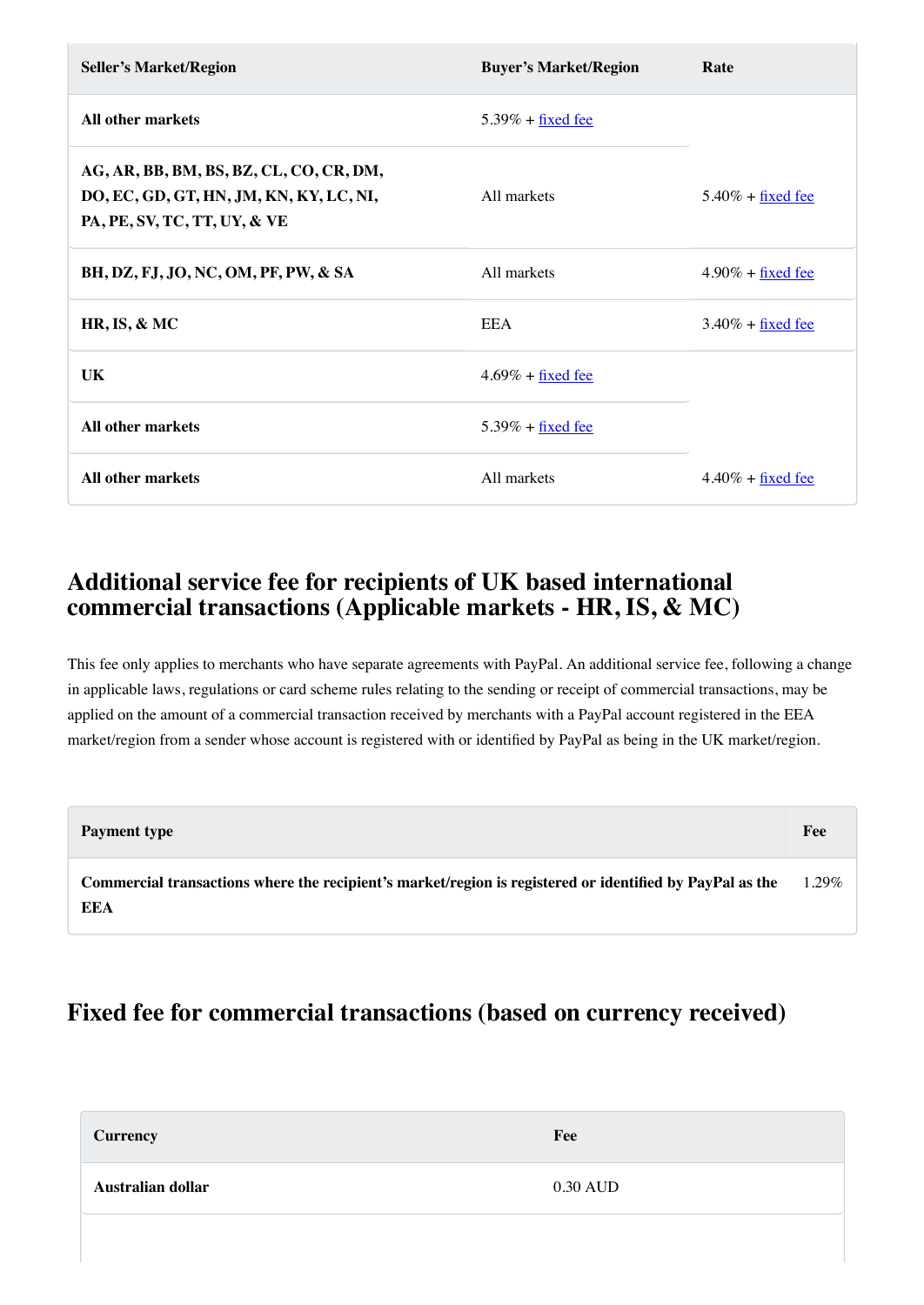| <b>Currency</b>         | Fee             |
|-------------------------|-----------------|
| <b>Brazilian real</b>   | 0.60 BRL        |
| <b>Canadian dollar</b>  | 0.30 CAD        |
| <b>Czech koruna</b>     | 10.00 CZK       |
| <b>Danish krone</b>     | 2.60 DKK        |
| Euro                    | 0.35 EUR        |
| <b>Hong Kong dollar</b> | 2.35 HKD        |
| <b>Hungarian forint</b> | 90.00 HUF       |
| Israeli new shekel      | 1.20 ILS        |
| Japanese yen            | 40.00 JPY       |
| Malaysian ringgit       | 2.00 MYR        |
| <b>Mexican peso</b>     | <b>4.00 MXN</b> |

| Fee             |
|-----------------|
| 10.00 TWD       |
| 0.45 NZD        |
| <b>2.80 NOK</b> |
| 15.00 PHP       |
| 1.35 PLN        |
| 10.00 RUB       |
| 0.50 SGD        |
| 3.25 SEK        |
| 0.55 CHF        |
|                 |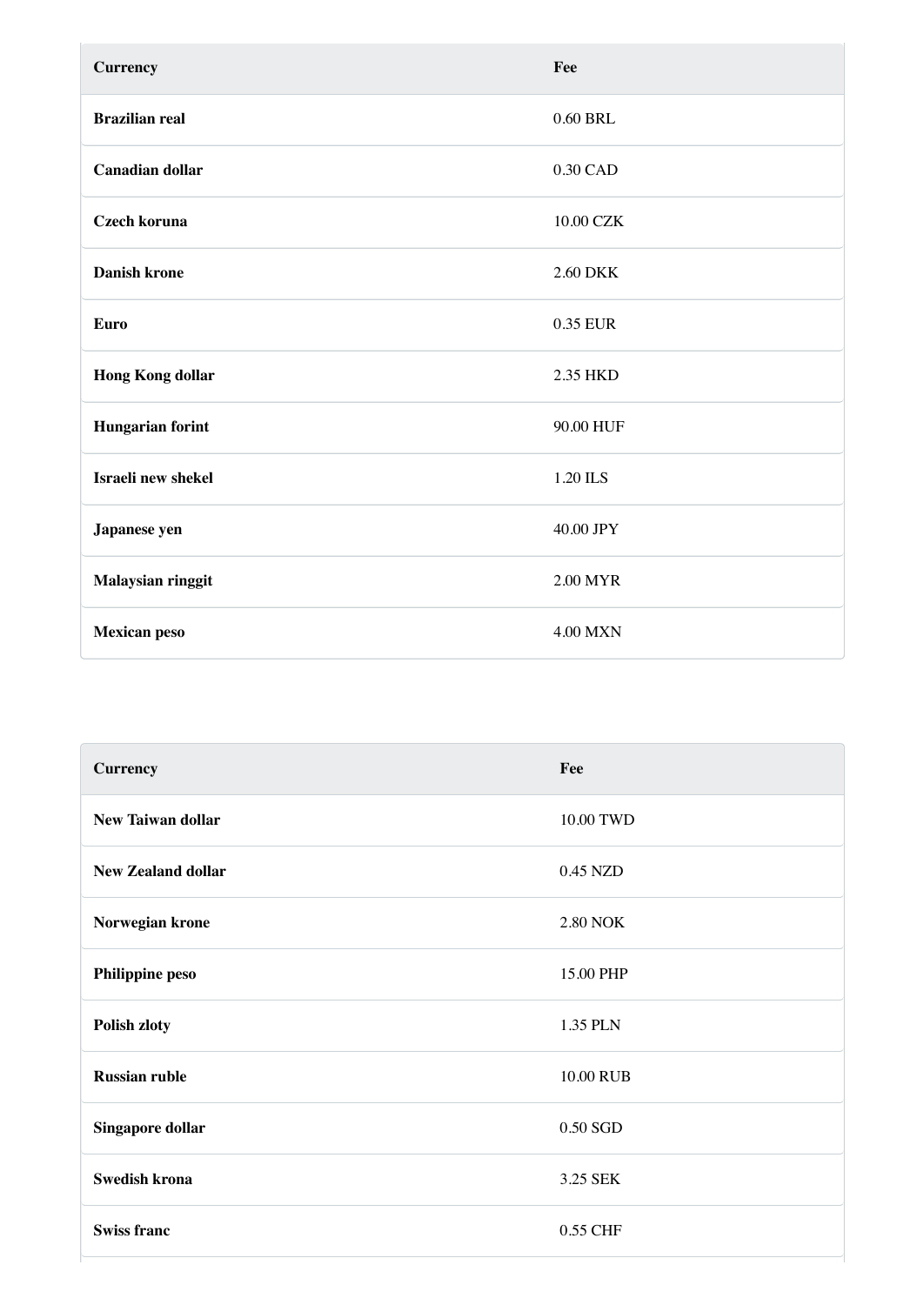| <b>Currency</b>           | Fee       |
|---------------------------|-----------|
| Thai baht                 | 11.00 THB |
| <b>UK</b> pounds sterling | 0.20 GBP  |
| <b>US</b> dollar          | 0.30 USD  |

### Alternative Payment Method Rates

We may allow your customers to choose any of the alternative payment methods (APM) listed in our APM agreement at checkout to pay you for purchases.

For a complete listing of the APMs we support, please see [Annex 1](https://www.paypal.com/eg/webapps/mpp/ua/apm-tnc#annex1) of your market's APM agreement. You must accept the terms of your market's **APM** agreement before receiving APM payments.

Our **[Commercial Transaction Rates](#page-2-0)** apply when you receive APM funded payments.

### PayPal Payouts

PayPal Payouts (which includes the service formerly known as Mass Pay) allows you to easily send payments to multiple recipients at once. We charge you a fee for each payment you send using PayPal Payouts. The fee is based on the type of payment and currency in which it is sent.

#### **Sending PayPal Payouts**

<span id="page-6-0"></span>

| <b>Market/Region</b><br>of recipient's<br>address | <b>Transaction</b>                  | Rate                                                                                          |
|---------------------------------------------------|-------------------------------------|-----------------------------------------------------------------------------------------------|
| AL, AD, BA, FO,<br>$GE, MD, RS, \&$               | Domestic PayPal Payouts             | 2% of total transaction amount (not to<br>exceed the domestic maximum fee cap<br>below)       |
| <b>UA</b>                                         | <b>International PayPal Payouts</b> | 2\% of total transaction amount (not to<br>exceed the international maximum fee cap<br>below) |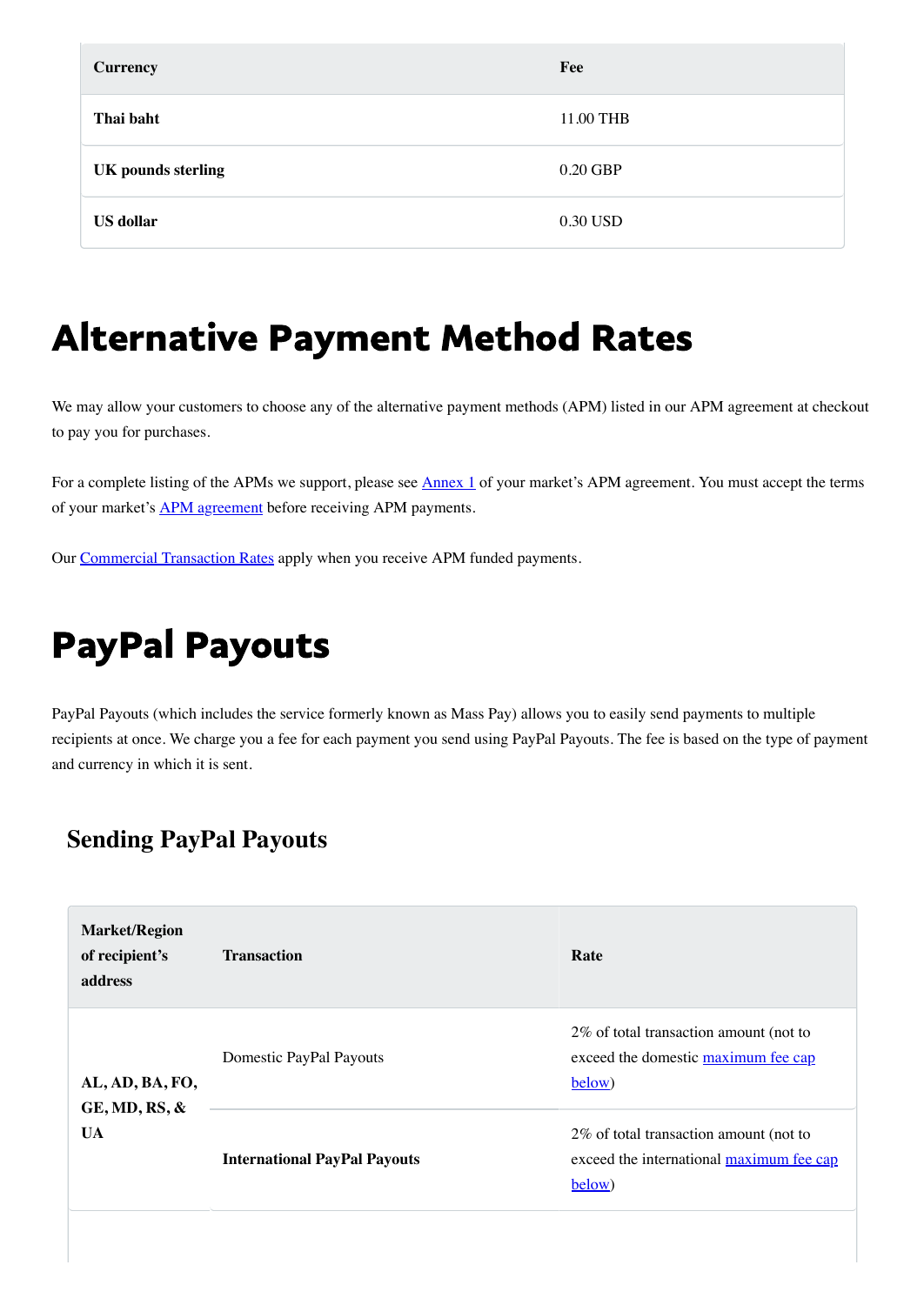| <b>Market/Region</b><br>of recipient's<br>address | <b>Transaction</b>                                                                                         | Rate                                                                                         |
|---------------------------------------------------|------------------------------------------------------------------------------------------------------------|----------------------------------------------------------------------------------------------|
|                                                   | Domestic PayPal Payouts                                                                                    | 2% of total transaction amount (not to<br>exceed the domestic maximum fee cap<br>below)      |
| HR, IS, & MC                                      | <b>International PayPal Payouts between PayPal</b><br>accounts registered in the European Economic<br>Area | 2% of total transaction amount (not to<br>exceed the domestic maximum fee cap<br>below)      |
|                                                   | <b>International PayPal Payouts</b>                                                                        | 2% of total transaction amount (not to<br>exceed the international maximum fee cap<br>below) |
| MY, NZ, PH, &                                     | Domestic PayPal Payouts                                                                                    | 2% of total transaction amount (not to<br>exceed the domestic maximum fee cap<br>below)      |
| <b>SG</b>                                         | <b>International PayPal Payouts</b>                                                                        | 2% of total transaction amount (not to<br>exceed the international maximum fee cap<br>below) |
| All other<br>markets                              | Domestic & International PayPal Payouts                                                                    | 2% of total transaction amount (not to<br>exceed the international maximum fee cap<br>below) |

#### **AL, AD, BA, GE, FO, HR, IS, MC, MD, RS, & UA – Maximum fee cap for PayPal Payouts**

Based on payment currency:

| <b>Domestic Maximum Fee Cap</b> | <b>International Maximum Fee Cap</b> |
|---------------------------------|--------------------------------------|
| $16.00 \text{ AUD}$             | 100.00 AUD                           |
| 24.00 BRL                       | 150.00 BRL                           |
| 14.00 CAD                       | 90.00 CAD                            |
| 280.00 CZK                      | 1700.00 CZK                          |
|                                 |                                      |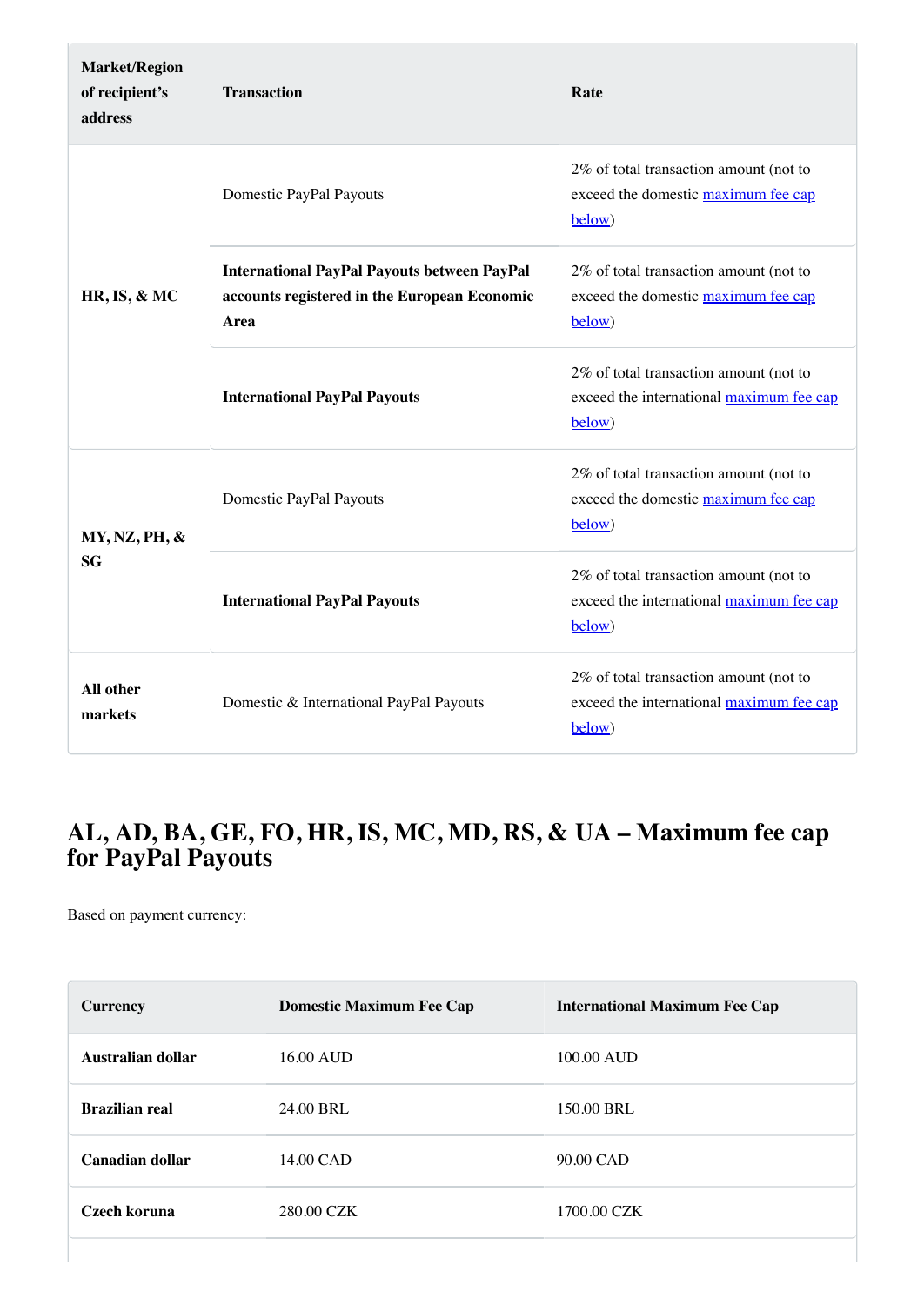| <b>Currency</b>           | <b>Domestic Maximum Fee Cap</b> | <b>International Maximum Fee Cap</b> |
|---------------------------|---------------------------------|--------------------------------------|
| <b>Danish krone</b>       | 84.00 DKK                       | 500.00 DKK                           |
| <b>Euro</b>               | 12.00 EUR                       | 70.00 EUR                            |
| <b>Hong Kong dollar</b>   | 110.00 HKD                      | 660.00 HKD                           |
| <b>Hungarian forint</b>   | 3080.00 HUF                     | 18,500.00 HUF                        |
| Israeli new shekel        | 50.00 ILS                       | 320.00 ILS                           |
| Japanese yen              | 1200.00 JPY                     | 8000.00 JPY                          |
| Malaysian ringgit         | 50.00 MYR                       | 300.00 MYR                           |
| <b>Mexican peso</b>       | 170.00 MXN                      | 1080.00 MXN                          |
| <b>New Taiwan dollar</b>  | 440.00 TWD                      | 2700.00 TWD                          |
| <b>New Zealand dollar</b> | 20.00 NZD                       | 120.00 NZD                           |
| Norwegian krone           | 90.00 NOK                       | 540.00 NOK                           |
| Philippine peso           | 640.00 PHP                      | 3800.00 PHP                          |
| <b>Polish zloty</b>       | 46.00 PLN                       | 280.00 PLN                           |
| <b>Russian ruble</b>      | 480.00 RUB                      | 2800.00 RUB                          |
| <b>Singapore dollar</b>   | 20.00 SGD                       | 120.00 SGD                           |
| <b>Swedish krona</b>      | 100.00 SEK                      | 640.00 SEK                           |
| <b>Swiss franc</b>        | 16.00 CHF                       | 100.00 CHF                           |
| Thai baht                 | 460.00 THB                      | 2800.00 THB                          |
| <b>UK</b> pounds sterling | 10.00 GBP                       | 60.00 GBP                            |
| <b>US</b> dollar          | 14.00 USD                       | 90.00 USD                            |

### **MY, NZ, PH, & SG – Maximum fee cap for PayPal Payouts**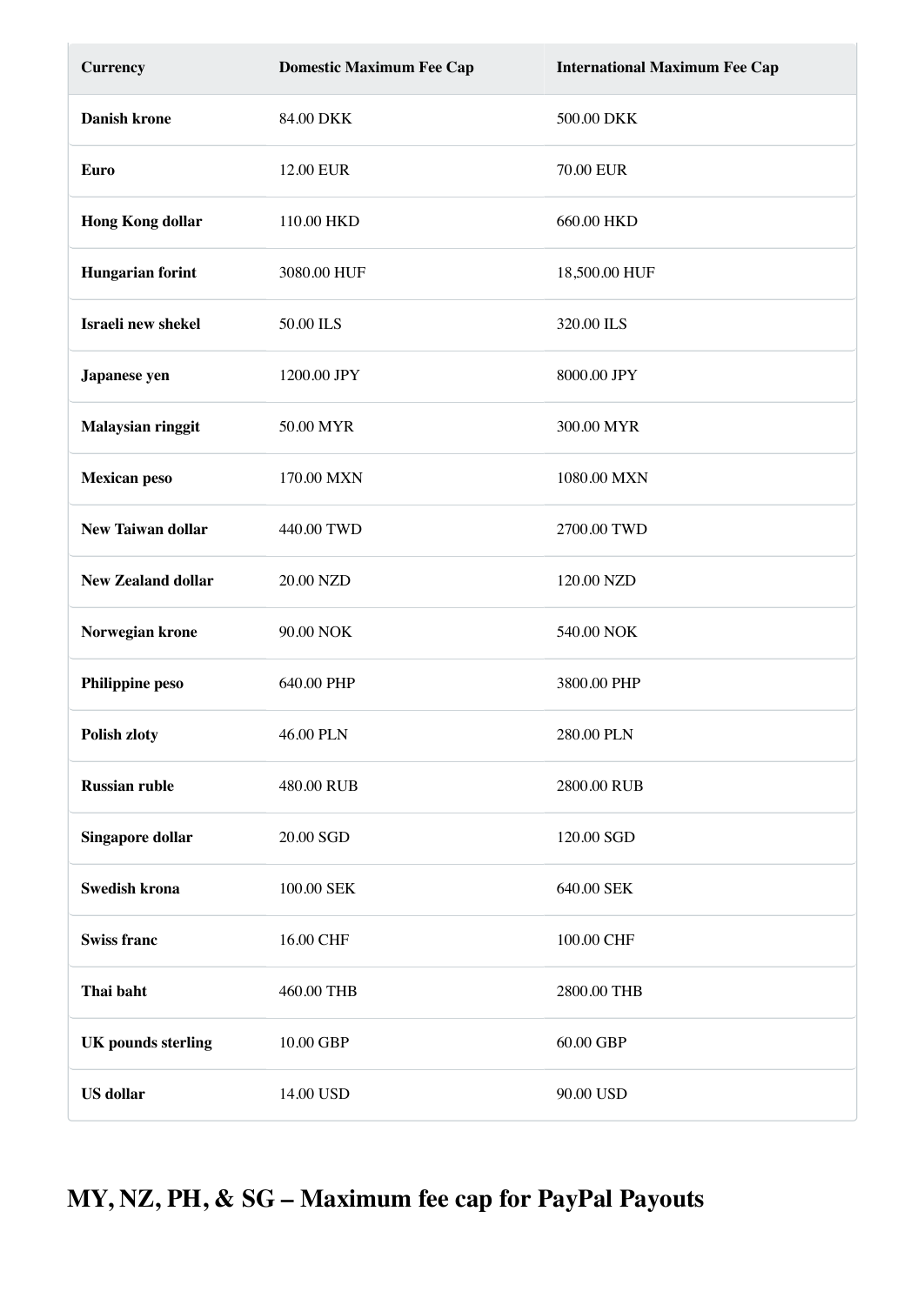| <b>Currency</b>           | <b>Domestic Maximum Fee Cap</b> | <b>International Maximum Fee Cap</b> |
|---------------------------|---------------------------------|--------------------------------------|
| Australian dollar         | 1.25 AUD                        | 60.00 AUD                            |
| <b>Brazilian real</b>     | <b>2.00 BRL</b>                 | 100.00 BRL                           |
| <b>Canadian dollar</b>    | 1.25 CAD                        | 60.00 CAD                            |
| Czech koruna              | 24.00 CZK                       | 1000.00 CZK                          |
| <b>Danish krone</b>       | <b>6.00 DKK</b>                 | 300.00 DKK                           |
| <b>Euro</b>               | 0.85 EUR                        | 40.00 EUR                            |
| <b>Hong Kong dollar</b>   | 7.00 HKD                        | 400.00 HKD                           |
| <b>Hungarian forint</b>   | 210.00 HUF                      | 15,000.00 HUF                        |
| Israeli new shekel        | <b>4.00 ILS</b>                 | 200.00 ILS                           |
| Japanese yen              | 120.00 JPY                      | 5000.00 JPY                          |
| Malaysian ringgit         | 4.00 MYR                        | 200.00 MYR                           |
| <b>Mexican peso</b>       | 11.00 MXN                       | 750.00 MXN                           |
| <b>New Taiwan dollar</b>  | 33.00 TWD                       | 2000.00 TWD                          |
| <b>New Zealand dollar</b> | 1.50 NZD                        | 75.00 NZD                            |
| Norwegian krone           | 6.75 NOK                        | 300.00 NOK                           |
| Philippine peso           | 50.00 PHP                       | 2500.00 PHP                          |
| Polish zloty              | 3.00 PLN                        | 150.00 PLN                           |
| <b>Russian ruble</b>      | 30.00 RUB                       | 1500.00 RUB                          |
| Singapore dollar          | 1.60 SGD                        | 80.00 SGD                            |
| <b>Swedish krona</b>      | 9.00 SEK                        | 400.00 SEK                           |
| <b>Swiss franc</b>        | 1.30 CHF                        | 50.00 CHF                            |
|                           |                                 |                                      |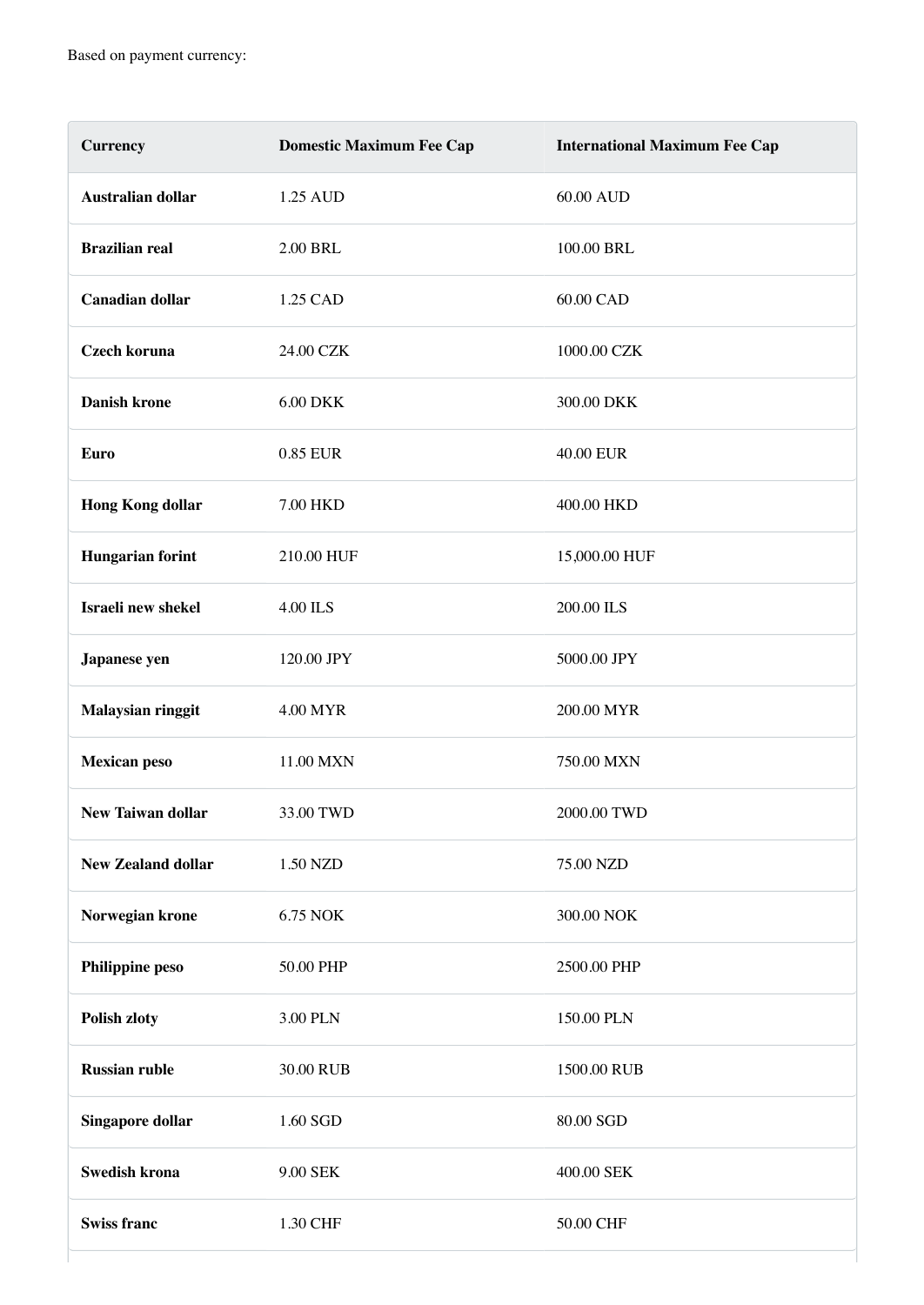| <b>Currency</b>           | <b>Domestic Maximum Fee Cap</b> | <b>International Maximum Fee Cap</b> |
|---------------------------|---------------------------------|--------------------------------------|
| Thai baht                 | 36.00 THB                       | 2000.00 THB                          |
| <b>UK</b> pounds sterling | $0.65$ GBP                      | 35.00 GBP                            |
| <b>US dollar</b>          | 1.00 USD                        | 50.00 USD                            |

### **All other markets – Maximum fee cap for PayPal Payouts**

Based on payment currency:

| <b>Currency</b>           | <b>Maximum Fee Cap</b> |
|---------------------------|------------------------|
| <b>Australian dollar</b>  | 1.25 AUD               |
| <b>Brazilian real</b>     | 2.00 BRL               |
| <b>Canadian dollar</b>    | 1.25 CAD               |
| Czech koruna              | 24.00 CZK              |
| <b>Danish krone</b>       | <b>6.00 DKK</b>        |
| <b>Euro</b>               | 0.85 EUR               |
| <b>Hong Kong dollar</b>   | 7.00 HKD               |
| <b>Hungarian forint</b>   | 210.00 HUF             |
| Israeli new shekel        | 4.00 ILS               |
| Japanese yen              | 120.00 JPY             |
| Malaysian ringgit         | 4.00 MYR               |
| <b>Mexican peso</b>       | 11.00 MXN              |
| <b>New Taiwan dollar</b>  | 33.00 TWD              |
| <b>New Zealand dollar</b> | 1.50 NZD               |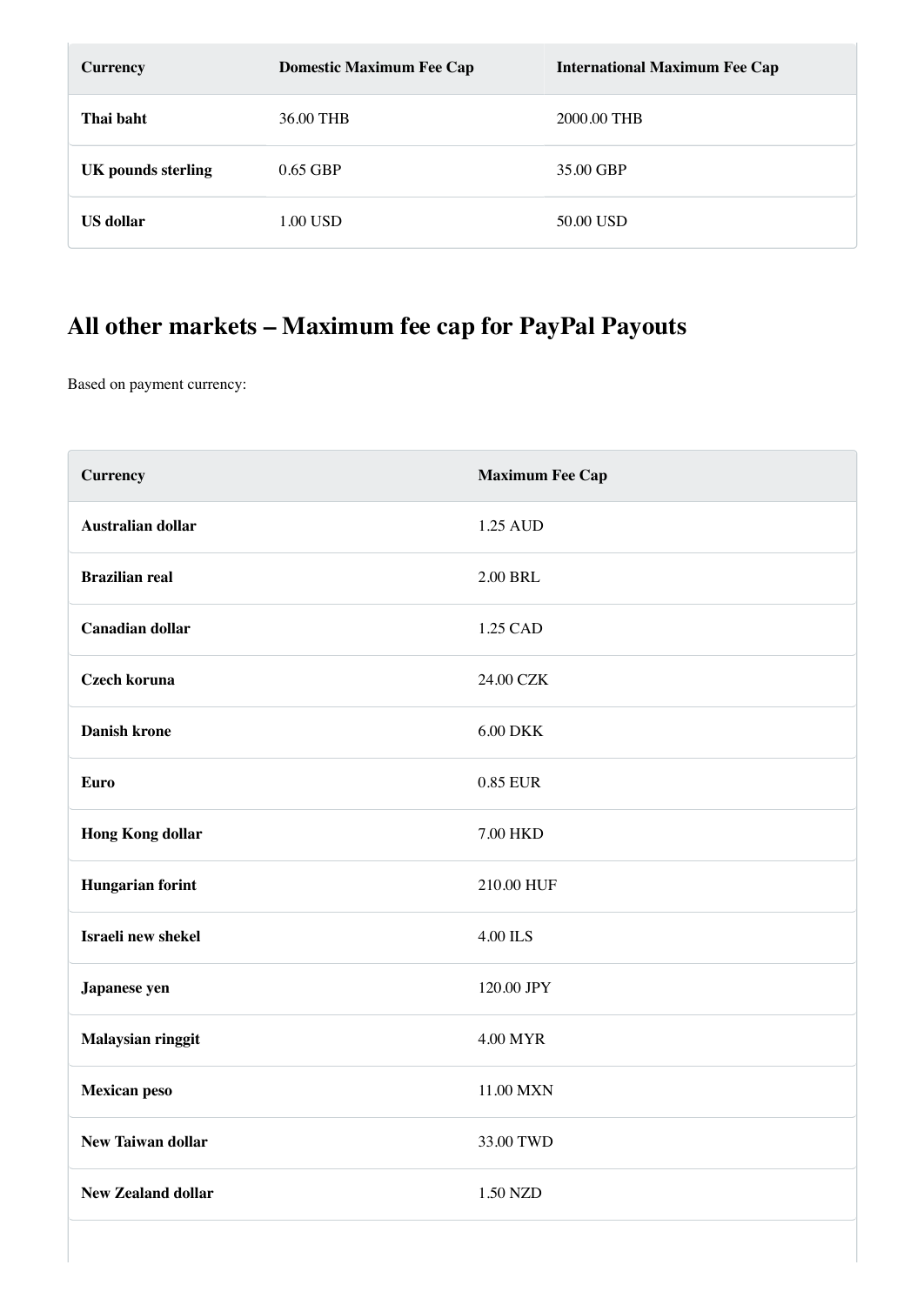| <b>Currency</b>           | <b>Maximum Fee Cap</b> |
|---------------------------|------------------------|
| Norwegian krone           | 6.75 NOK               |
| Philippine peso           | 50.00 PHP              |
| Polish zloty              | 3.00 PLN               |
| <b>Russian ruble</b>      | 30.00 RUB              |
| Singapore dollar          | 1.60 SGD               |
| <b>Swedish krona</b>      | 9.00 SEK               |
| <b>Swiss franc</b>        | 1.30 CHF               |
| Thai baht                 | 36.00 THB              |
| <b>UK</b> pounds sterling | 0.65 GBP               |
| <b>US</b> dollar          | 1.00 USD               |

## Micropayments

Subject to application and pre-approval by PayPal, you may upgrade an existing account to receive the Micropayments rates. Micropayment rates can be ideal as an alternative to standard commercial transaction rates for business that process payments under 5.00 SGD. If you upgrade to the Micropayment rate, this rate will apply to all commercial transaction payments received into your PayPal account. Please [contact us](https://www.paypal.com/eg/smarthelp/home) to apply for the Micropayment rates.

#### **Receiving micropayments**

| <b>Market/Region of recipient's</b><br>address | <b>Transaction</b> | Rate |
|------------------------------------------------|--------------------|------|
|                                                |                    |      |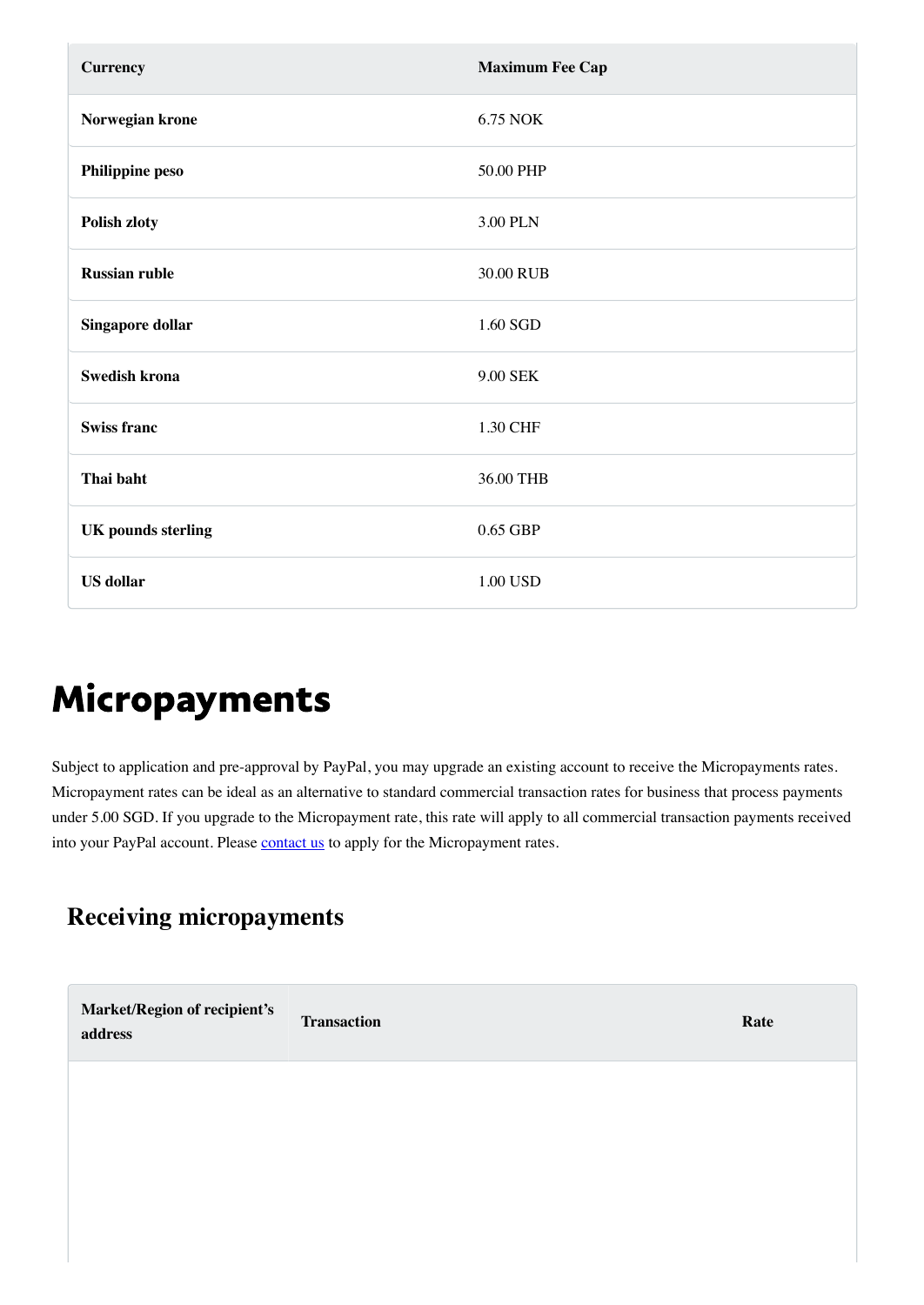| <b>Market/Region of recipient's</b><br>address                                                                                                                     | <b>Transaction</b>                                                                                                            | Rate                                     |
|--------------------------------------------------------------------------------------------------------------------------------------------------------------------|-------------------------------------------------------------------------------------------------------------------------------|------------------------------------------|
| AG, AI, AN, AR, AW, BB,<br>BM, BZ, CL, CO, CR, DM,<br>DO, EC, FK, GD, GT, GY,<br>HN, JM, KN, KY, LC, MS,<br>NI,<br>PA, PE, PY, SR, SV, TC, TT,<br>UY, VC, VE, & VG | Domestic & International micropayments                                                                                        | $6.50\% +$<br>micropayments<br>fixed fee |
| HR, IS, & MC                                                                                                                                                       | Domestic micropayments and international micropayments<br>between PayPal accounts registered in the European Economic<br>Area | $5.00\% +$<br>micropayments<br>fixed fee |
|                                                                                                                                                                    | <b>International micropayments</b>                                                                                            | $6.00\%$ +<br>micropayments<br>fixed fee |
| All other markets (where<br>available)                                                                                                                             | Domestic micropayments                                                                                                        | $5.00\% +$<br>micropayments<br>fixed fee |
|                                                                                                                                                                    | <b>International micropayments</b>                                                                                            | $6.00\% +$<br>micropayments<br>fixed fee |

### **Receiving micropayments for digital goods**

| <b>Market/Region of</b><br>recipient's address | <b>Transaction</b>                                                                                                         | Rate                                     |
|------------------------------------------------|----------------------------------------------------------------------------------------------------------------------------|------------------------------------------|
| AD, AL, BA, FO,                                | Domestic micropayments                                                                                                     | $5.00\% +$<br>micropayments<br>fixed fee |
| GE, MD, & RS                                   | <b>International micropayments</b>                                                                                         | $6.00\% +$<br>micropayments<br>fixed fee |
| HR, IS, & MC                                   | Domestic micropayments and international micropayments between<br>PayPal accounts registered in the European Economic Area | $5.00\% +$<br>micropayments<br>fixed fee |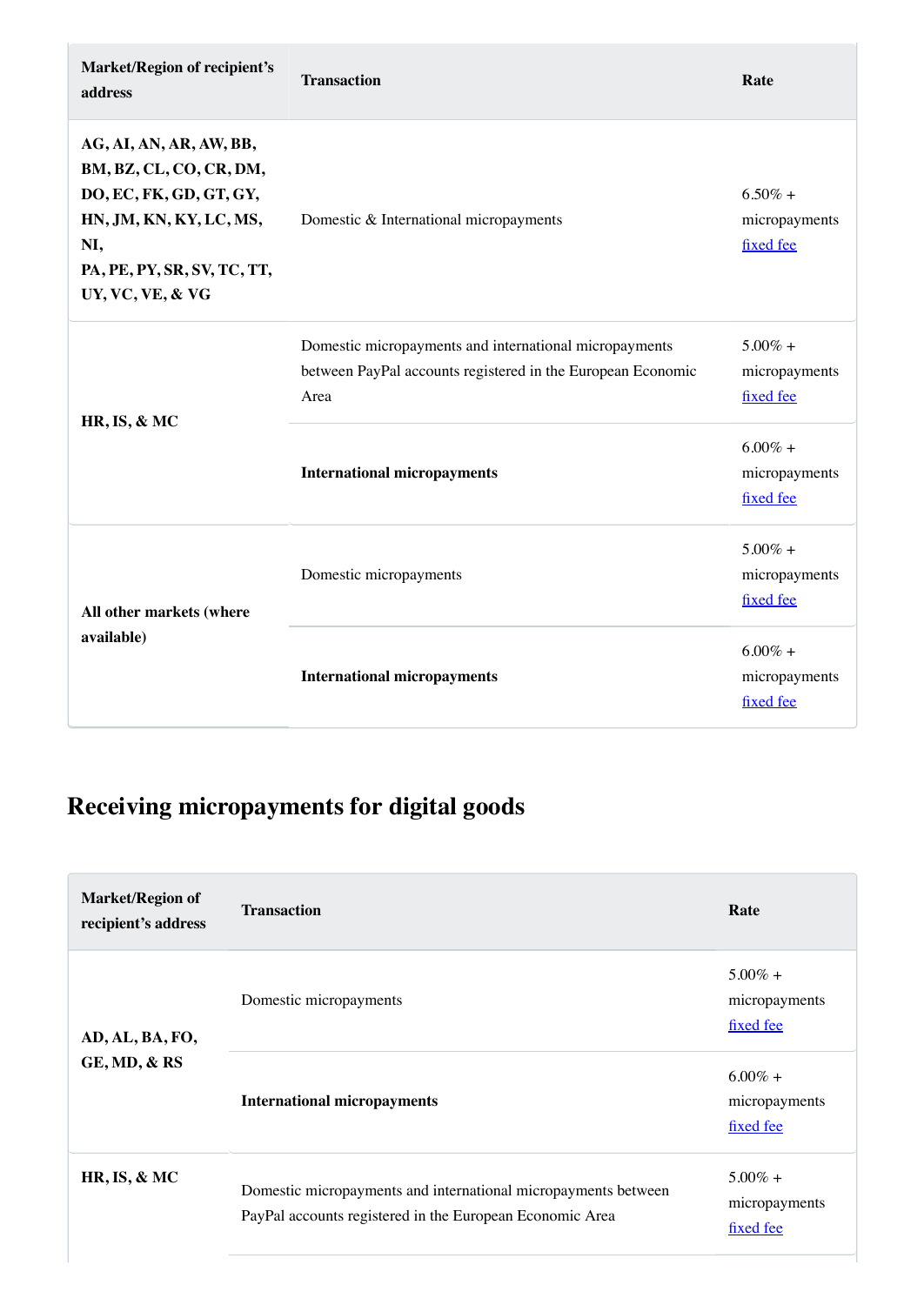| <b>Market/Region of</b><br>recipient's address | <b>Transaction</b>                 | Rate                                     |
|------------------------------------------------|------------------------------------|------------------------------------------|
|                                                | <b>International micropayments</b> | $6.00\%$ +<br>micropayments<br>fixed fee |
| ID & PH                                        | International micropayments        | $6.00\%$ +<br>micropayments<br>fixed fee |
| MY & SG                                        | Domestic micropayments             | $5.50\% +$<br>micropayments<br>fixed fee |
|                                                | <b>International micropayments</b> | $6.00\%$ +<br>micropayments<br>fixed fee |
| All other markets                              | Domestic micropayments             | $5.00\%$ +<br>micropayments<br>fixed fee |
| (where available)                              | <b>International micropayments</b> | $5.50\% +$<br>micropayments<br>fixed fee |

### <span id="page-13-0"></span>**Micropayments fixed fee**

Based on payment currency:

| <b>Currency</b>        | Fee      |
|------------------------|----------|
| Australian dollar      | 0.05 AUD |
| <b>Brazilian real</b>  | 0.10 BRL |
| <b>Canadian dollar</b> | 0.05 CAD |
| <b>Czech koruna</b>    | 1.67 CZK |
|                        |          |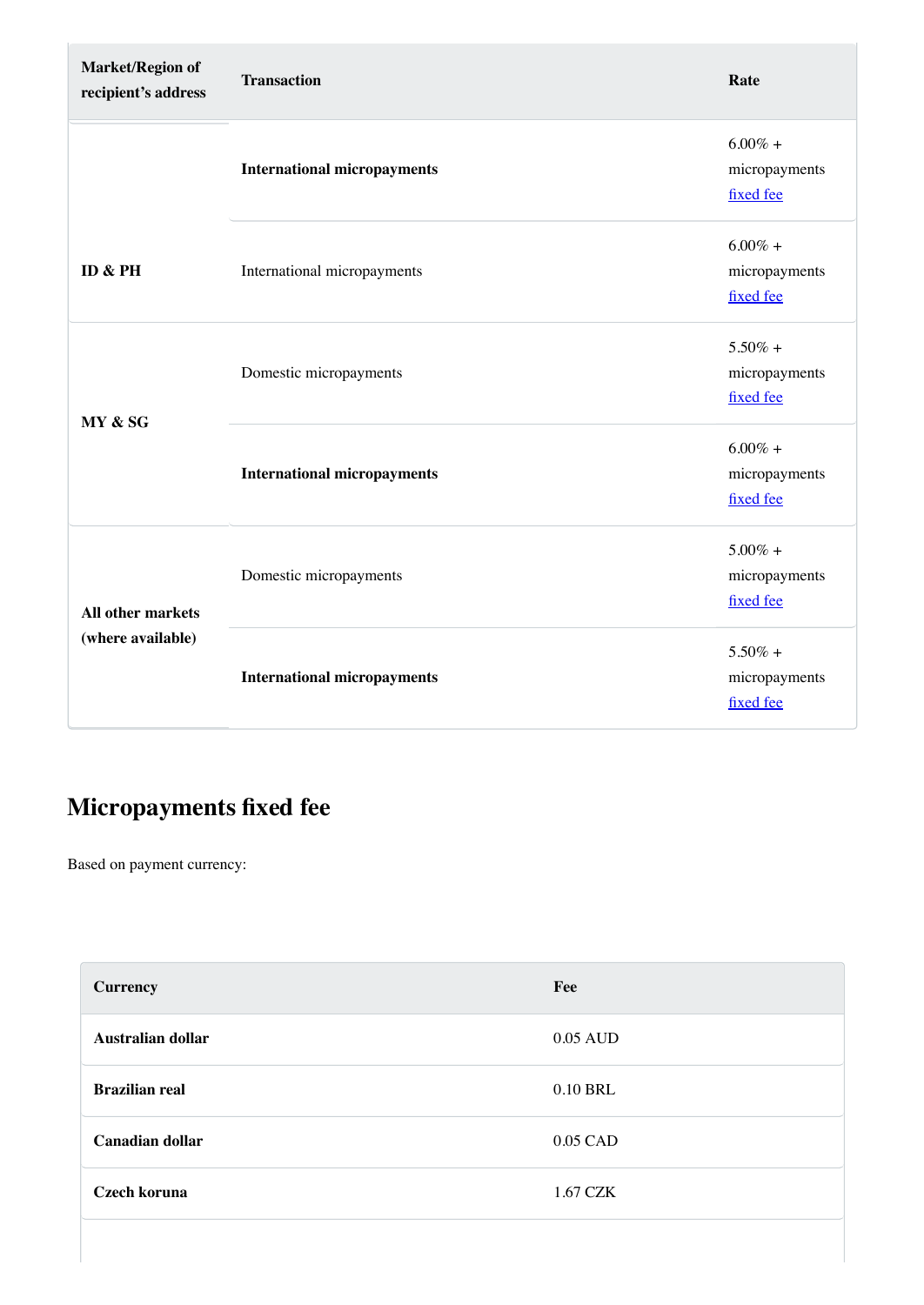| <b>Currency</b>         | Fee       |
|-------------------------|-----------|
| <b>Danish krone</b>     | 0.43 DKK  |
| <b>Euro</b>             | 0.05 EUR  |
| <b>Hong Kong dollar</b> | 0.39 HKD  |
| <b>Hungarian forint</b> | 15.00 HUF |
| Israeli new shekel      | 0.20 ILS  |
| Japanese yen            | 7.00 JPY  |
| Malaysian ringgit       | 0.20 MYR  |
| <b>Mexican peso</b>     | 0.55 MXN  |

| <b>Currency</b>           | Fee             |
|---------------------------|-----------------|
| <b>New Taiwan dollar</b>  | 2.00 TWD        |
| <b>New Zealand dollar</b> | 0.08 NZD        |
| Norwegian krone           | 0.47 NOK        |
| Philippine peso           | 2.50 PHP        |
| Polish zloty              | 0.23 PLN        |
| <b>Russian ruble</b>      | <b>2.00 RUB</b> |
| Singapore dollar          | 0.08 SGD        |
| <b>Swedish krona</b>      | 0.54 SEK        |
| <b>Swiss franc</b>        | 0.09 CHF        |
| Thai baht                 | 1.80 THB        |
| <b>UK</b> pounds sterling | 0.05 GBP        |
| <b>US</b> dollar          | 0.05 USD        |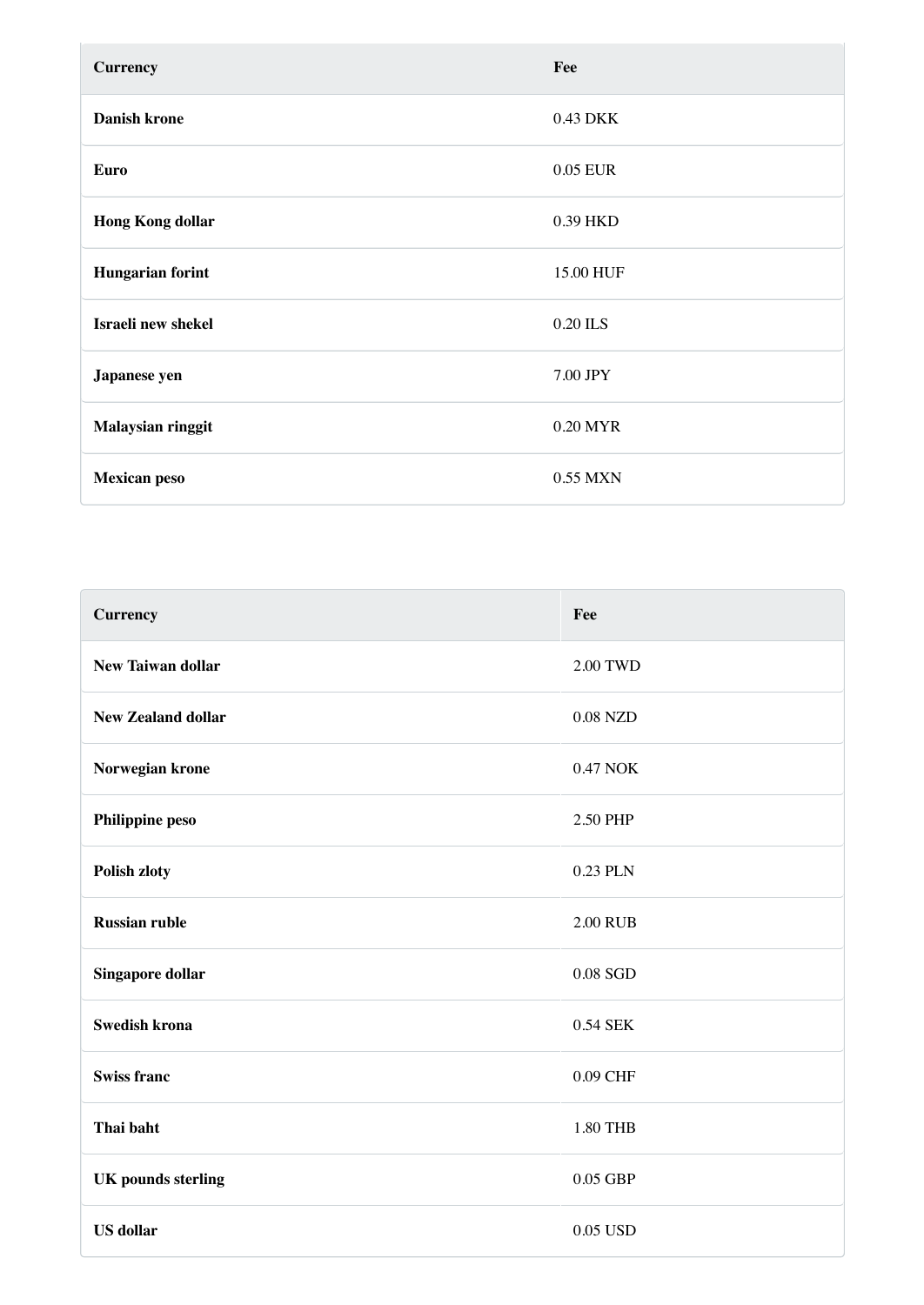## Chargeback Fees

For transactions that are not processed either through a buyer's PayPal account or through a guest checkout, we assess a settlement fee to sellers for credit and debit card transaction chargebacks (a chargeback may occur when a buyer rejects or reverses a charge on his or her card through the card issuer).

The chargeback fee is based on the currency received as follows:

#### **AL, AD, BA, GE, HR, IS, MC, MD, & RS – Chargeback fees**

| <b>Currency</b>          | Fee         |
|--------------------------|-------------|
| <b>Australian dollar</b> | 22.00 AUD   |
| <b>Brazilian real</b>    | 35.00 BRL   |
| <b>Canadian dollar</b>   | 20.00 CAD   |
| Czech koruna             | 400.00 CZK  |
| <b>Danish krone</b>      | 120.00 DKK  |
| Euro                     | 16.00 EUR   |
| <b>Hong Kong dollar</b>  | 155.00 HKD  |
| <b>Hungarian forint</b>  | 4325.00 HUF |
| Israeli new shekel       | 75.00 ILS   |
| Japanese yen             | 1875.00 JPY |
| Malaysian ringgit        | 65.00 MYR   |
| <b>Mexican peso</b>      | 250.00 MXN  |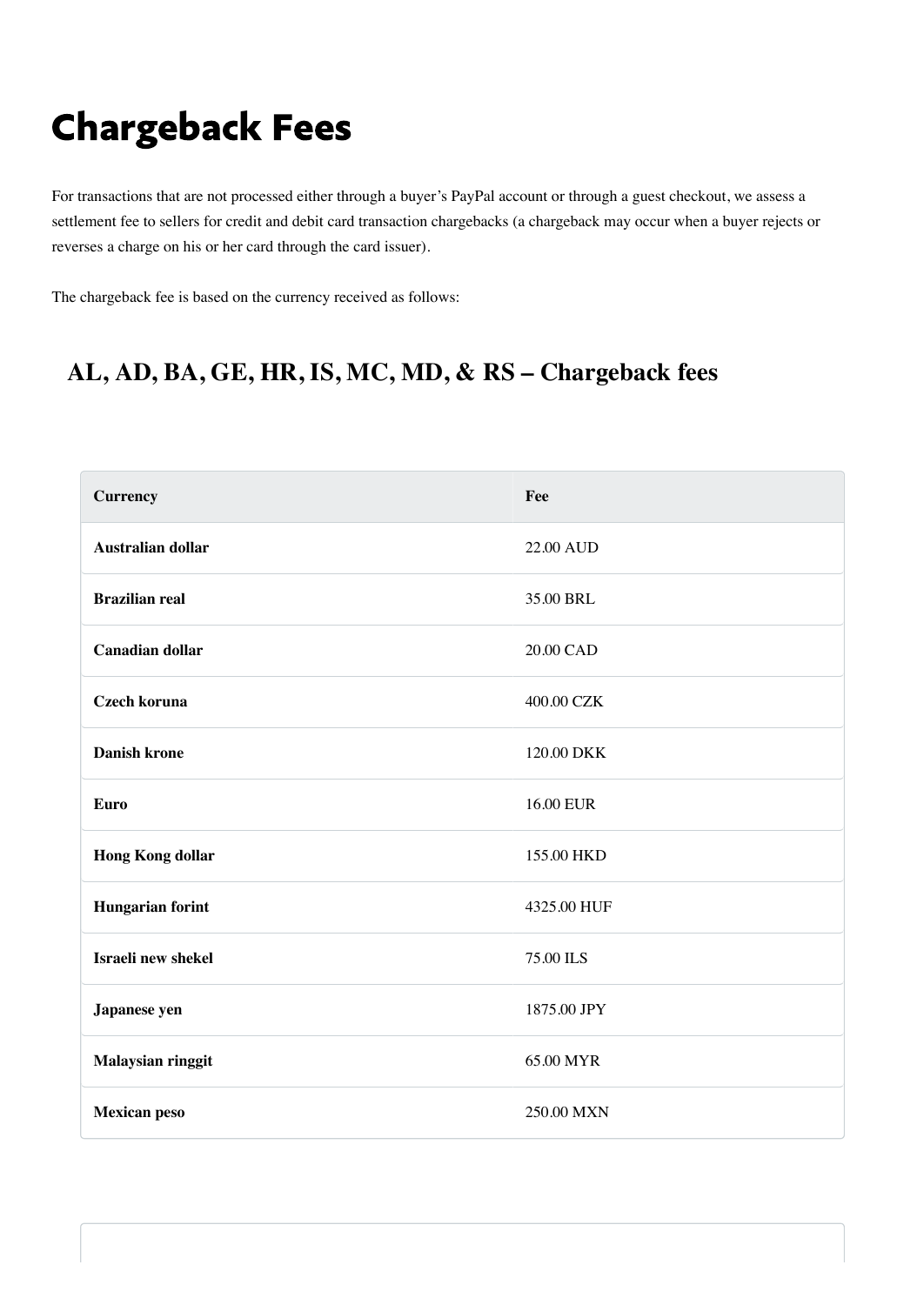| <b>Currency</b>           | Fee        |
|---------------------------|------------|
| <b>New Taiwan dollar</b>  | 625.00 TWD |
| <b>New Zealand dollar</b> | 28.00 NZD  |
| Norwegian krone           | 125.00 NOK |
| <b>Philippine peso</b>    | 900.00 PHP |
| Polish zloty              | 65.00 PLN  |
| <b>Russian ruble</b>      | 640.00 RUB |
| <b>Singapore dollar</b>   | 28.00 SGD  |
| <b>Swedish krona</b>      | 150.00 SEK |
| <b>Swiss franc</b>        | 22.00 CHF  |
| Thai baht                 | 650.00 THB |
| <b>UK</b> pounds sterling | 14.00 GBP  |
| <b>US</b> dollar          | 20.00 USD  |

### **All other markets – Chargeback fees**

| <b>Currency</b>        | Fee        |
|------------------------|------------|
| Australian dollar      | 15.00 AUD  |
| <b>Brazilian real</b>  | 20.00 BRL  |
| <b>Canadian dollar</b> | 15.00 CAD  |
| Czech koruna           | 250.00 CZK |
| <b>Danish krone</b>    | 60.00 DKK  |
| Euro                   | 11.25 EUR  |
|                        |            |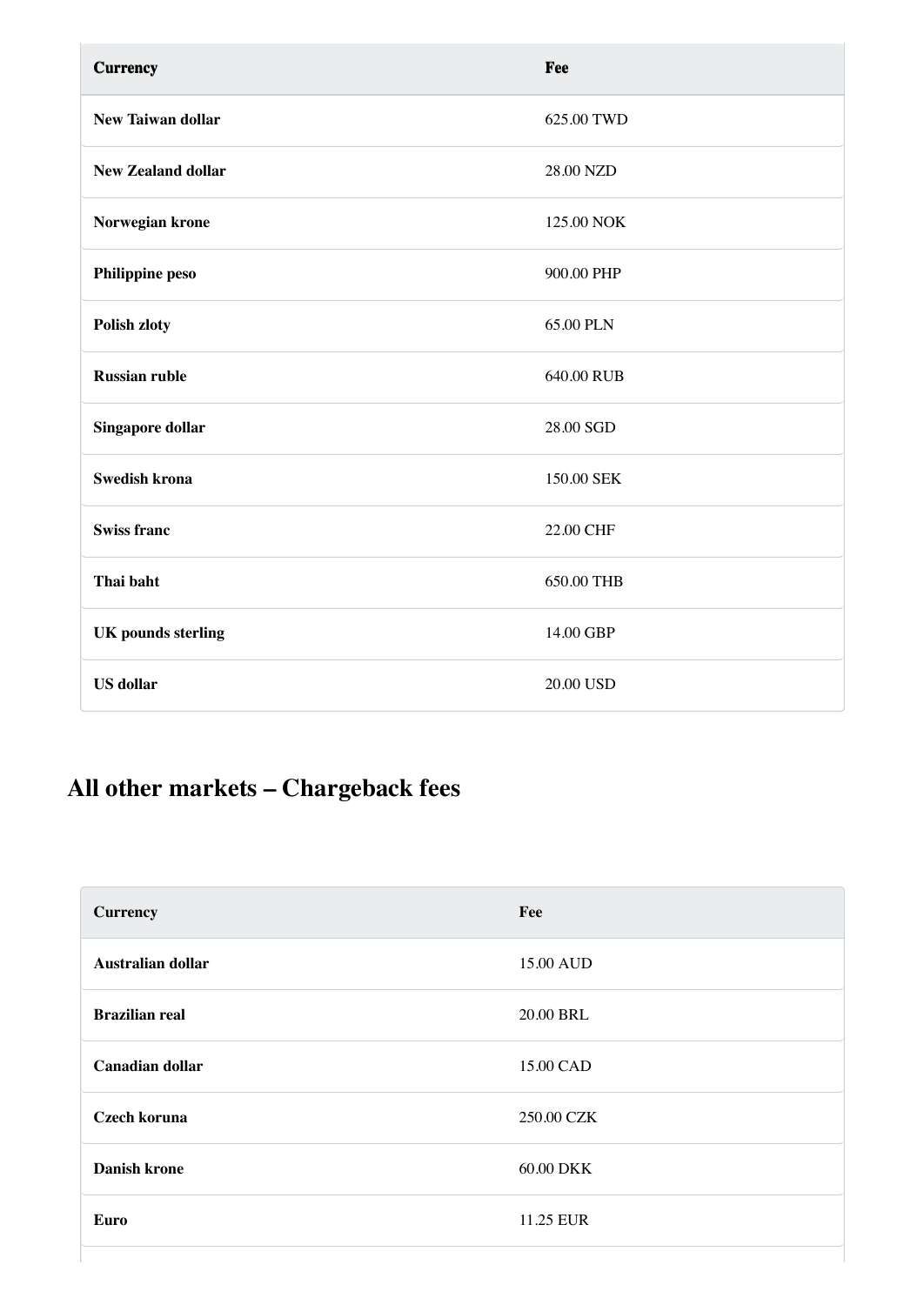| <b>Currency</b>         | Fee          |
|-------------------------|--------------|
| <b>Hong Kong dollar</b> | 75.00 HKD    |
| <b>Hungarian forint</b> | 2,000.00 HUF |
| Israeli new shekel      | 40.00 ILS    |
| Japanese yen            | 1,300.00 JPY |
| Malaysian ringgit       | 40.00 MYR    |
| <b>Mexican peso</b>     | 110.00 MXN   |

| <b>Currency</b>           | Fee        |
|---------------------------|------------|
| <b>New Taiwan dollar</b>  | 330.00 TWD |
| <b>New Zealand dollar</b> | 15.00 NZD  |
| Norwegian krone           | 65.00 NOK  |
| Philippine peso           | 500.00 PHP |
| Polish zloty              | 30.00 PLN  |
| <b>Russian ruble</b>      | 320.00 RUB |
| Singapore dollar          | 15.00 SGD  |
| <b>Swedish krona</b>      | 80.00 SEK  |
| <b>Swiss franc</b>        | 10.00 CHF  |
| Thai baht                 | 360.00 THB |
| <b>UK</b> pounds sterling | 7.00 GBP   |
| <b>US</b> dollar          | 10.00 USD  |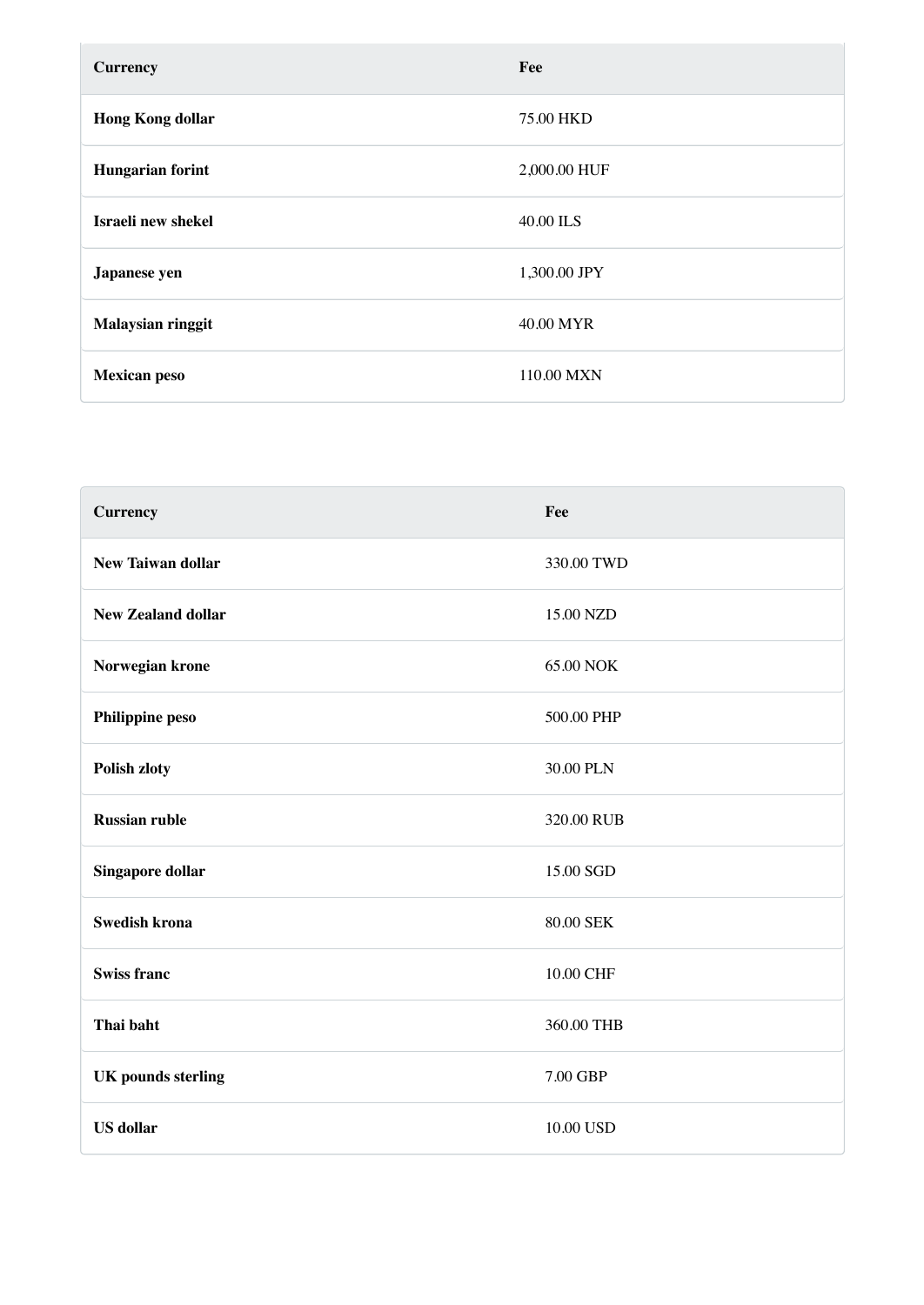## <span id="page-18-0"></span>Dispute Fees

We may charge a Dispute Fee when a buyer files a dispute claim or chargeback for a transaction that was processed through the buyer's PayPal account or a PayPal checkout solution. Please see the [User Agreement](https://www.paypal.com/eg/webapps/mpp/ua/useragreement-full) for more information about Standard and High Volume Dispute fees.

Dispute fees will be applied in the currency of the original transaction.

#### **Standard Dispute Fees**

| <b>Market</b>                                                                                                    | <b>Currency</b>            | Fee                   | <b>Currency</b>       | Fee                  |
|------------------------------------------------------------------------------------------------------------------|----------------------------|-----------------------|-----------------------|----------------------|
| AE, AG, AL, AR, BA,<br>BB, BH, BM, BS, BW, BZ,                                                                   | Australian dollar          | 12.00 AUD             | New Taiwan dollar     | 250.00<br><b>TWD</b> |
| CL, CO, CR, DM, DO, DZ, EC,<br>EG, FJ, FO, GE, GD, GL,<br>GT, HN, HR, ID, IS, JM, JO,<br>KE, KN, KW, KY, LC, LS, | <b>Brazilian real</b>      | 35.00 BRL             | New Zealand<br>dollar | 13.00 NZD            |
| MA, MC, MD, MU, MW, MY, MZ,<br>NC,                                                                               | <b>Canadian dollar</b>     | 10.00 CAD             | Norwegian krone       | 75.00 NOK            |
| NI, NZ, OM, PA, PE, PF,<br>PH, PR, PW, QA, RS, SA,                                                               | Czech koruna               | 185.00 CZK            | Philippine peso       | 405.00 PHP           |
| SC, SG, SN, SV, TC,<br>TT UY, VE, & ZA                                                                           | <b>Danish krone</b>        | 55.00 DKK             | Polish zloty          | 30.00 PLN            |
|                                                                                                                  | <b>Euro</b>                | <b>7.00 EUR</b>       | Russian ruble         | 600.00 RUB           |
|                                                                                                                  | <b>Hong Kong</b><br>dollar | 65.00 HKD             | Singapore dollar      | 11.00 SGD            |
|                                                                                                                  | <b>Hungarian forint</b>    | 2450.00<br><b>HUF</b> | Swedish krona         | 75.00 SEK            |
|                                                                                                                  | <b>Indian Rupee</b>        | 580.00 INR            | Swiss franc           | 8.00 CHF             |
|                                                                                                                  | Israeli new<br>shekel      | 30.00 ILS             | Thai baht             | 250.00 THB           |
|                                                                                                                  | Japanese yen               | 870.00 JPY            | UK pounds<br>sterling | 6.00 GBP             |
|                                                                                                                  | Malaysian<br>ringgit       | 35.00 MYR             | US dollar             | <b>8.00 USD</b>      |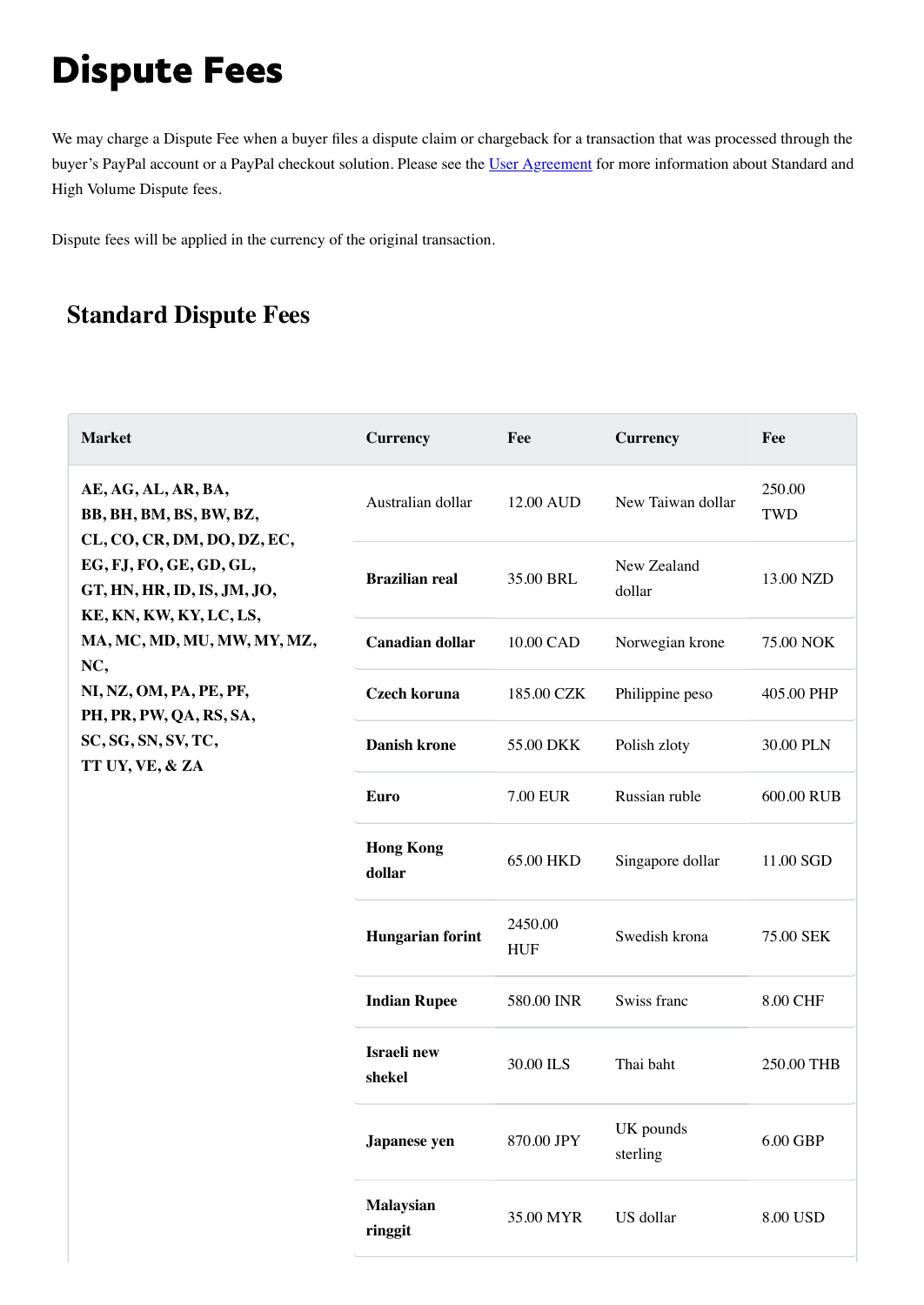| <b>Market</b> | <b>Currency</b>     | Fee                  | <b>Currency</b> | Fee |
|---------------|---------------------|----------------------|-----------------|-----|
|               | <b>Mexican peso</b> | 160.00<br><b>MXN</b> |                 |     |

### **High Volume Dispute Fees**

| <b>Market</b>                                                                                                                                                                                                                                                                                         | <b>Currency</b>          | Fee         | <b>Currency</b>    | Fee         |
|-------------------------------------------------------------------------------------------------------------------------------------------------------------------------------------------------------------------------------------------------------------------------------------------------------|--------------------------|-------------|--------------------|-------------|
|                                                                                                                                                                                                                                                                                                       | Australian dollar        | 24.00 AUD   | New Taiwan dollar  | 500.00 TWD  |
|                                                                                                                                                                                                                                                                                                       | <b>Brazilian real</b>    | 70.00 BRL   | New Zealand dollar | 26.00 NZD   |
|                                                                                                                                                                                                                                                                                                       | <b>Canadian dollar</b>   | 20.00 CAD   | Norwegian krone    | 150.00 NOK  |
|                                                                                                                                                                                                                                                                                                       | <b>Czech koruna</b>      | 370.00 CZK  | Philippine peso    | 810.00 PHP  |
| AE, AG, AL, AR, BA, BB, BH,<br>BM, BS, BW, BZ, CL, CO,<br>CR, DM, DO, DZ, EC,<br>EG, FJ, FO, GE, GD, GL,<br>GT, HN, HR, ID, IS, JM, JO, KE,<br>KN, KW, KY, LC, LS, MA,<br>MC, MD, MU, MW, MY, MZ, NC,<br>NI, NZ, OM, PA, PE, PF,<br>PH, PR, PW, QA, RS, SA,<br>SC, SG, SN, SV,<br>TC, TT UY, VE, & ZA | <b>Danish krone</b>      | 110.00 DKK  | Polish zloty       | 60.00 PLN   |
|                                                                                                                                                                                                                                                                                                       | <b>Euro</b>              | 14.00 EUR   | Russian ruble      | 1200.00 RUB |
|                                                                                                                                                                                                                                                                                                       | <b>Hong Kong dollar</b>  | 130.00 HKD  | Singapore dollar   | 22.00 SGD   |
|                                                                                                                                                                                                                                                                                                       | <b>Hungarian forint</b>  | 4900.00 HUF | Swedish krona      | 150.00 SEK  |
|                                                                                                                                                                                                                                                                                                       | <b>Indian Rupee</b>      | 1160.00 INR | Swiss franc        | 16.00 CHF   |
|                                                                                                                                                                                                                                                                                                       | Israeli new shekel       | 60.00 ILS   | Thai baht          | 500.00 THB  |
|                                                                                                                                                                                                                                                                                                       | Japanese yen             | 1740.00 JPY | UK pounds sterling | 12.00 GBP   |
|                                                                                                                                                                                                                                                                                                       | <b>Malaysian ringgit</b> | 70.00 MYR   | US dollar          | 16.00 USD   |
|                                                                                                                                                                                                                                                                                                       | <b>Mexican</b> peso      | 320.00 MXN  |                    |             |

# <span id="page-19-0"></span>Currency Conversions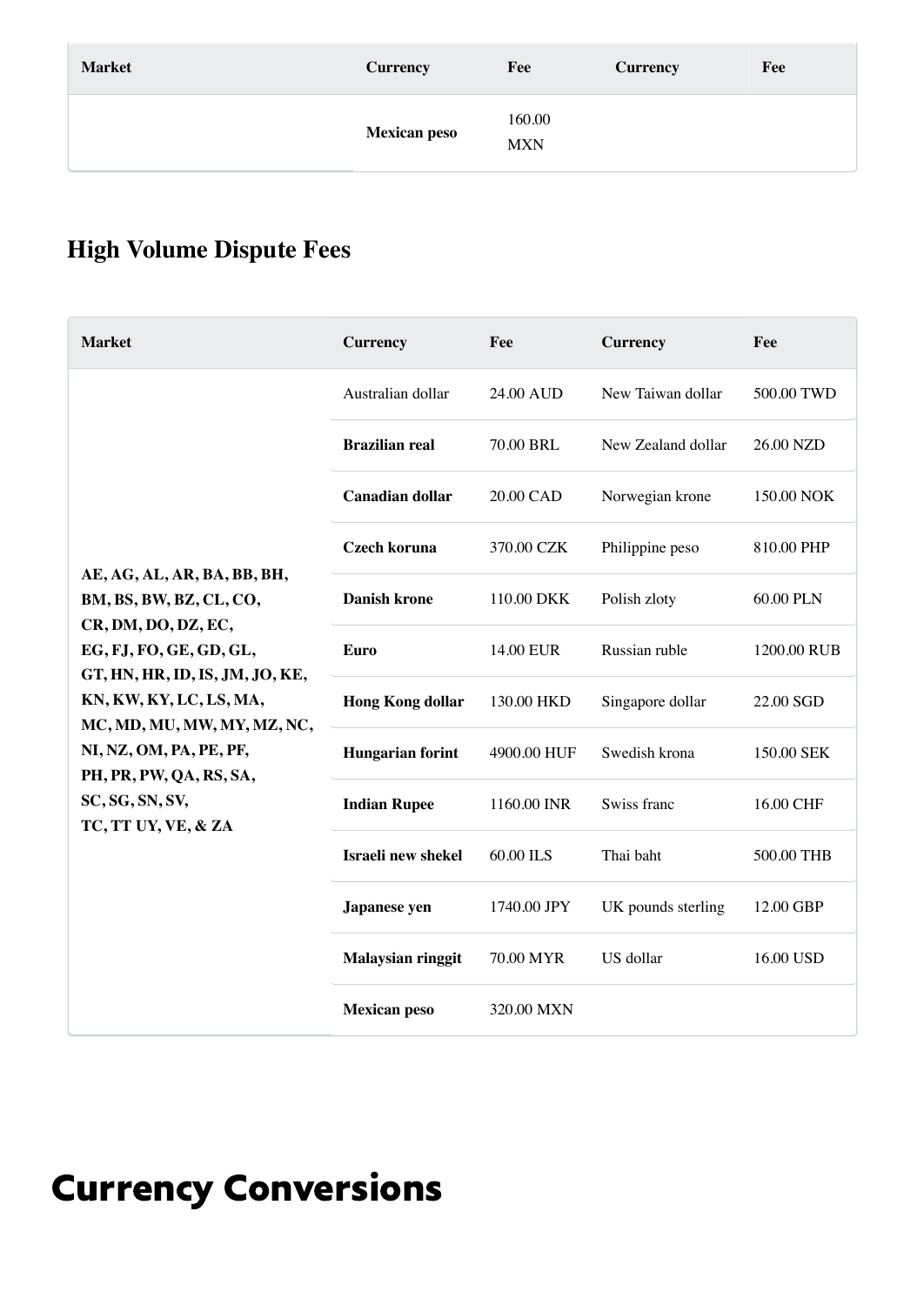The [transaction exchange rate](https://www.paypal.com/eg/webapps/mpp/ua/useragreement-full#currency-conversion1) used for your currency conversion includes a fee which we charge above the [base exchange rate.](https://www.paypal.com/eg/webapps/mpp/ua/useragreement-full#currency-conversion1) The fee depends on the type of currency conversion, as follows:

#### **Conversions when sending payments or receiving refund(s)**

For any currency conversions that occur when making personal payments or commercial transactions and receiving a refund beyond 1 day of the date of the original payment.

| <b>Markets/Regions</b>                                                                                                                                                                                                                                                                                                                                                                                                                                                                                                                                                                                                                                                                                                     | Rate |
|----------------------------------------------------------------------------------------------------------------------------------------------------------------------------------------------------------------------------------------------------------------------------------------------------------------------------------------------------------------------------------------------------------------------------------------------------------------------------------------------------------------------------------------------------------------------------------------------------------------------------------------------------------------------------------------------------------------------------|------|
| <b>AMERICAS:</b><br>Anguilla, Antigua and Barbuda, Argentina, Aruba, Bahamas, Barbados, Belize,<br>Bermuda, Bolivia, Cayman Islands, Chile, Colombia, Costa Rica, Dominica, Dominican<br>Republic, Ecuador, El Salvador, Falkland Islands, Grenada, Guatemala, Guyana,<br>Honduras, Jamaica, Montserrat, Netherlands Antilles, Nicaragua, Panama, Paraguay,<br>Peru, Saint Kitts and Nevis, Saint Lucia, Saint Vincent and the Grenadines, Suriname,<br>Trinidad & Tobago, Turks and Caicos Islands, Uruguay, Venezuela, Virgin Islands                                                                                                                                                                                    | 4.5% |
| <b>ASIA PACIFIC:</b><br>Bhutan, Cambodia, Federated States of Micronesia, Indonesia, Laos, Maldives, Mongolia,<br>Nepal, New Zealand, Philippines, Samoa, Singapore, Sri Lanka, Tonga                                                                                                                                                                                                                                                                                                                                                                                                                                                                                                                                      | 4.0% |
| <b>MIDDLE EAST &amp; AFRICA:</b><br>Algeria, Angola, Bahrain, Benin, Botswana, Burkina Faso, Burundi, Cameroon, Cape<br>Verde, Chad, Comoros, Congo, Democratic Rep of the Congo, Cook Islands, Djibouti,<br>Egypt, Eritrea, Ethiopia, Gabon, Gambia, Ghana, Guinea, Guinea Bissau, Ivory Coast,<br>Jordan, Kazakhstan, Kenya, Kuwait, Kyrgyzstan, Lesotho, Madagascar, Malawi, Mali,<br>Mauritania, Mauritius, Morocco, Mozambique, Namibia, Niger, Nigeria, Oman, Qatar,<br>Rwanda, Sao Tome And Principe, Saudi Arabia, Senegal, Seychelles, Sierra Leone,<br>Somalia, South Africa, St. Helena, Swaziland, Tajikistan, Tanzania, Togo, Tunisia,<br>Turkmenistan, Uganda, United Arab Emirates, Yemen, Zambia, Zimbabwe | 4.0% |
| <b>SOUTH EAST EUROPE:</b><br>Albania, Andorra, Belarus, Bosnia and Herzegovina, Croatia, Georgia, Iceland,<br>Macedonia, Moldova, Montenegro, Serbia, Ukraine                                                                                                                                                                                                                                                                                                                                                                                                                                                                                                                                                              | 4.0% |

#### **Malaysia - Conversions when sending payments or receiving refund(s)**

For any currency conversions that occur when making commercial transactions and receiving a refund beyond 1 day of the date of the original payment.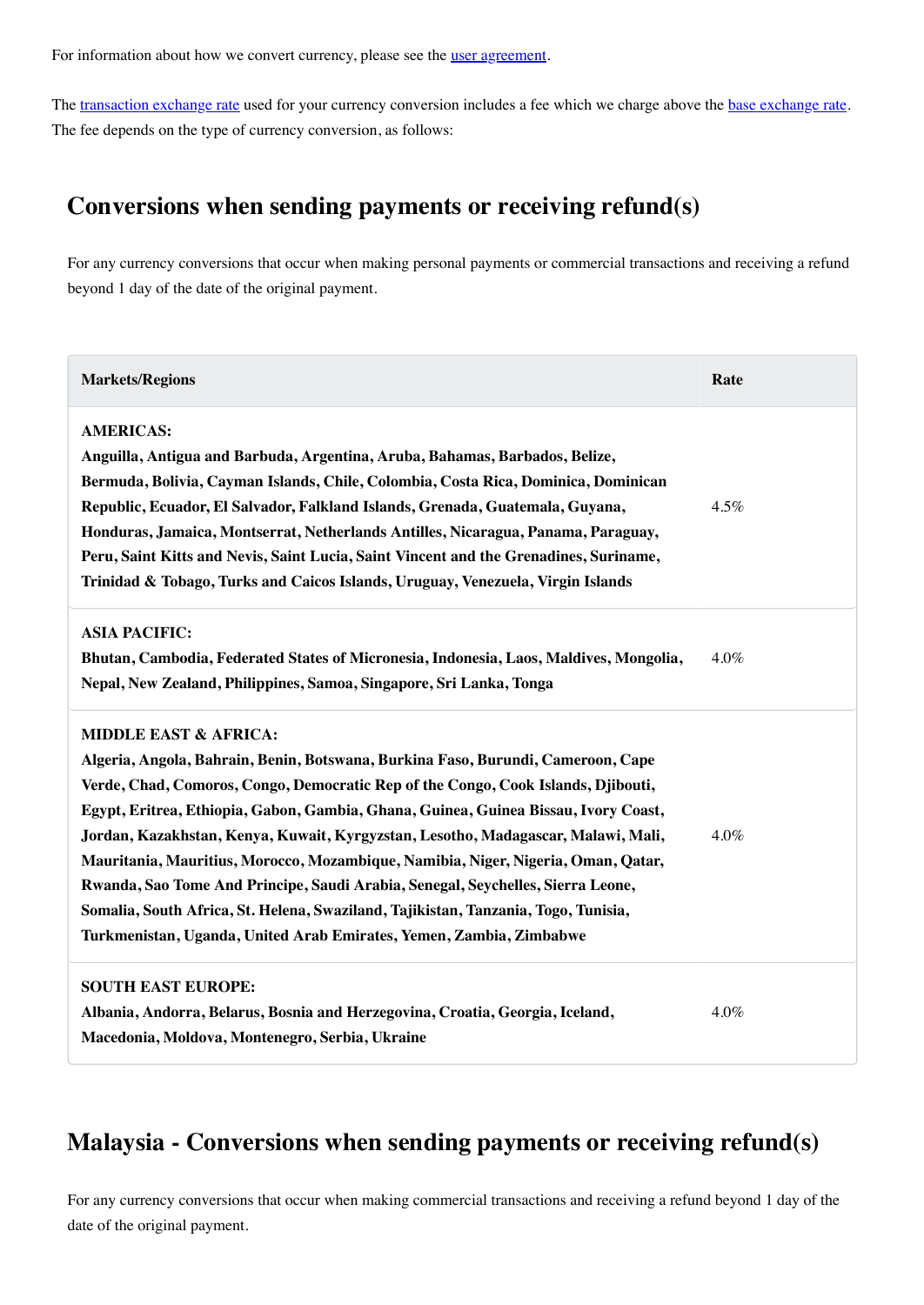| <b>Currency</b>                   | Rate above the base exchange<br>rate<br>(to form the transaction<br>exchange rate) | <b>Currency</b>             | Rate above the base exchange<br>rate<br>(to form the transaction<br>exchange rate) |
|-----------------------------------|------------------------------------------------------------------------------------|-----------------------------|------------------------------------------------------------------------------------|
| Australian dollar<br>(AUD)        | 4.00%                                                                              | New Taiwan dollar<br>(TWD)  | 4.00%                                                                              |
| <b>Brazilian real</b><br>(BRL)    | 4.00%                                                                              | New Zealand dollar<br>(NZD) | 4.00%                                                                              |
| <b>Canadian dollar</b><br>(CAD)   | 3.50%                                                                              | Norwegian krone<br>(NOK)    | 4.00%                                                                              |
| Czech koruna<br>(CZK)             | 4.00%                                                                              | Philippine peso<br>(PHP)    | 4.00%                                                                              |
| <b>Danish krone</b><br>(DKK)      | 4.00%                                                                              | Polish zloty (PLN)          | 4.00%                                                                              |
| Euro (EUR)                        | 4.00%                                                                              | Russian ruble (RUB)         | 4.00%                                                                              |
| <b>Hong Kong dollar</b><br>(HKD)  | 4.00%                                                                              | Singapore dollar<br>(SGD)   | 4.00%                                                                              |
| <b>Hungarian forint</b><br>(HUF)  | 4.00%                                                                              | Swedish krona<br>(SEK)      | 4.00%                                                                              |
| Israeli new shekel<br>(ILS)       | $4.00\%$                                                                           | Swiss franc (CHF)           | 4.00%                                                                              |
| Japanese yen (JPY)                | $4.00\%$                                                                           | Thai baht (THB)             | $4.00\%$                                                                           |
| <b>Malaysian ringgit</b><br>(MYR) | 4.00%                                                                              | UK pounds sterling<br>(GBP) | 4.00%                                                                              |
| <b>Mexican peso</b><br>(MXN)      | $4.00\%$                                                                           | US dollar (USD)             | 3.50%                                                                              |

#### **Monaco - Conversions when sending payments or receiving refund(s)**

For any currency conversions that occur when making personal payments or commercial transactions and receiving a refund beyond 1 day of the date of the original payment.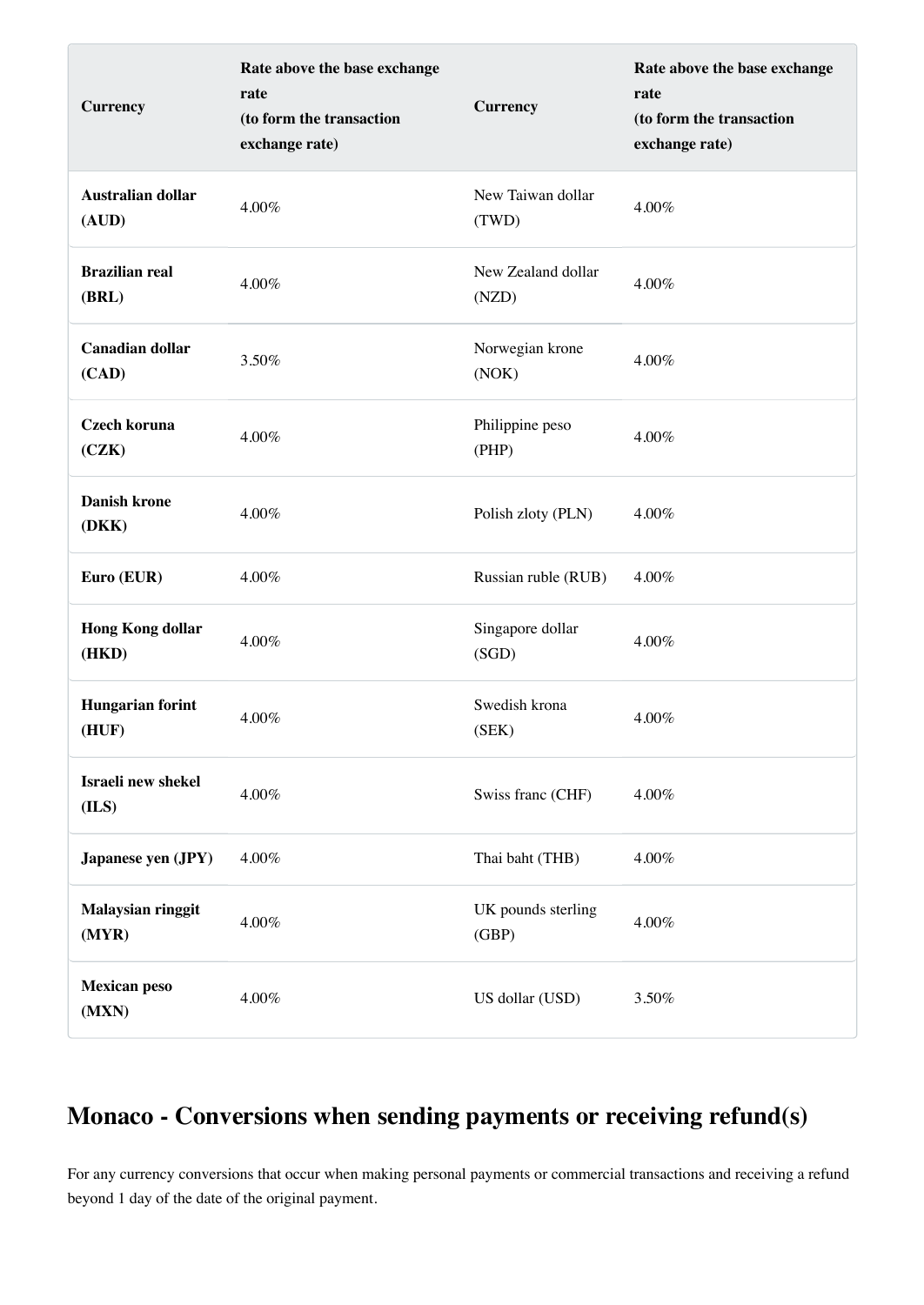| <b>Currency</b>                   | Rate above the base exchange<br>rate<br>(to form the transaction<br>exchange rate) | <b>Currency</b>             | Rate above the base exchange<br>rate<br>(to form the transaction<br>exchange rate) |
|-----------------------------------|------------------------------------------------------------------------------------|-----------------------------|------------------------------------------------------------------------------------|
| Australian dollar<br>(AUD)        | 4.00%                                                                              | New Taiwan dollar<br>(TWD)  | 4.00%                                                                              |
| <b>Brazilian real</b><br>(BRL)    | 4.00%                                                                              | New Zealand dollar<br>(NZD) | 4.00%                                                                              |
| <b>Canadian dollar</b><br>(CAD)   | 3.50%                                                                              | Norwegian krone<br>(NOK)    | 4.00%                                                                              |
| Czech koruna<br>(CZK)             | 4.00%                                                                              | Philippine peso<br>(PHP)    | 4.00%                                                                              |
| <b>Danish krone</b><br>(DKK)      | 4.00%                                                                              | Polish zloty (PLN)          | 4.00%                                                                              |
| Euro (EUR)                        | 4.00%                                                                              | Russian ruble (RUB)         | 4.00%                                                                              |
| <b>Hong Kong dollar</b><br>(HKD)  | 4.00%                                                                              | Singapore dollar<br>(SGD)   | 4.00%                                                                              |
| <b>Hungarian forint</b><br>(HUF)  | 4.00%                                                                              | Swedish krona<br>(SEK)      | 4.00%                                                                              |
| Israeli new shekel<br>(ILS)       | 4.00%                                                                              | Swiss franc (CHF)           | 4.00%                                                                              |
| Japanese yen (JPY)                | $4.00\%$                                                                           | Thai baht (THB)             | $4.00\%$                                                                           |
| <b>Malaysian ringgit</b><br>(MYR) | 4.00%                                                                              | UK pounds sterling<br>(GBP) | 4.00%                                                                              |
| <b>Mexican peso</b><br>(MXN)      | $4.00\%$                                                                           | US dollar (USD)             | 3.50%                                                                              |

#### **Converting balance, transfers, and payments received into another currency**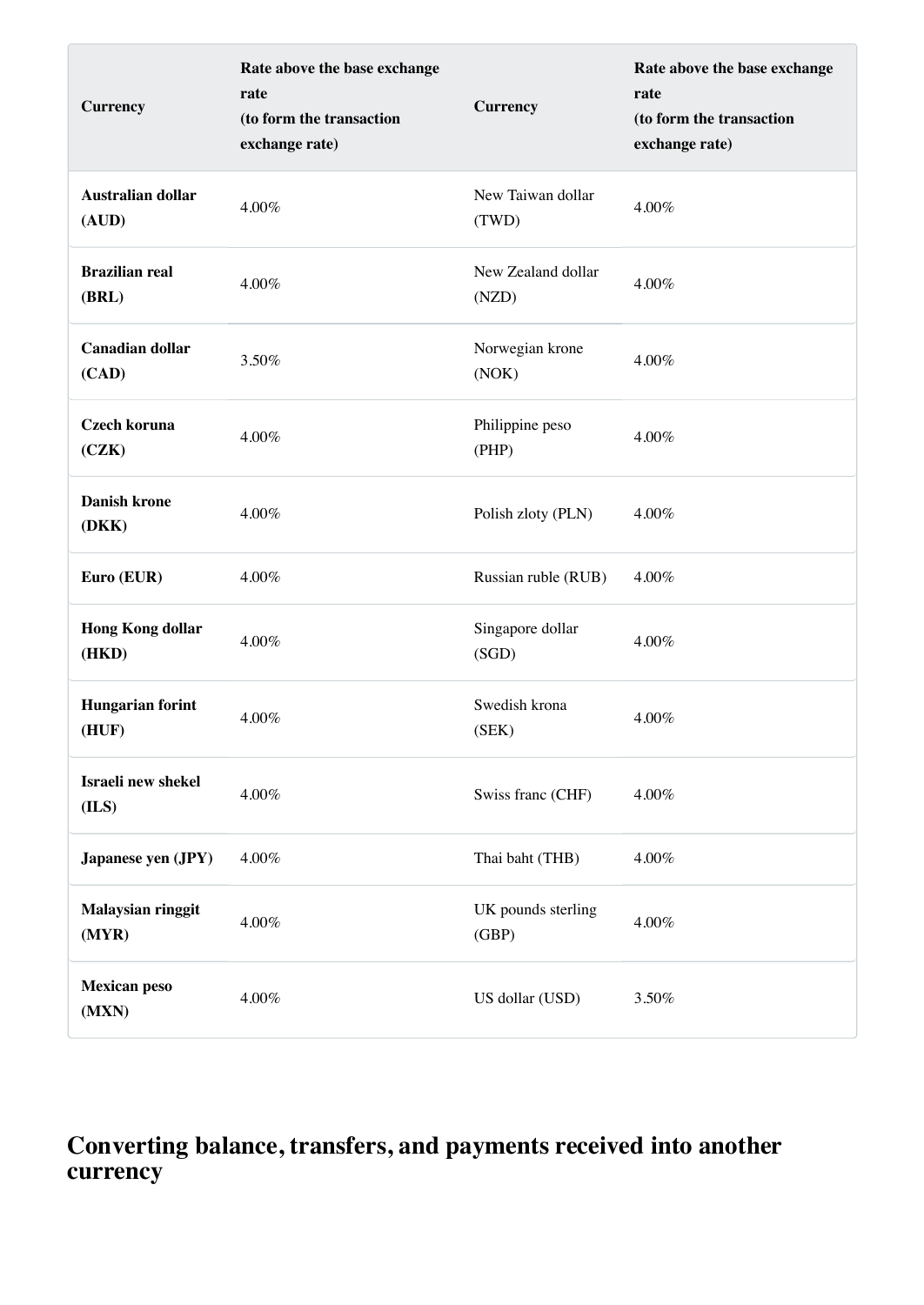For any currency conversions that occur when receiving other payments (including PayPal Payouts), adding funds to your PayPal account, transferring funds to your bank/card account, and when transferring funds between your PayPal balances if held in different currencies.

| <b>Markets/Regions</b>                                                                                                                                                                                                                                                                                                                                                                                                                                                                                                                                                                                                                                                                                                     | Rate |
|----------------------------------------------------------------------------------------------------------------------------------------------------------------------------------------------------------------------------------------------------------------------------------------------------------------------------------------------------------------------------------------------------------------------------------------------------------------------------------------------------------------------------------------------------------------------------------------------------------------------------------------------------------------------------------------------------------------------------|------|
| <b>AMERICAS:</b><br>Anguilla, Antigua and Barbuda, Argentina, Aruba, Bahamas, Barbados, Belize,<br>Bermuda, Bolivia, Cayman Islands, Chile, Colombia, Costa Rica, Dominica, Dominican<br>Republic, Ecuador, El Salvador, Falkland Islands, Grenada, Guatemala, Guyana,<br>Honduras, Jamaica, Montserrat, Netherlands Antilles, Nicaragua, Panama, Paraguay,<br>Peru, Saint Kitts and Nevis, Saint Lucia, Saint Vincent and the Grenadines, Suriname,<br>Trinidad & Tobago, Turks and Caicos Islands, Uruguay, Venezuela, Virgin Islands                                                                                                                                                                                    | 3.5% |
| <b>ASIA PACIFIC:</b><br>Bhutan, Cambodia, Federated States of Micronesia, Indonesia, Laos, Maldives, Mongolia,<br>Nepal, New Zealand, Philippines, Samoa, Singapore, Sri Lanka, Tonga                                                                                                                                                                                                                                                                                                                                                                                                                                                                                                                                      | 3.0% |
| <b>MIDDLE EAST &amp; AFRICA:</b><br>Algeria, Angola, Bahrain, Benin, Botswana, Burkina Faso, Burundi, Cameroon, Cape<br>Verde, Chad, Comoros, Congo, Democratic Rep of the Congo, Cook Islands, Djibouti,<br>Egypt, Eritrea, Ethiopia, Gabon, Gambia, Ghana, Guinea, Guinea Bissau, Ivory Coast,<br>Jordan, Kazakhstan, Kenya, Kuwait, Kyrgyzstan, Lesotho, Madagascar, Malawi, Mali,<br>Mauritania, Mauritius, Morocco, Mozambique, Namibia, Niger, Nigeria, Oman, Qatar,<br>Rwanda, Sao Tome And Principe, Saudi Arabia, Senegal, Seychelles, Sierra Leone,<br>Somalia, South Africa, St. Helena, Swaziland, Tajikistan, Tanzania, Togo, Tunisia,<br>Turkmenistan, Uganda, United Arab Emirates, Yemen, Zambia, Zimbabwe | 3.0% |
| Malaysia                                                                                                                                                                                                                                                                                                                                                                                                                                                                                                                                                                                                                                                                                                                   | 2.5% |
| <b>SOUTH EAST EUROPE:</b><br>Albania, Andorra, Belarus, Bosnia and Herzegovina, Croatia, Georgia, Iceland,<br>Macedonia, Moldova, Monaco, Montenegro, Serbia, Ukraine                                                                                                                                                                                                                                                                                                                                                                                                                                                                                                                                                      | 3.0% |

#### **Conversions in all other cases**

Rates for all other currency conversions:

| Rate     |  |
|----------|--|
| $3.00\%$ |  |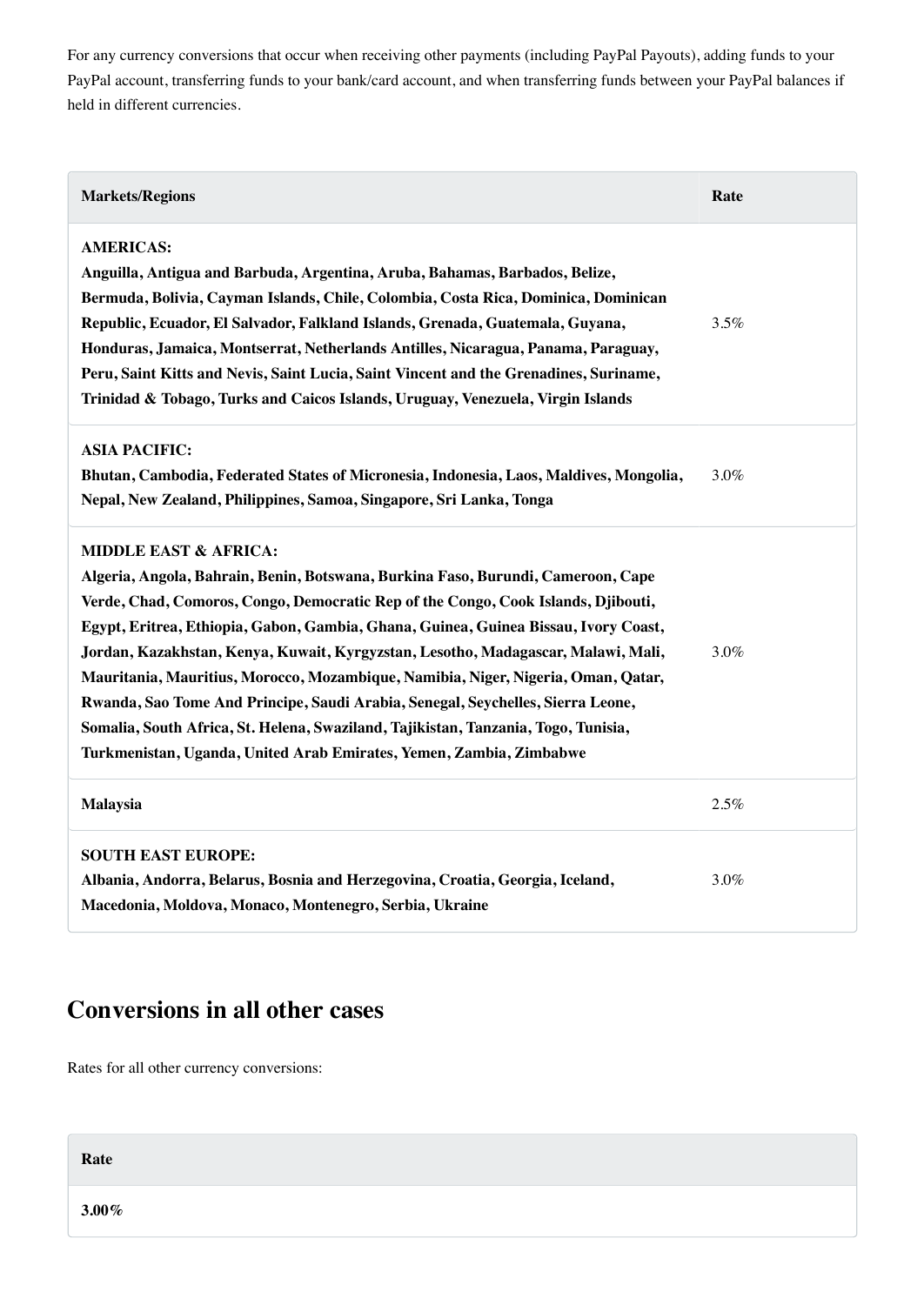## eCheque Fees

Sometimes the sender of a payment you receive may use an eCheque as a means of funding that payment from their bank account, in order to send it from their PayPal account. Please see the **user agreement** for more information about eCheques. When you receive an eCheque funded payment we apply the fee you agreed to pay to receive the payment up to a monetary cap indicated below (based on the currency received):

#### **Receiving eCheques fees**

| <b>Market</b>                                            | Rate                                |
|----------------------------------------------------------|-------------------------------------|
| AL, AD, BA, GE, HR, ID, IS, MD, MO, MY, NZ, PH, RS, & SG | <b>Commercial Transaction Rates</b> |

#### **Maximum fee cap for eCheques**

| <b>Currency</b>         | Maximum fee cap |
|-------------------------|-----------------|
| Australian dollar       | 50.00 AUD       |
| <b>Brazilian real</b>   | 75.00 BRL       |
| <b>Canadian dollar</b>  | 45.00 CAD       |
| Czech koruna            | 850.00 CZK      |
| <b>Danish krone</b>     | 250.00 DKK      |
| Euro                    | 35.00 EUR       |
| <b>Hong Kong dollar</b> | 330.00 HKD      |
| <b>Hungarian forint</b> | 9,250.00 HUF    |
| Israeli new shekel      | 160.00 ILS      |
| Japanese yen            | 4,000.00 JPY    |
|                         |                 |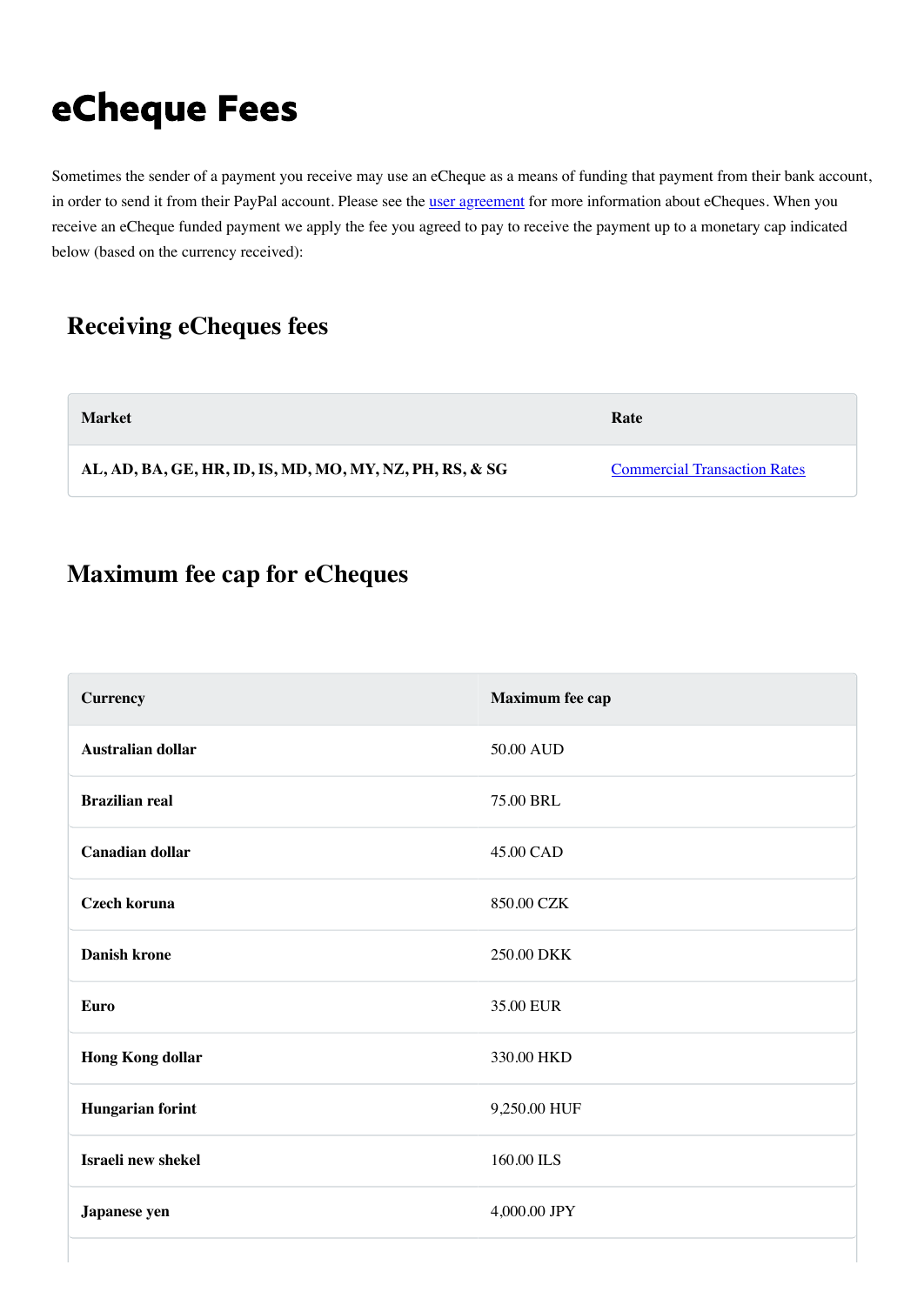| <b>Currency</b>           | Maximum fee cap |
|---------------------------|-----------------|
| Malaysian ringgit         | 150.00 MYR      |
| <b>Mexican peso</b>       | 540.00 MXN      |
| <b>New Taiwan dollar</b>  | 1,350.00 TWD    |
| <b>New Zealand dollar</b> | 60.00 NZD       |
| Norwegian krone           | 270.00 NOK      |
| Philippine peso           | 1,900.00 PHP    |
| Polish zloty              | 140.00 PLN      |
| <b>Russian ruble</b>      | 1,400.00 RUB    |
| Singapore dollar          | 60.00 SGD       |
| <b>Swedish krona</b>      | 320.00 SEK      |
| <b>Swiss franc</b>        | 50.00 CHF       |
| Thai baht                 | 1,400.00 THB    |
| <b>UK</b> pounds sterling | 30.00 GBP       |
| <b>US</b> dollar          | 45.00 USD       |

## Withdrawals Out of PayPal

You can typically withdraw money out of PayPal by standard withdrawals/transfers to your linked bank account or eligible cards. [Withdrawal to a bank account or a card may not be possible in all markets/regions. A currency conversion \(and currency](#page-19-0) conversion fees) may also apply.

#### **Withdrawing a balance from a business PayPal account**

**Withdrawal/Transfer to**

**Market/Region Rate**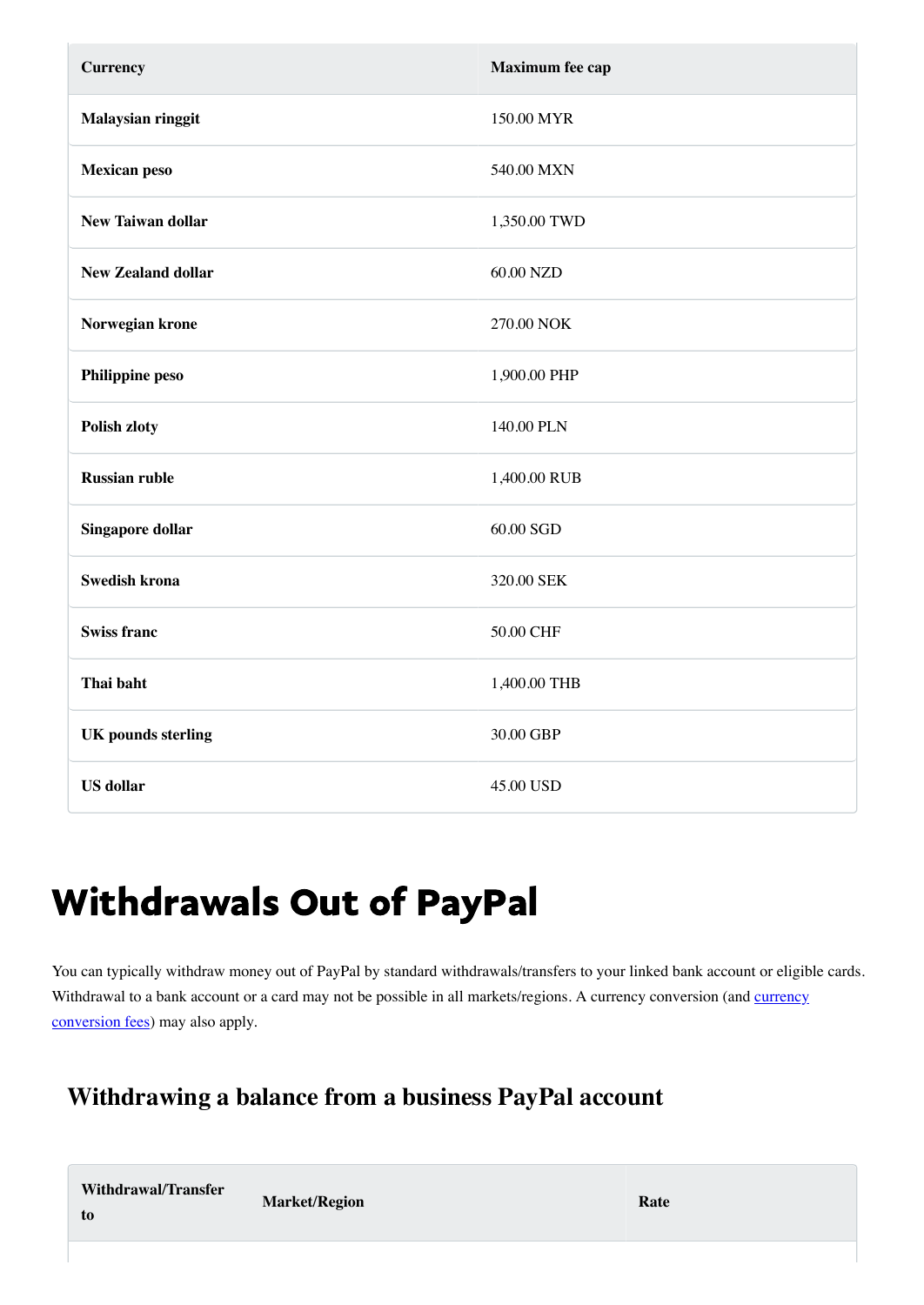| <b>Withdrawal/Transfer</b><br>to | <b>Market/Region</b> | Rate                                                                                                               |
|----------------------------------|----------------------|--------------------------------------------------------------------------------------------------------------------|
| <b>Bank account</b>              | AE                   | No Fee (when no currency<br>conversion is involved) where<br>withdrawal amount is greater<br>than 750.00 AED       |
|                                  |                      | <b>11.00 AED</b><br>If withdrawal amount is less<br>than 750.00 AED                                                |
|                                  | AR                   | 75.00 ARS (per withdrawal)                                                                                         |
|                                  | CL                   | 800.00 CLP (per withdrawal)                                                                                        |
|                                  | CO                   | 3500.00 COP (per withdrawal)                                                                                       |
|                                  | CR                   | 625.00 CRC (per withdrawal)                                                                                        |
|                                  | DO                   | 100.00 DOP (per withdrawal)                                                                                        |
|                                  | ID                   | No Fee (when no currency<br>conversion is involved) where<br>withdrawal amount is greater<br>than 1,500,000.00 IDR |
|                                  |                      | 16,000.00 IDR<br>If withdrawal amount is less<br>than 1,500,000.00 IDR                                             |
|                                  | KE                   | No Fee (when no currency<br>conversion is involved) where<br>withdrawal amount is greater<br>than 20,000.00 KES    |
|                                  |                      | 105.00 KES<br>If withdrawal amount is less<br>than 20,000.00 KES                                                   |
|                                  | <b>MA</b>            | No Fee (when no currency<br>conversion is involved) where<br>withdrawal amount is greater<br>than 2000.00 MAD      |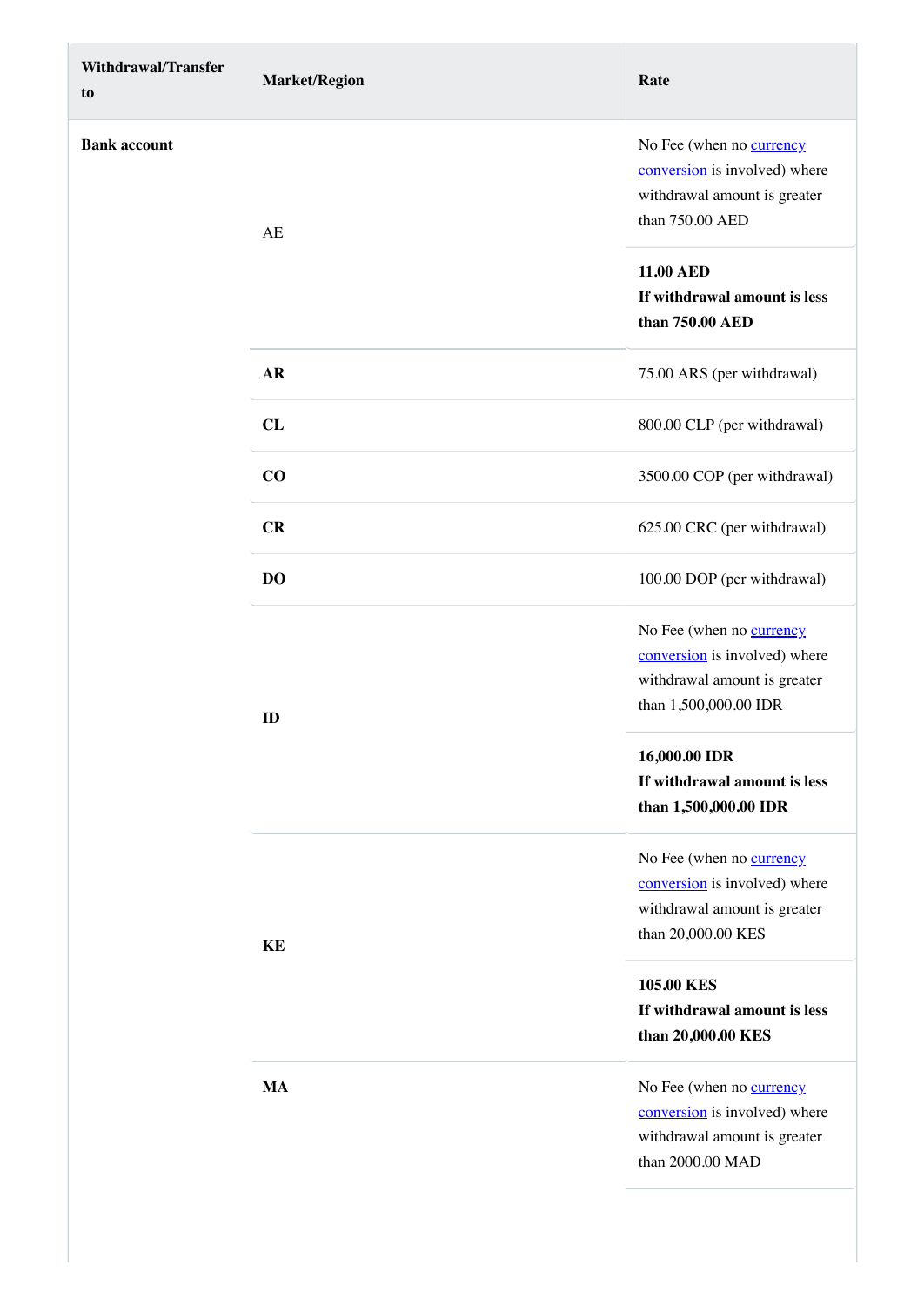**to**

**MY**

**PH**

**SG**

**30.00 MAD If withdrawal amount is less than 2000.00 MAD**

[No Fee \(when no currency](#page-18-0) conversion is involved) where withdrawal amount is greater than 400.00 MYR

**3.00 MYR If withdrawal amount is less than 400.00 MYR**

**PE** 4.00 PEN (per withdrawal)

[No Fee \(when no currency](#page-18-0) conversion is involved) where withdrawal amount is greater than 7000.00 PHP

**50.00 PHP If withdrawal amount is less than 7000.00 PHP**

[No Fee \(when no currency](#page-18-0) conversion is involved) where withdrawal amount is greater than 200.00 SGD

**1.00 SGD If withdrawal amount is less than 200.00 SGD**

**All other markets (where available)** [No Fee \(when no currency](#page-18-0) conversion is involved) **US Bank account AE, ID, KE, NZ, PH, & SG** 3.00% **AR & CO** 3.50% **CL, CR, DO, & PE** 0.50%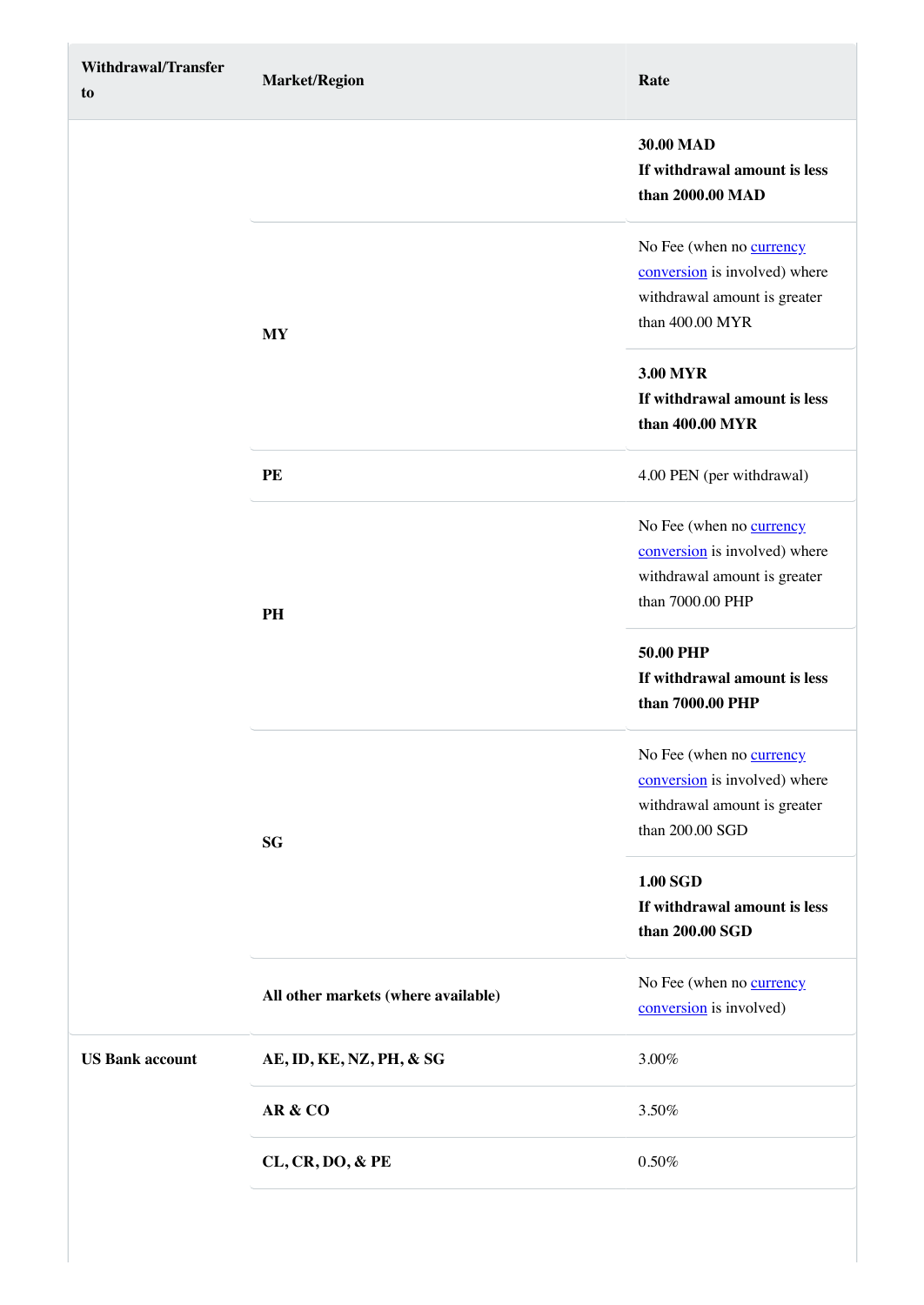| <b>Withdrawal/Transfer</b><br>to                                     | <b>Market/Region</b>                                                                                                                                              | Rate                                                                                                                                    |
|----------------------------------------------------------------------|-------------------------------------------------------------------------------------------------------------------------------------------------------------------|-----------------------------------------------------------------------------------------------------------------------------------------|
|                                                                      | <b>All other markets</b>                                                                                                                                          | No Fee (when no currency<br>conversion is involved)                                                                                     |
|                                                                      | HR, KU, PH, QA, RS, $&$ SG                                                                                                                                        | 1% of amount transferred<br>• Minimum and maximum<br>fees apply based on the<br>card withdrawal currency,<br>in the table below         |
| Cards                                                                | AL, DZ, AG, BS, BH, BB, BZ, BA, BW, CL, DM,<br>EG, FJ, PF, GE, GD, HN, IS, JO, KZ, LS, MW, MU,<br>MD, MA, MZ, NC, OM, PW, KN, LC, SA, SN, SC,<br>TT, TC, AE, & UY | Fixed Fee for card withdrawal<br>applies per withdrawal<br>• Fees apply based on the<br>card withdrawal currency,<br>in the table below |
|                                                                      | <b>ID &amp; MY</b>                                                                                                                                                | Fixed Fee for card withdrawal<br>applies per withdrawal<br>• Fees apply based on the<br>card withdrawal currency,<br>in the table below |
| <b>Manual</b><br><b>Withdrawals/Transfers</b><br>to Visa Credit Card | AL, AG, BA, BB, BZ, DM, DZ, EG, FJ, PF, GD, KN,<br>LC, LS, MW, NC, PW, SC, TC, & TT                                                                               | 5.00 USD (or equivalent)                                                                                                                |

### <span id="page-28-0"></span>**HR, KW, PH, QA, RS & SG - Minimum and maximum fees**

Based on card withdrawal currency:

| <b>Currency</b>      | <b>Minimum Fee</b> | <b>Maximum Fee</b> |
|----------------------|--------------------|--------------------|
| <b>Armenian dram</b> | 135.00 AMD         | 5250.00 AMD        |
|                      |                    |                    |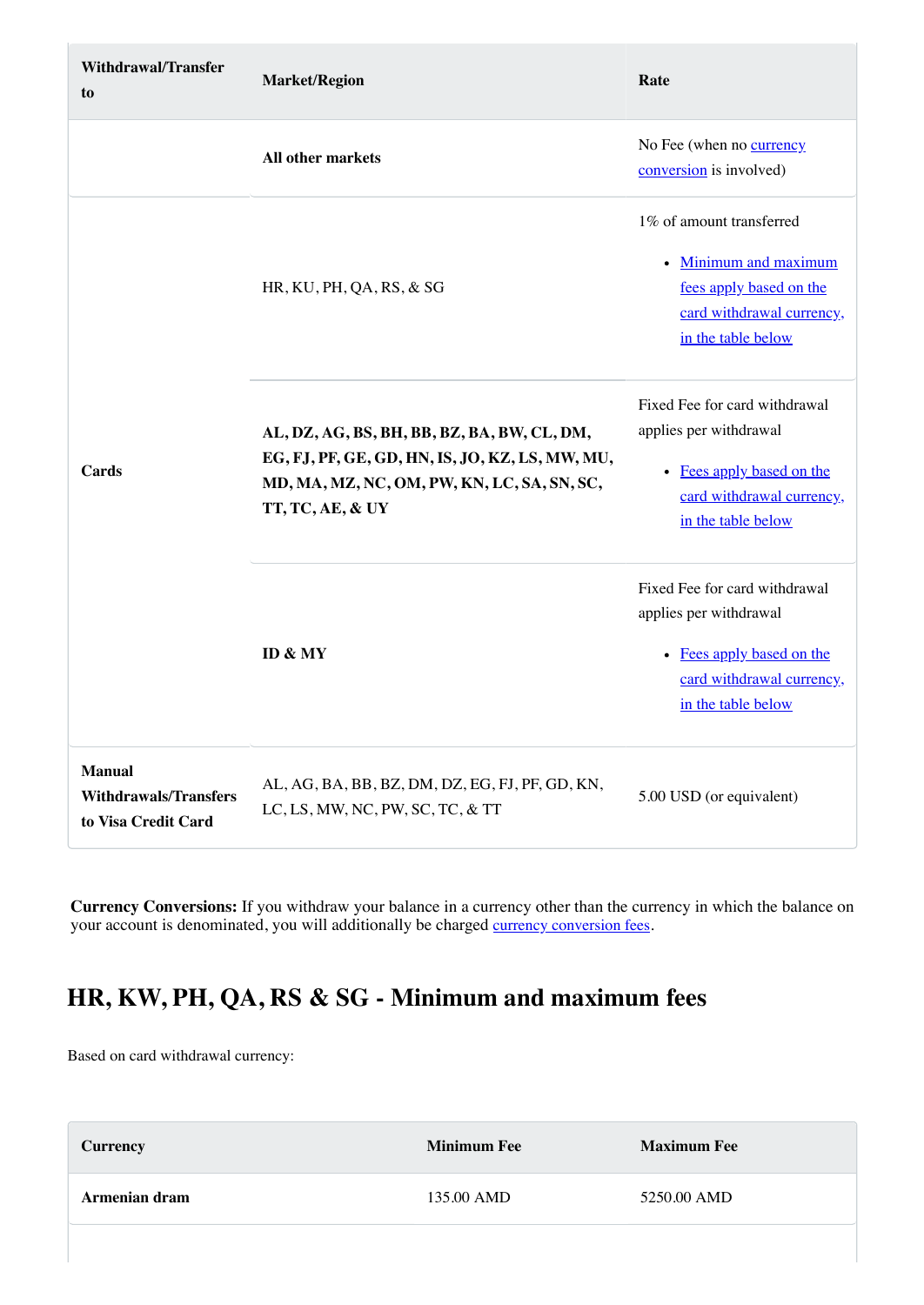| <b>Currency</b>           | <b>Minimum Fee</b> | <b>Maximum Fee</b> |
|---------------------------|--------------------|--------------------|
| <b>Australian dollar</b>  | 0.25 AUD           | 10.00 AUD          |
| Azerbaijan manat          | 0.45 AZN           | 17.50 AZN          |
| <b>Bahraini dinar</b>     | $0.10$ BHD         | 4.00 BHD           |
| <b>Belizean dollar</b>    | 0.50 BZD           | 20.00 BZD          |
| <b>Bulgarian lev</b>      | 0.50 BGN           | 20.00 BGN          |
| <b>Canadian dollar</b>    | 0.25 CAD           | 10.00 CAD          |
| <b>CFA</b> france         | 135.00 XOF         | 5400.00 XOF        |
| <b>Croatian kuna</b>      | <b>2.00 HRK</b>    | 70.00 HRK          |
| Czech koruna              | 5.70 CZK           | 230.00 CZK         |
| <b>Danish krone</b>       | 1.80 DKK           | 70.00 DKK          |
| <b>Euro</b>               | 0.25 EUR           | 10.00 EUR          |
| <b>Hong Kong dollar</b>   | 2.00 HKD           | 80.00 HKD          |
| <b>Hungarian forint</b>   | 70.00 HUF          | 2900.00 HUF        |
| Israeli new shekel        | 1.00 ILS           | 40.00 ILS          |
| Japanese yen              | 30.00 JPY          | 1100.00 JPY        |
| Jordanian dinar           | 0.20 JOD           | 7.25 JOD           |
| Kuwaiti dinar             | 1 KWD              | No Max             |
| Kyrgyzstani som           | 22.50 KGS          | 850.00 KGS         |
| Malaysian ringgit         | 1.00 MYR           | 40.00 MYR          |
| <b>Mexican peso</b>       | 5.00 MXN           | 200.00 MXN         |
| <b>Mozambican metical</b> | 20.00 MZN          | 750.00 MZN         |
| <b>New Zealand dollar</b> | 0.40 NZD           | 15.00 NZD          |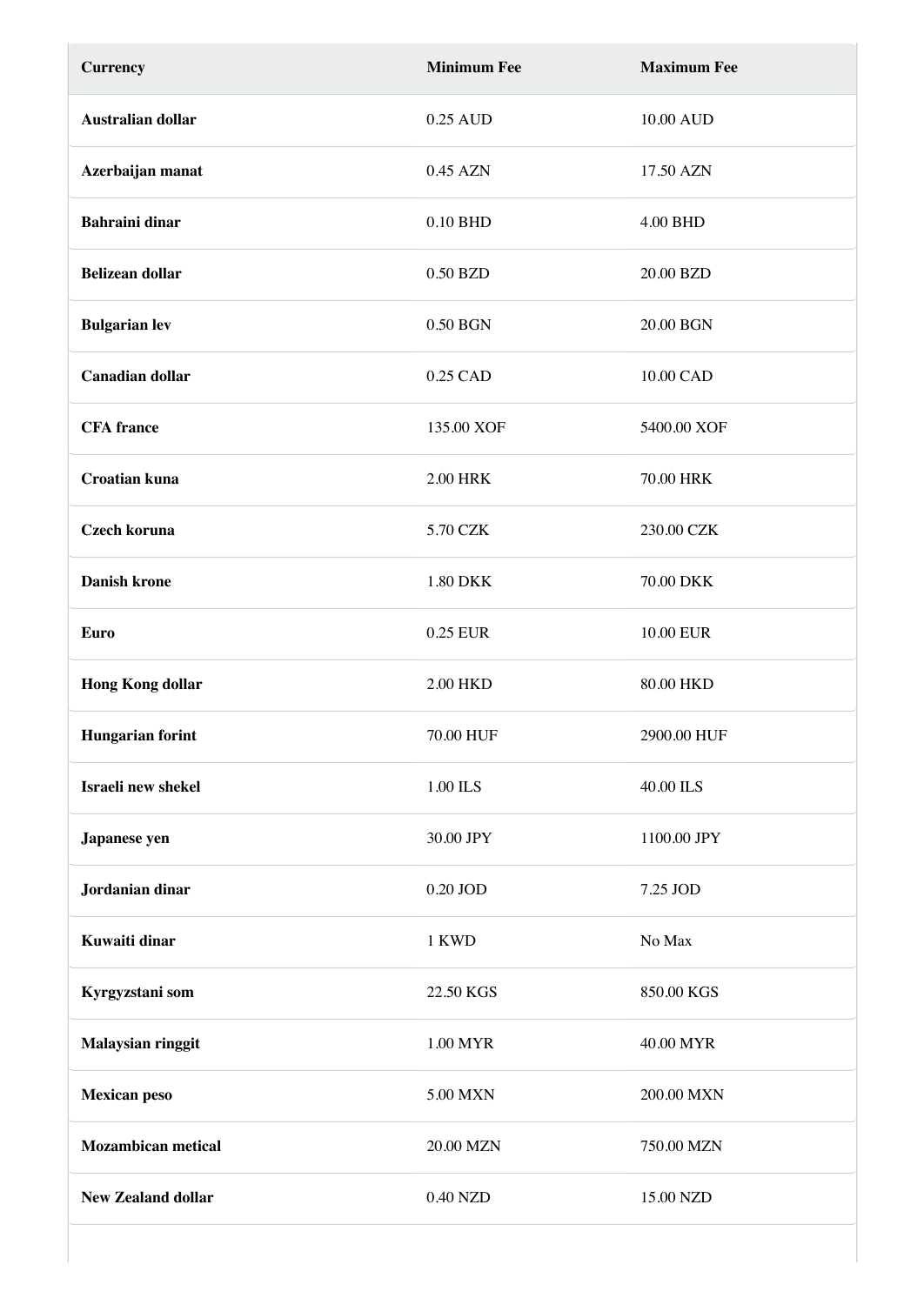| <b>Currency</b>                    | <b>Minimum Fee</b> | <b>Maximum Fee</b> |
|------------------------------------|--------------------|--------------------|
| Norwegian krone                    | 1.00 NOK           | 40.00 NOK          |
| Omani rial                         | 0.10 OMR           | 4.00 OMR           |
| Philippine peso                    | 10.00 PHP          | 500.00 PHP         |
| Polish zloty                       | 1.00 PLN           | 40.00 PLN          |
| Qatari rial                        | 1.00 QAR           | 40.00 QAR          |
| Romania new lei                    | 1.00 RON           | 40.00 RON          |
| <b>Russian ruble</b>               | 20.00 RUB          | 700.00 RUB         |
| <b>Rwandan franc</b>               | 250.00 RWF         | 10,000.00 RWF      |
| Serbian dinar                      | 25.00 RSD          | 1000.00 RSD        |
| Singapore dollar                   | 0.50 SGD           | 15.00 SGD          |
| <b>South African rand</b>          | 3.60 ZAR           | 145.00 ZAR         |
| Sri Lanka rupee                    | 50.00 LKR          | 1800.00 LKR        |
| <b>Swedish krona</b>               | 2.50 SEK           | 100.00 SEK         |
| <b>Swiss franc</b>                 | 0.25 CHF           | 10.00 CHF          |
| Thai baht                          | 8.00 THB           | 320.00 THB         |
| <b>Tunisian dinar</b>              | 0.75 TND           | 27.50 TND          |
| <b>Turkish lira</b>                | 1.50 TRY           | 60.00 TRY          |
| <b>Ugandan shilling</b>            | 930.00 UGX         | 37,500.00 UGX      |
| <b>United Arab Emirates dirham</b> | 0.90 AED           | 36.70 AED          |
| <b>UK</b> pounds sterling          | 0.20 GBP           | 8.00 GBP           |
| <b>US</b> dollar                   | 0.25 USD           | 10.00 USD          |
| Venezuelan bolivar                 | 2,000,000.00 VES   | 60,000,000.00 VES  |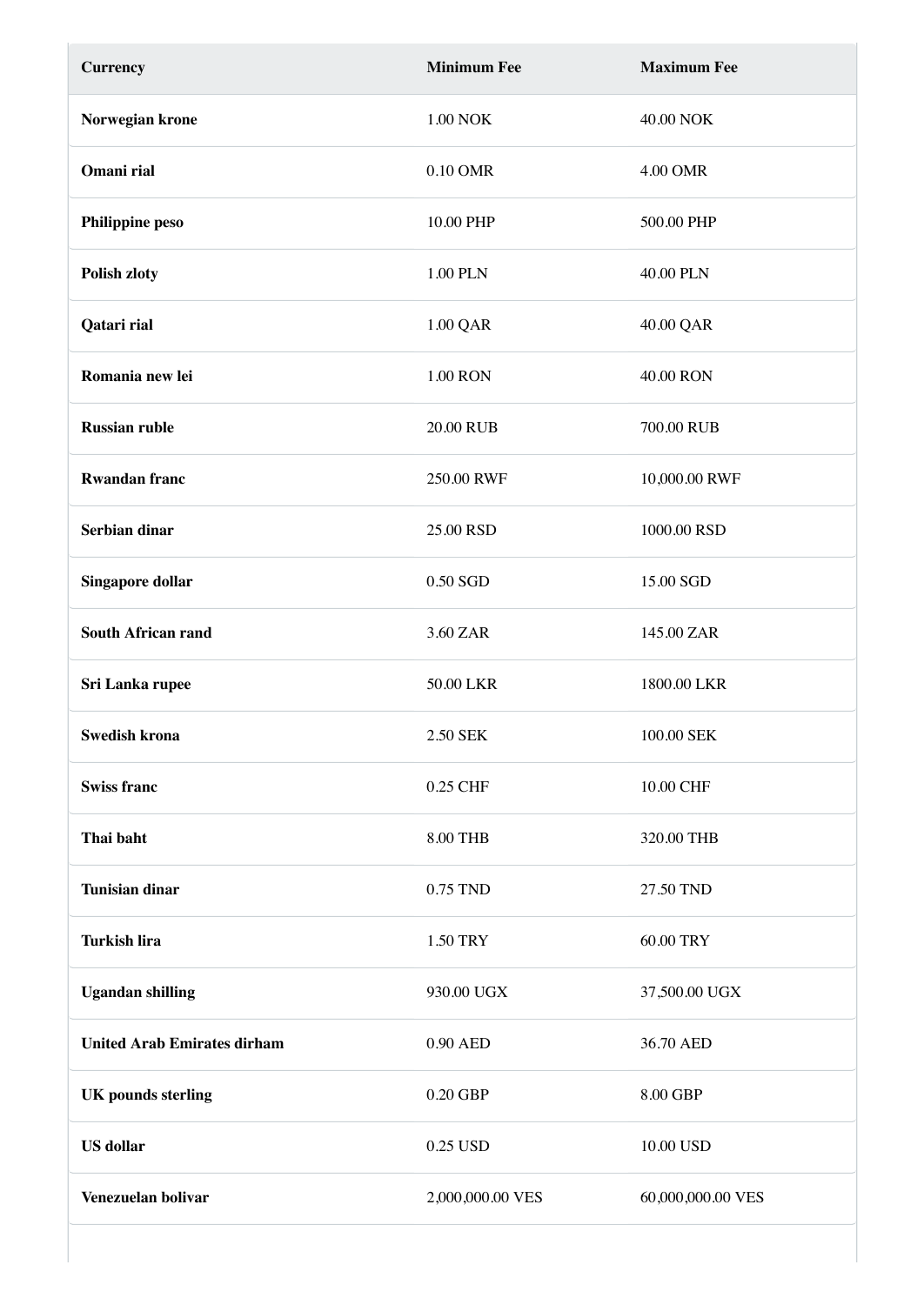| <b>Currency</b>             | <b>Minimum Fee</b> | <b>Maximum Fee</b> |
|-----------------------------|--------------------|--------------------|
| Zambian kwacha              | 5.50 ZMW           | 215.00 ZMW         |
| <b>ALL Other Currencies</b> | No Min             | No Max             |

#### <span id="page-31-0"></span>**AL, DZ, AG, BS, BH, BB, BZ, BA, BW, CL, DM, EG, FJ, PF, GE, GD, HN, IS, JO, KZ, LS, MW, MU, MD, MA, MZ, NC, OM, PW, KN, LC, SA, SN, SC, TT, TC, AE, & UY - Fixed fee for card withdrawal**

Based on withdrawal currency:

| <b>Currency</b>          | Fee             |
|--------------------------|-----------------|
| Albania lek              | 552.00 ALL      |
| <b>Algerian dinar</b>    | 600.00 DZD      |
| Angola kwanza            | 2466.00 AOA     |
| Argentine peso           | 15.00 ARS       |
| Armenian dram            | 2625.00 AMD     |
| <b>Aruban florin</b>     | 9.00 AWG        |
| <b>Australian dollar</b> | <b>7.00 AUD</b> |
| Azerbaijan manat         | 8.50 AZN        |
| <b>Bahamian dollar</b>   | 5.00 BSD        |
| <b>Bahraini dinar</b>    | 2.00 BHD        |
| <b>Balboa</b>            | 5.00 PAB        |
| <b>Barbados</b> dollar   | 10.00 BBD       |
| <b>Belizean dollar</b>   | 10.00 BZD       |
|                          |                 |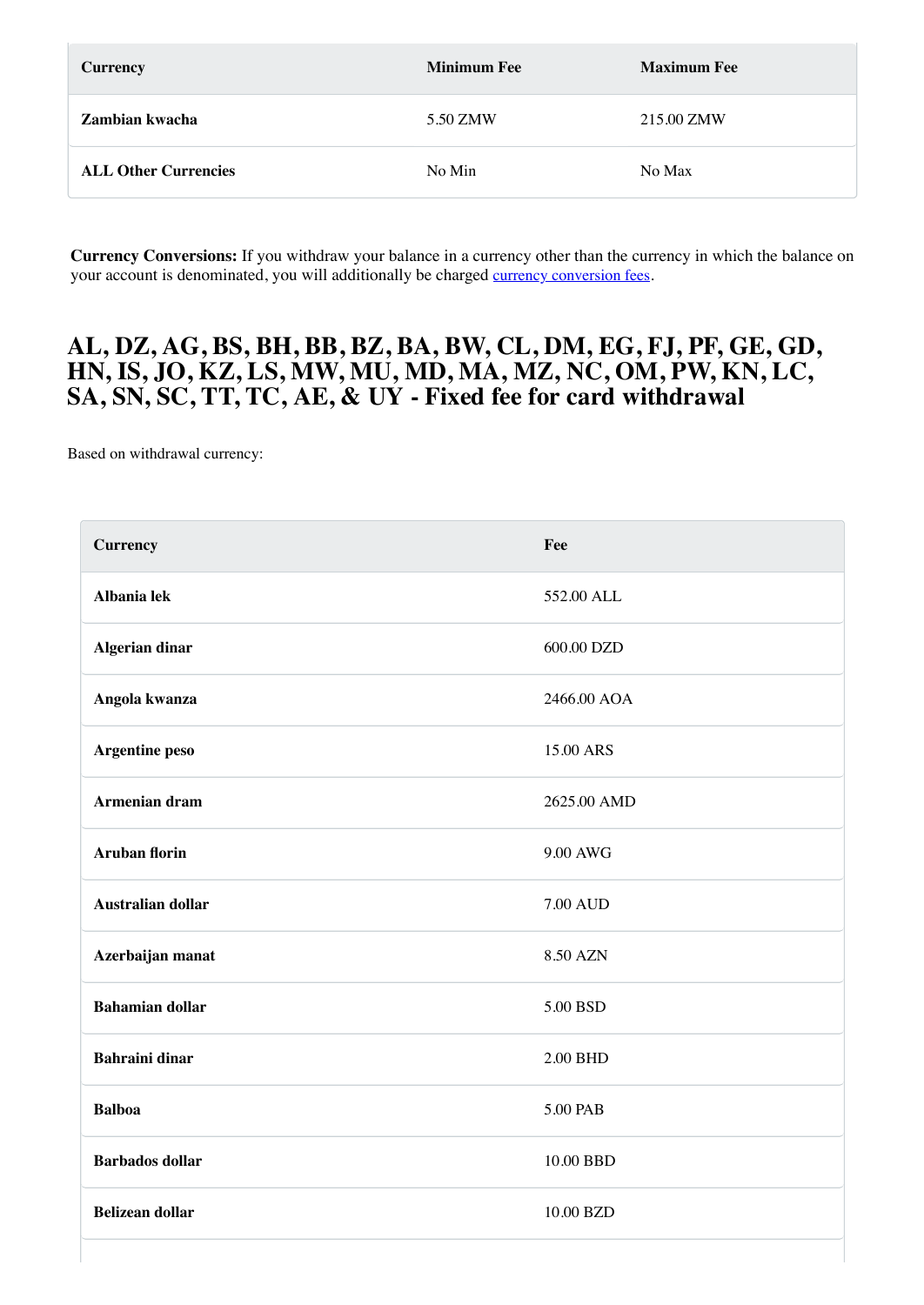| <b>Currency</b>          | Fee             |
|--------------------------|-----------------|
| <b>Bermudian dollar</b>  | 5.00 BMD        |
| <b>Bhutan ngultrum</b>   | 355.00 BTN      |
| <b>Boliviano</b>         | 35.00 BOB       |
| Botswana pula            | 54.00 BWP       |
| <b>Brazilian real</b>    | 10.00 BRL       |
| <b>Brunei dollar</b>     | 7.00 BND        |
| <b>Bulgarian lev</b>     | 7.00 BGN        |
| <b>Burundi franc</b>     | 9449.00 BIF     |
| Cabo Verde escudo        | 497.00 CVE      |
| <b>Canadian dollar</b>   | 6.00 CAD        |
|                          |                 |
| Cayman Island dollar     | <b>4.00 KYD</b> |
| <b>CFA</b> franc BEAC    | 2956.00 XAF     |
| <b>CFA</b> france        | 2700.00 XOF     |
| <b>Chilean</b> peso      | 2400.00 CLP     |
| <b>Comoro</b> franc      | 2218.00 KMF     |
| Cordoba oro              | 171.00 NIO      |
| <b>Columbian peso</b>    | 16658.00 COP    |
| <b>Congolese franc</b>   | 8452.00 CDF     |
| <b>Convertible mark</b>  | 9.00 BAM        |
| <b>Costa Rican colon</b> | 2816.00 CRC     |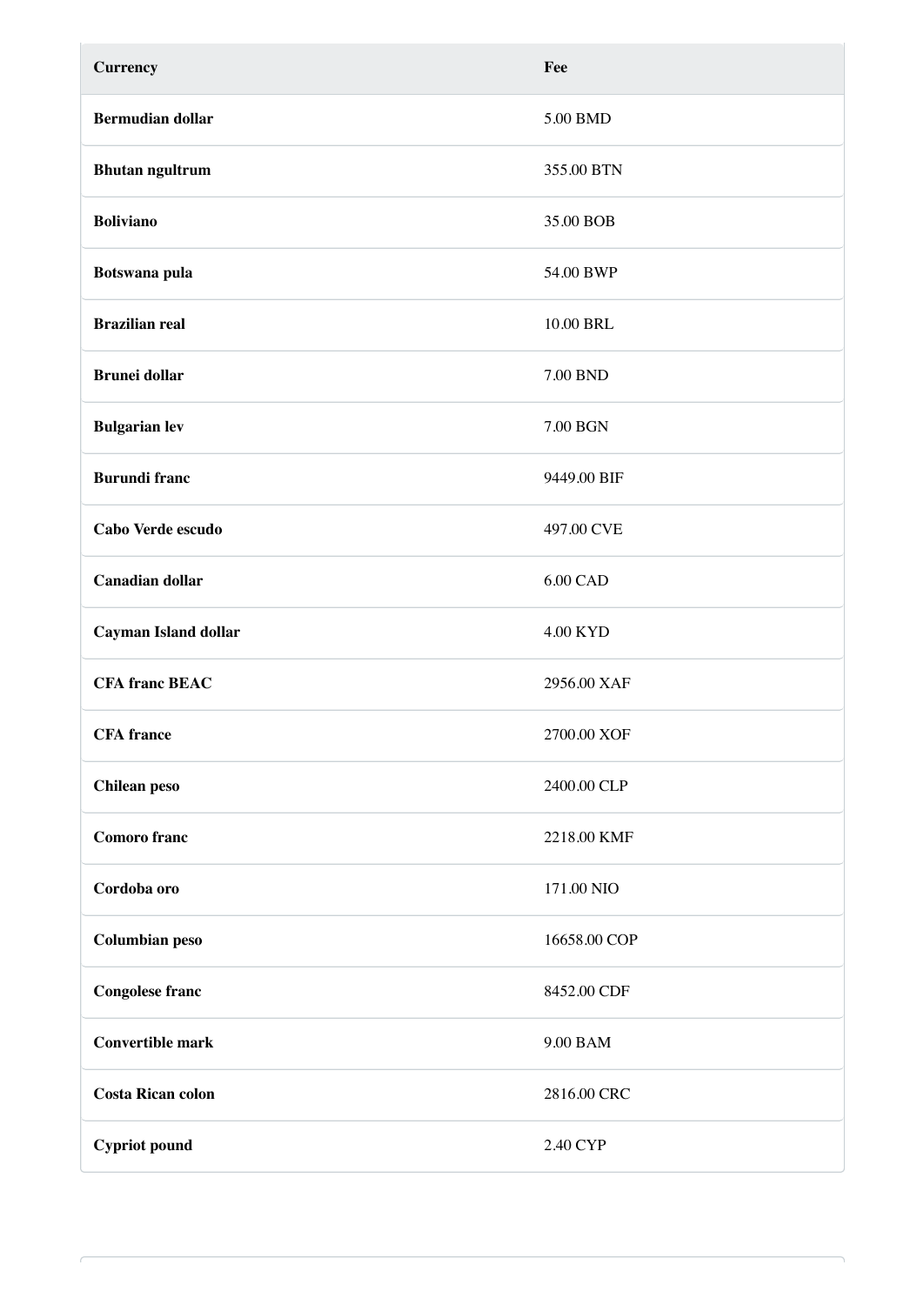| <b>Currency</b>               | Fee             |
|-------------------------------|-----------------|
| <b>Czech koruna</b>           | 110.00 CZK      |
| <b>Dalasi</b>                 | 256.00 GMD      |
| <b>Danish krone</b>           | 30.00 DKK       |
| <b>Denar</b>                  | 278.00 MKD      |
| Djibouti franc                | 889.00 DJF      |
| <b>Dominican peso</b>         | 267.00 DOP      |
| Dong                          | 115874.00 VND   |
| <b>East Caribbean dollar</b>  | 14.00 XCD       |
| Egyptian pound                | 79.00 EGP       |
| <b>Estonian kroon</b>         | 60.00 EEK       |
| Ethiopian birr                | 160.00 ETB      |
| <b>Euro</b>                   | <b>4.00 EUR</b> |
| <b>Falkland Islands pound</b> | 4.00 FKP        |
| Fiji dollar                   | 11.00 FJD       |
| Gibraltar pound               | 4.00 GIP        |
| Guarani                       | 32625.00 PYG    |
| <b>Guinea franc</b>           | 47695.00 GNF    |
| Guyana dollar                 | 1043.00 GYD     |
| <b>Hong Kong dollar</b>       | 40.00 HKD       |
| Hryvnia                       | 122.00 UAH      |
| <b>Hungarian forint</b>       | 1000.00 HUF     |
| <b>Iceland krona</b>          | 340.00 ISK      |
|                               |                 |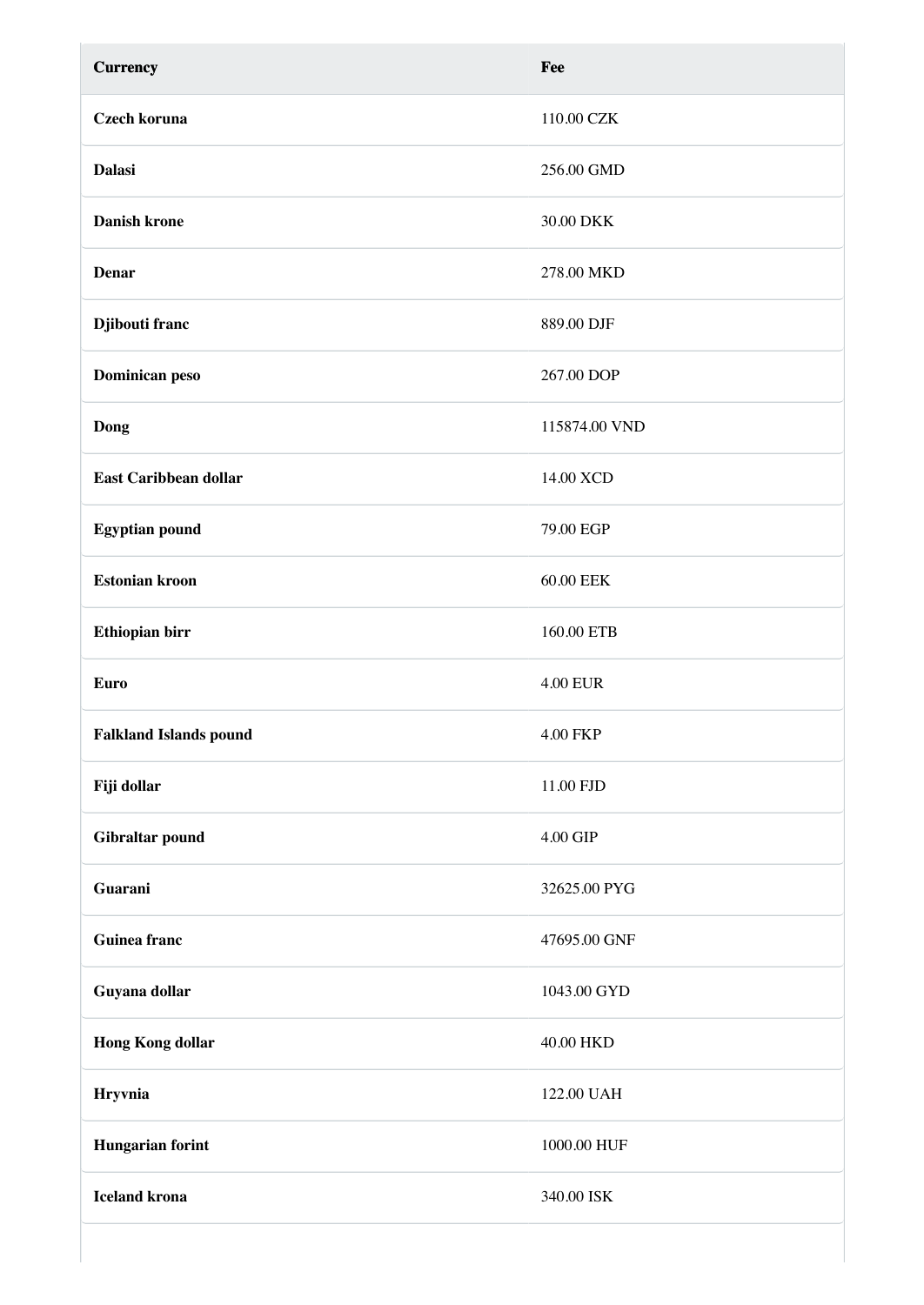| <b>Currency</b>        | Fee          |
|------------------------|--------------|
| <b>Indian rupee</b>    | 200.00 INR   |
| Israeli new shekel     | 22.00 ILS    |
| Japanese yen           | 610.00 JPY   |
| Jamaican dollar        | 670.00 JMD   |
| Jordanian dinar        | 3.60 JOD     |
| <b>Kenyan shilling</b> | 504.00 KES   |
| <b>Kina</b>            | 17.00 PGK    |
| <b>Kip</b>             | 44392.00 LAK |
| Kuna                   | 30.00 HRK    |
| Kuwaiti dinar          | 5.00 KWD     |
| Kwacha                 | 3684.00 MWK  |
| Kyrgyzstani som        | 425.00 KGS   |

| <b>Currency</b>         | Fee          |
|-------------------------|--------------|
| Lari                    | 14.00 GEL    |
| <b>Latvian</b> lat      | 3.00 LVL     |
| Leone                   | 49324.00 SLL |
| Lempira                 | 123.00 HNL   |
| Lilangeni               | 72.00 SZL    |
| <b>Lithuanian litas</b> | 14.00 LTL    |
| Malaysian ringgit       | 20.00 MYR    |
| <b>Malagasy Ariary</b>  | 18259.00 MGA |
|                         |              |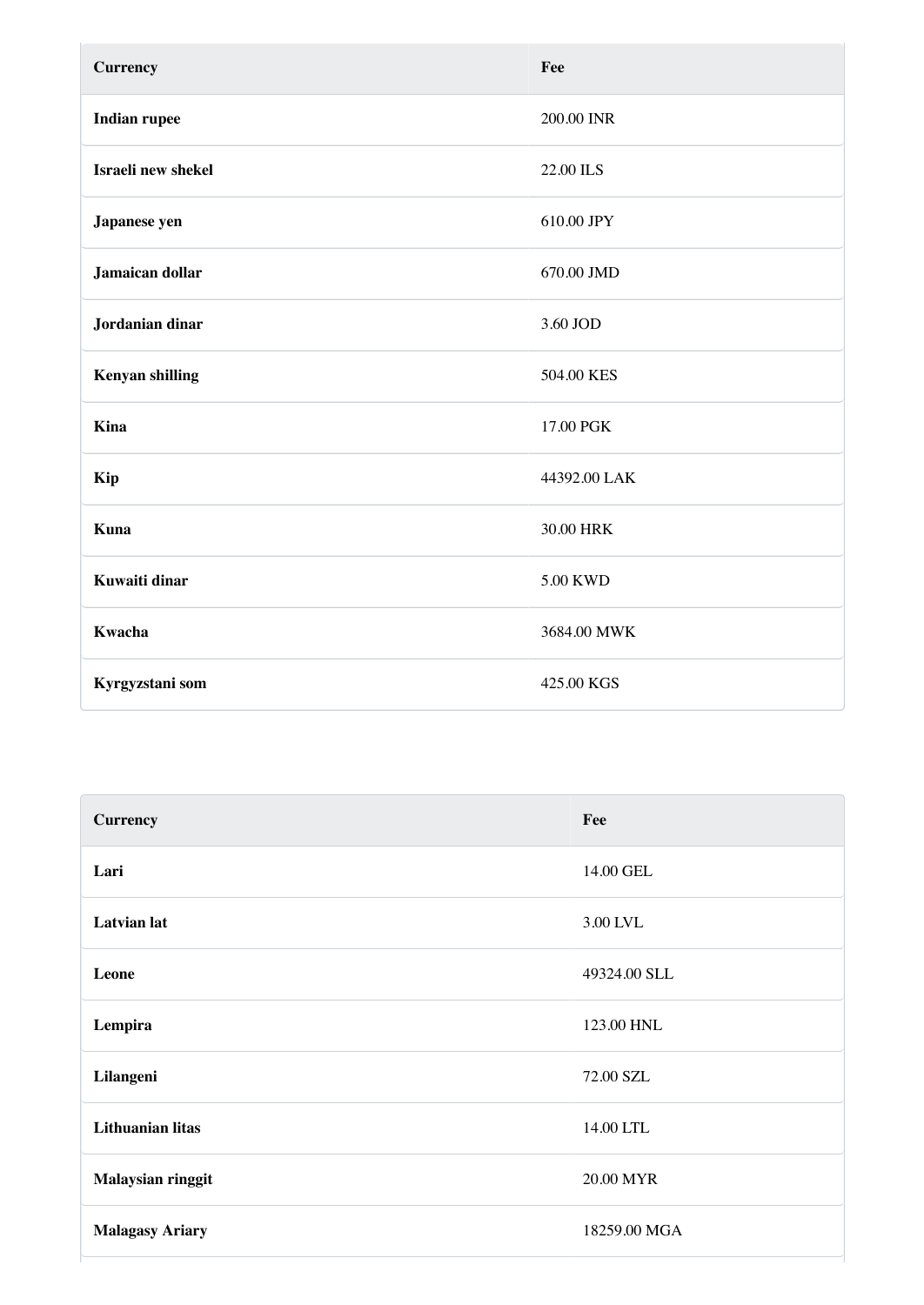| <b>Currency</b>               | Fee             |
|-------------------------------|-----------------|
| <b>Maltese lira</b>           | 1.80 MTL        |
| Mauritanian ouguiya           | 1874.00 MRO     |
| <b>Mauritius rupee</b>        | 183.00 MUR      |
| <b>Mexican peso</b>           | 60.00 MXN       |
| Moldovan leu                  | 88.00 MDL       |
| Moroccan dirham               | 48.00 MAD       |
| <b>Mozambican metical</b>     | 375.00 MZN      |
| <b>Naira</b>                  | 1812.00 NGN     |
| Namibia dollar                | 72.00 NAD       |
| Nepalese rupee                | 571.00 NPR      |
| Netherlands Antillean guilder | <b>8.00 ANG</b> |
| <b>New Taiwan dollar</b>      | 175.00 TWD      |
| <b>New Zealand dollar</b>     | 8.00 NZD        |
| Norwegian krone               | 32.00 NOK       |
| <b>Nuevo Sol</b>              | 17.00 PEN       |
| Omani rial                    | 2.00 OMR        |
| Pa'anga                       | 11.00 TOP       |
| Philippine peso               | 250.00 PHP      |
| Polish zloty                  | 16.00 PLN       |
| Qatari rial                   | 18.00 QAR       |
| Quetzal                       | 38.00 GTQ       |
| Rand                          | 40.00 ZAR       |
|                               |                 |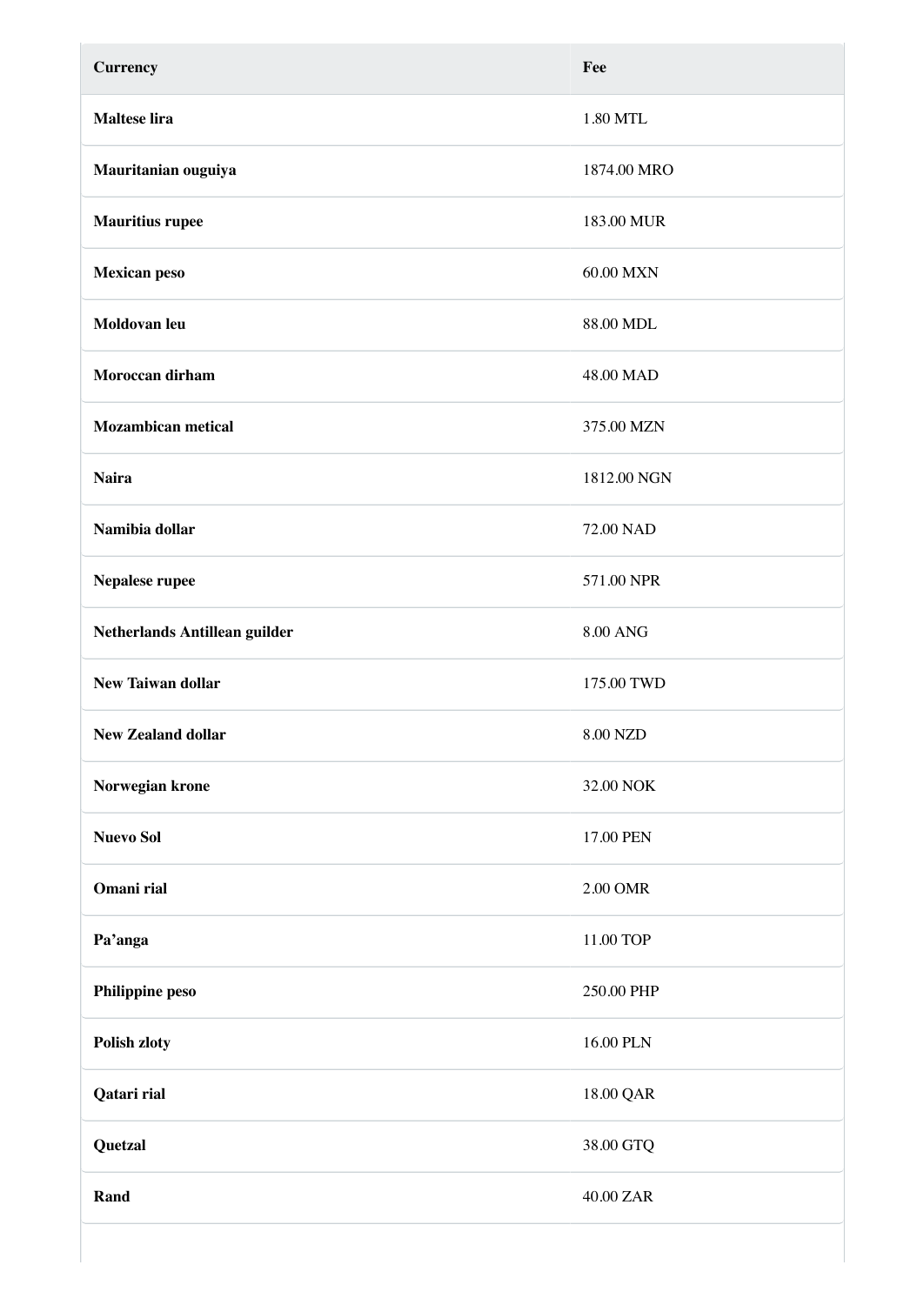| <b>Currency</b> | Fee          |
|-----------------|--------------|
| <b>Riel</b>     | 20600.00 KHR |
| Romanian leu    | 12.00 RON    |
| Rufiyaa         | 77.00 MVR    |
| Rupiah          | 46000.00 IDR |

| <b>Currency</b>        | Fee         |
|------------------------|-------------|
| <b>Russian ruble</b>   | 150.00 RUB  |
| <b>Rwandan franc</b>   | 5000.00 RWF |
| Saint Helena pound     | 4.00 SHP    |
| Saudi riyal            | 19.00 SAR   |
| Serbian dinar          | 530.00 RSD  |
| Seychelles rupee       | 68.00 SCR   |
| Singapore dollar       | 8.00 SGD    |
| Slovak koruna          | 140.00 SKK  |
| Solomon Islands dollar | 41.00 SBD   |
| Somali shilling        | 2898.00 SOS |
| Somoni                 | 52.00 TJS   |
| Sri Lanka rupee        | 907.00 LKR  |
| Surinam dollar         | 37.00 SRD   |
| Swedish krona          | 35.00 SEK   |
| <b>Swiss franc</b>     | 6.50 CHF    |
| <b>Tala</b>            | 13.00 WST   |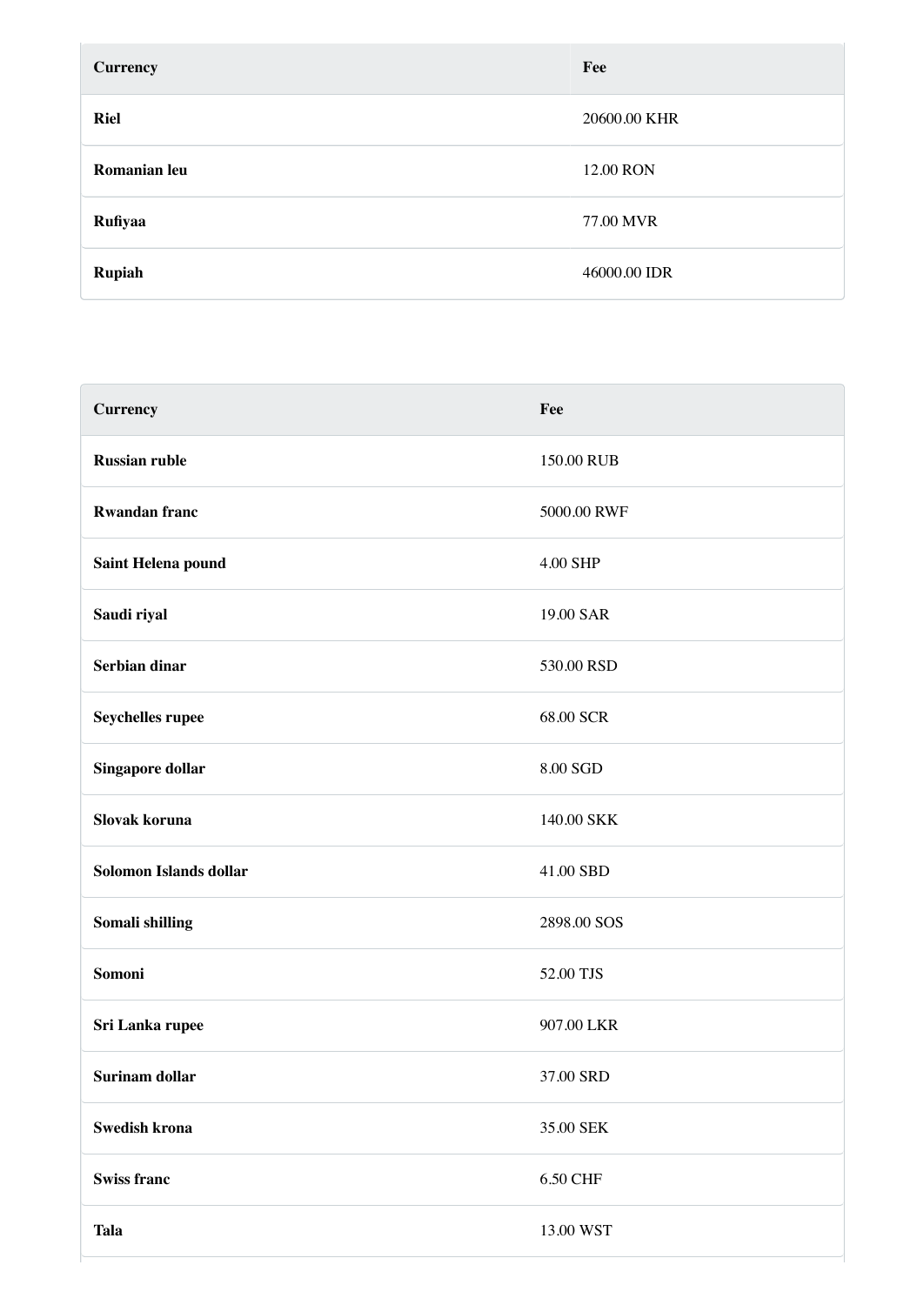| <b>Currency</b>                   | Fee               |
|-----------------------------------|-------------------|
| <b>Tanzanian shilling</b>         | 11520.00 TZS      |
| <b>Tenge</b>                      | 1887.00 KZT       |
| Thai baht                         | 200.00 THB        |
| <b>Trinidad and Tobago dollar</b> | 34.00 TTD         |
| <b>Tugrik</b>                     | 13735.00 MNT      |
| <b>Tunisian dinar</b>             | 13.00 TND         |
| <b>Turkish lira</b>               | 7.60 TRY          |
| <b>Uganda shilling</b>            | 18388.00 UGX      |
| <b>UAE</b> dirham                 | 20.00 AED         |
| <b>UK</b> pounds sterling         | 3.00 GBP          |
| <b>US</b> dollar                  | 5.00 USD          |
| <b>Uruguay</b> peso               | 100.00 UYI/UYU    |
| Vatu                              | 582.00 VUV        |
| Venezuelan bolivar                | 30,000,000.00 VES |
| <b>Won</b>                        | 5830.00 KRW       |
| Yemeni rial                       | 1252.00 YER       |
| Yuan renminbi                     | 35.00 CNY         |
| Zambian kwacha                    | 107.50 ZMW        |

#### <span id="page-37-0"></span>**ID & MY - Fixed fee for card withdrawal**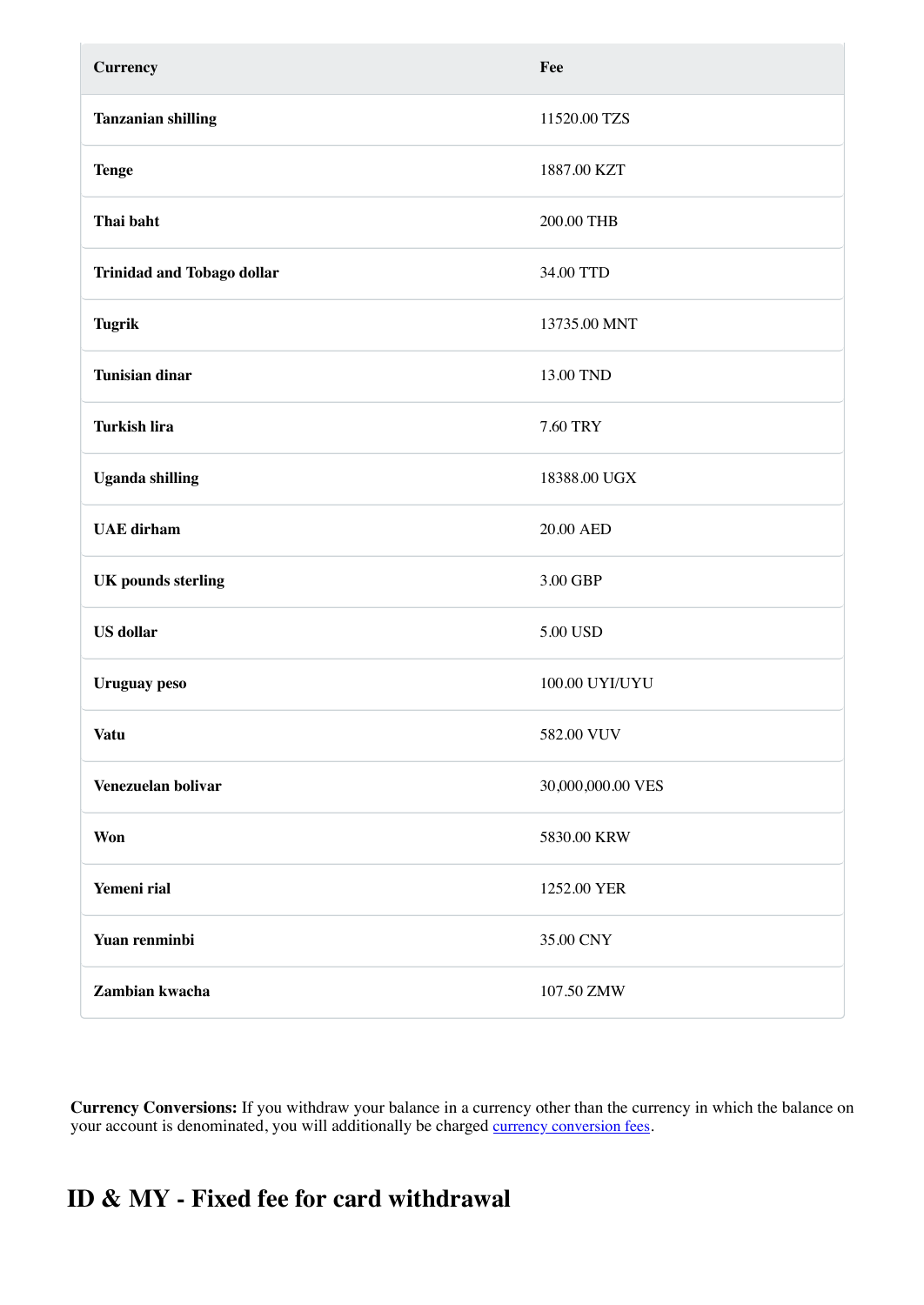| <b>Currency</b>         | Fee             |
|-------------------------|-----------------|
| Albania lek             | 552.00 ALL      |
| <b>Algerian dinar</b>   | 600.00 DZD      |
| Angola kwanza           | 2466.00 AOA     |
| Argentine peso          | 15.00 ARS       |
| Armenian dram           | 2625.00 AMD     |
| <b>Aruban florin</b>    | 9.00 AWG        |
| Australian dollar       | <b>7.00 AUD</b> |
| Azerbaijan manat        | 8.50 AZN        |
| <b>Bahamian dollar</b>  | 5.00 BSD        |
| <b>Bahraini dinar</b>   | 2.00 BHD        |
| <b>Balboa</b>           | 5.00 PAB        |
| <b>Barbados</b> dollar  | 10.00 BBD       |
| <b>Belizean dollar</b>  | 10.00 BZD       |
| <b>Bermudian dollar</b> | 5.00 BMD        |
| <b>Bhutan ngultrum</b>  | 355.00 BTN      |
| <b>Boliviano</b>        | 35.00 BOB       |
| Botswana pula           | 54.00 BWP       |
| <b>Brazilian real</b>   | 10.00 BRL       |
| <b>Brunei</b> dollar    | 7.00 BND        |
| <b>Bulgarian lev</b>    | 7.00 BGN        |
| <b>Burundi</b> franc    | 9449.00 BIF     |
|                         |                 |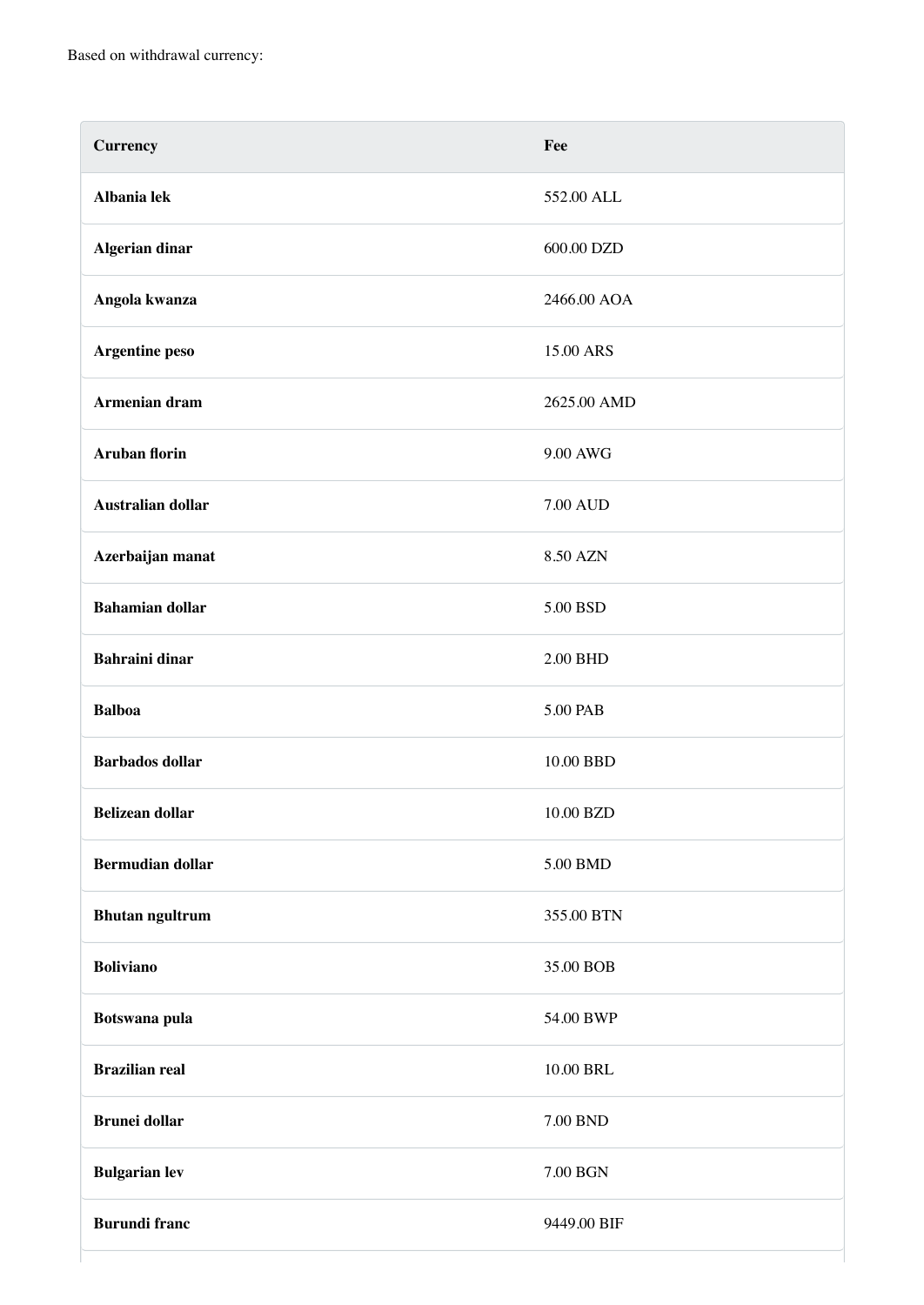| <b>Currency</b>          | Fee          |
|--------------------------|--------------|
| Cabo Verde escudo        | 497.00 CVE   |
| <b>Canadian dollar</b>   | 6.00 CAD     |
| Cayman Island dollar     | 4.00 KYD     |
| <b>CFA</b> franc BEAC    | 2956.00 XAF  |
| <b>CFA</b> france        | 2700.00 XOF  |
| <b>Chilean</b> peso      | 2400.00 CLP  |
| <b>Comoro</b> franc      | 2218.00 KMF  |
| Cordoba oro              | 171.00 NIO   |
| <b>Columbian peso</b>    | 16658.00 COP |
| <b>Congolese franc</b>   | 8452.00 CDF  |
| <b>Convertible mark</b>  | 9.00 BAM     |
| <b>Costa Rican colon</b> | 2816.00 CRC  |
| <b>Cypriot</b> pound     | 2.40 CYP     |

| <b>Currency</b>       | Fee           |
|-----------------------|---------------|
| Czech koruna          | 110.00 CZK    |
| <b>Dalasi</b>         | 256.00 GMD    |
| <b>Danish krone</b>   | 30.00 DKK     |
| <b>Denar</b>          | 278.00 MKD    |
| Djibouti franc        | 889.00 DJF    |
| <b>Dominican peso</b> | 267.00 DOP    |
| Dong                  | 115874.00 VND |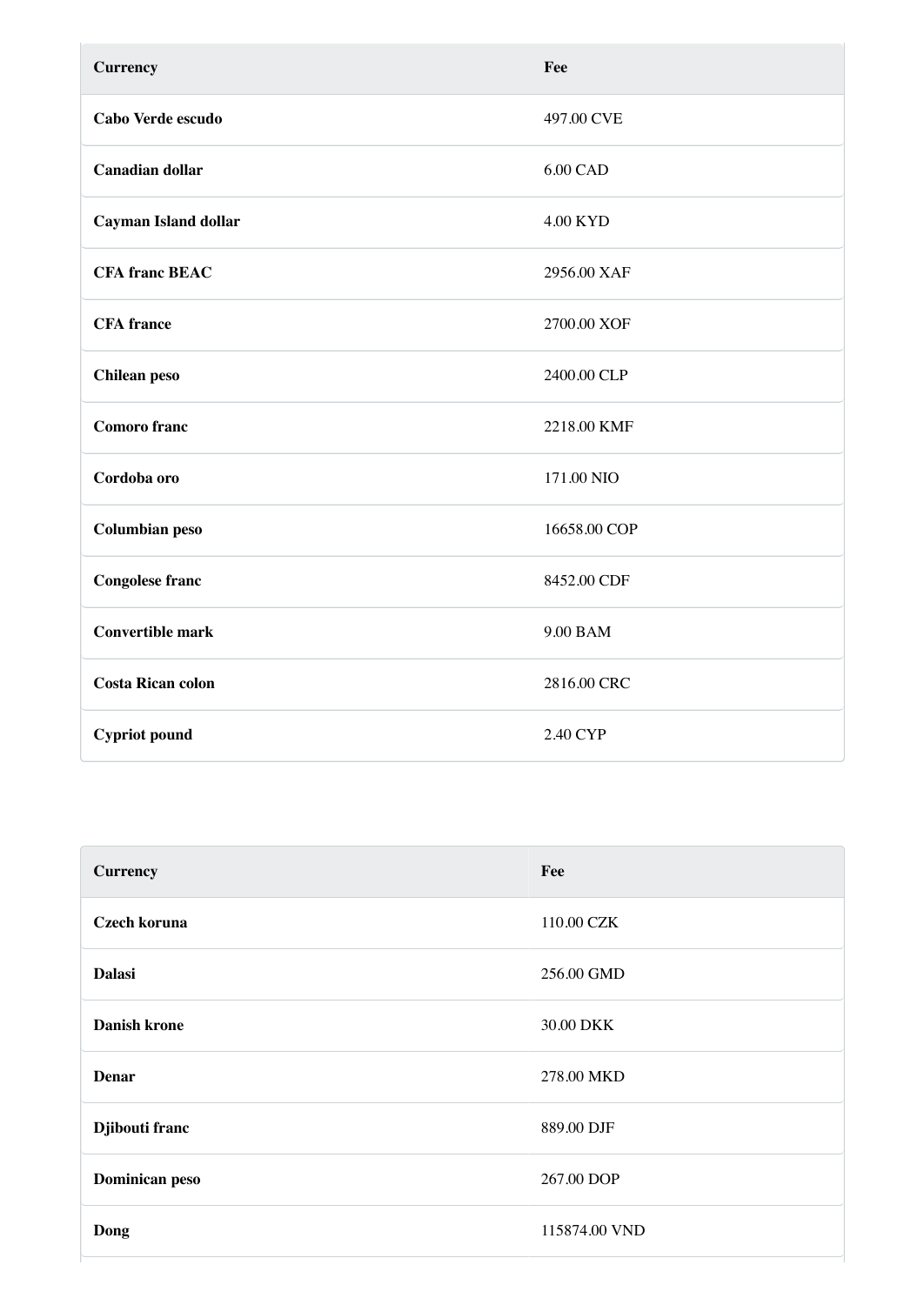| <b>Currency</b>               | Fee             |
|-------------------------------|-----------------|
| <b>East Caribbean dollar</b>  | 14.00 XCD       |
| <b>Egyptian pound</b>         | 79.00 EGP       |
| <b>Estonian kroon</b>         | 60.00 EEK       |
| Ethiopian birr                | 160.00 ETB      |
| <b>Euro</b>                   | <b>4.00 EUR</b> |
| <b>Falkland Islands pound</b> | 4.00 FKP        |
| Fiji dollar                   | 11.00 FJD       |
| Gibraltar pound               | 4.00 GIP        |
| Guarani                       | 32625.00 PYG    |
| <b>Guinea franc</b>           | 47695.00 GNF    |
| Guyana dollar                 | 1043.00 GYD     |
| <b>Hong Kong dollar</b>       | 40.00 HKD       |
| Hryvnia                       | 122.00 UAH      |
| <b>Hungarian forint</b>       | 1000.00 HUF     |
| <b>Iceland krona</b>          | 340.00 ISK      |
| <b>Indian rupee</b>           | 200.00 INR      |
| Israeli new shekel            | 22.00 ILS       |
| Japanese yen                  | 610.00 JPY      |
| Jamaican dollar               | 670.00 JMD      |
| Jordanian dinar               | 3.60 JOD        |
| <b>Kenyan shilling</b>        | 504.00 KES      |
| Kina                          | 17.00 PGK       |
|                               |                 |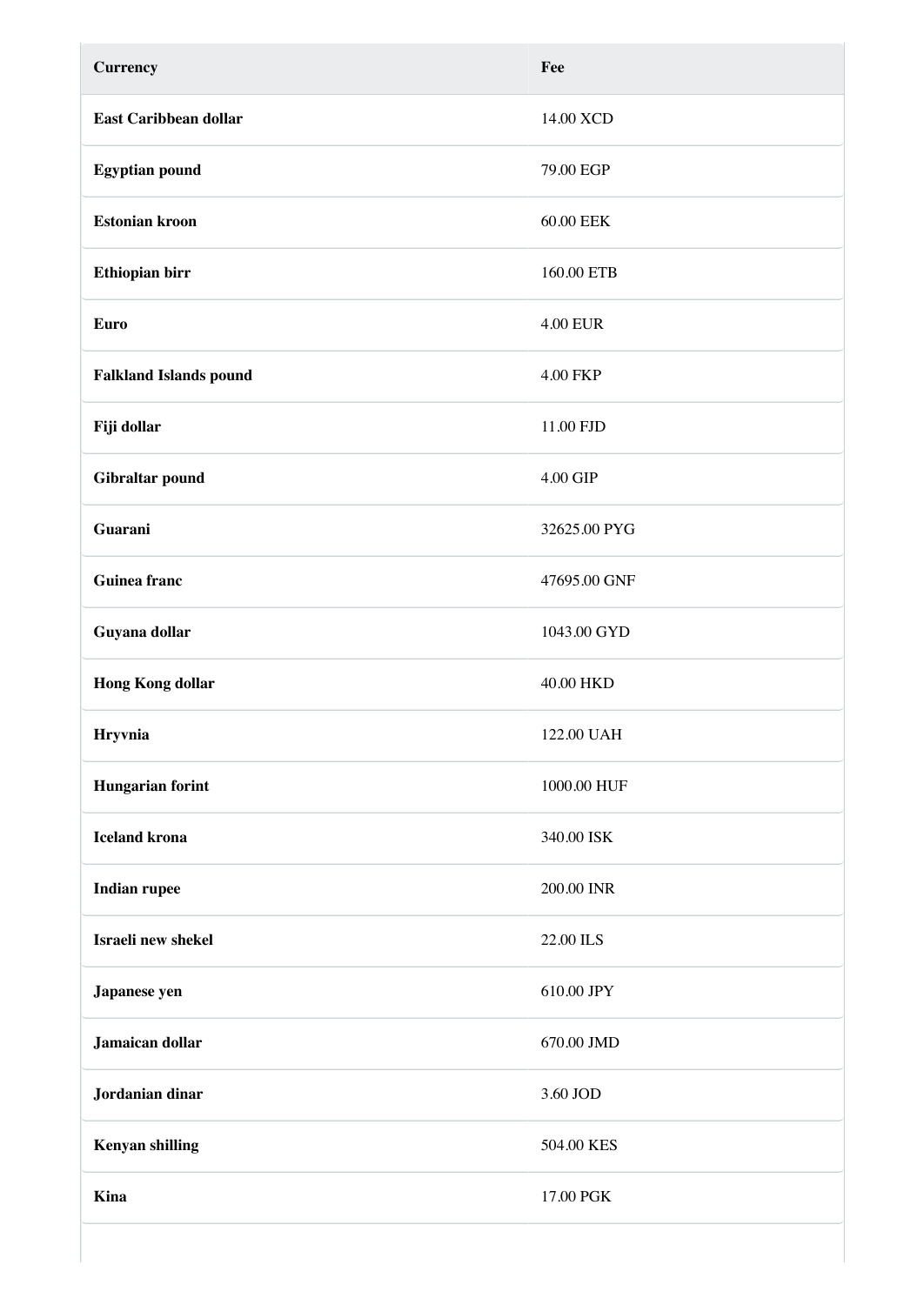| <b>Currency</b> | Fee          |
|-----------------|--------------|
| Kip             | 44392.00 LAK |
| Kuna            | 30.00 HRK    |
| Kuwaiti dinar   | 5.00 KWD     |
| Kwacha          | 3684.00 MWK  |
| Kyrgyzstani som | 425.00 KGS   |

| <b>Currency</b>           | Fee          |
|---------------------------|--------------|
| Lari                      | 14.00 GEL    |
| <b>Latvian</b> lat        | 3.00 LVL     |
| Leone                     | 49324.00 SLL |
| Lempira                   | 123.00 HNL   |
| Lilangeni                 | 72.00 SZL    |
| Lithuanian litas          | 14.00 LTL    |
| Malaysian ringgit         | 3.00 MYR     |
| <b>Malagasy Ariary</b>    | 18259.00 MGA |
| <b>Maltese lira</b>       | 1.80 MTL     |
| Mauritanian ouguiya       | 1874.00 MRO  |
| <b>Mauritius rupee</b>    | 183.00 MUR   |
| Mexican peso              | 60.00 MXN    |
| Moldovan leu              | 88.00 MDL    |
| Moroccan dirham           | 48.00 MAD    |
| <b>Mozambican metical</b> | 375.00 MZN   |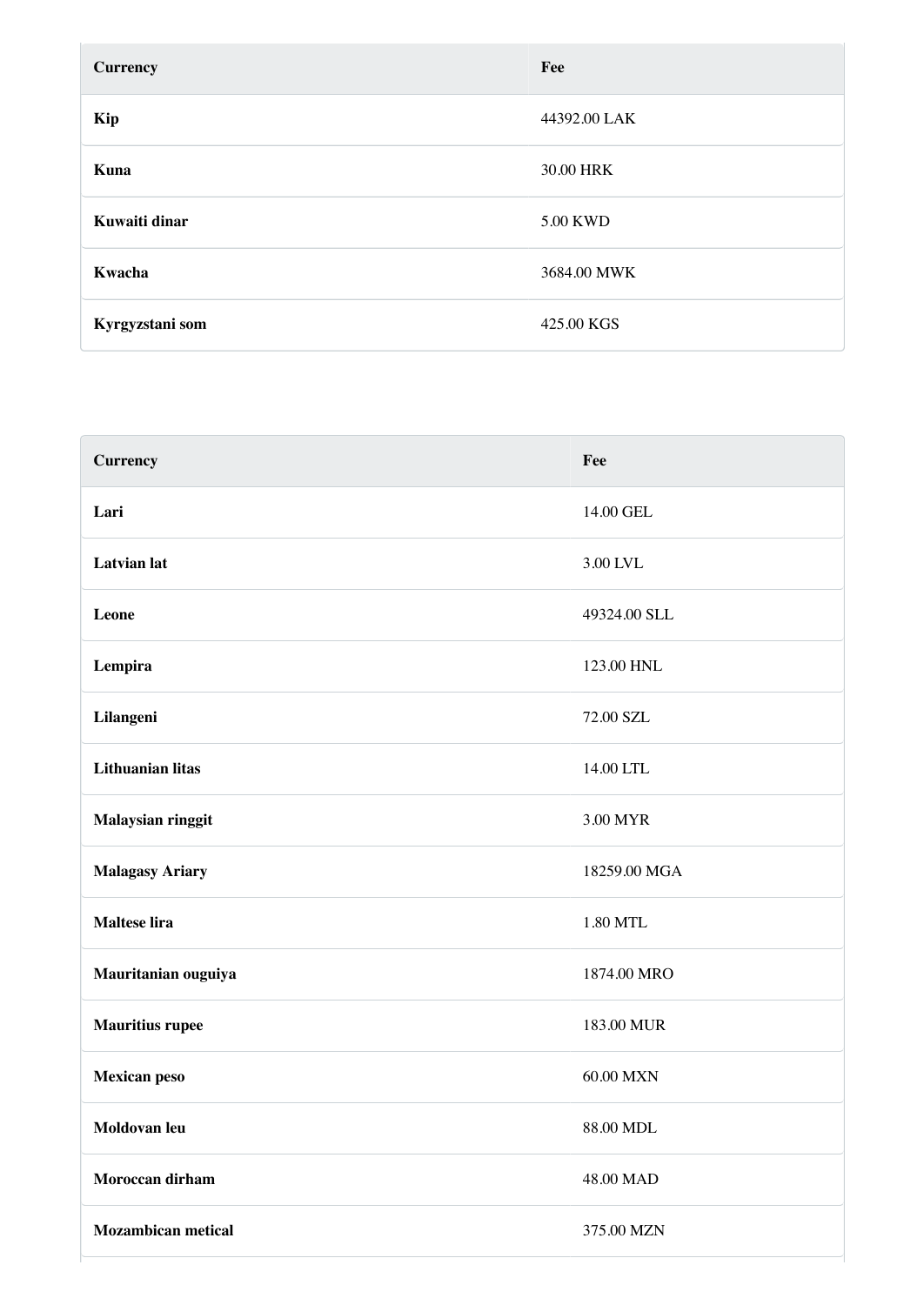| <b>Currency</b>               | Fee                   |
|-------------------------------|-----------------------|
| <b>Naira</b>                  | 1812.00 NGN           |
| Namibia dollar                | 72.00 NAD             |
| Nepalese rupee                | 571.00 NPR            |
| Netherlands Antillean guilder | 8.00 ANG              |
| New Taiwan dollar             | 175.00 TWD            |
| <b>New Zealand dollar</b>     | 8.00 NZD              |
| Norwegian krone               | 32.00 NOK             |
| <b>Nuevo Sol</b>              | 17.00 PEN             |
| Omani rial                    | 2.00 OMR              |
| Pa'anga                       | 11.00 TOP             |
| Philippine peso               | 50.00 PHP             |
| Polish zloty                  | 16.00 PLN             |
| Qatari rial                   | 18.00 QAR             |
| Quetzal                       | $38.00\;\mathrm{GTQ}$ |
| Rand                          | 40.00 ZAR             |
| <b>Riel</b>                   | 20600.00 KHR          |
| Romanian leu                  | 12.00 RON             |
| Rufiyaa                       | 77.00 MVR             |
| Rupiah                        | 46000.00 IDR          |

| <b>Currency</b>      | Fee        |
|----------------------|------------|
| <b>Russian ruble</b> | 150.00 RUB |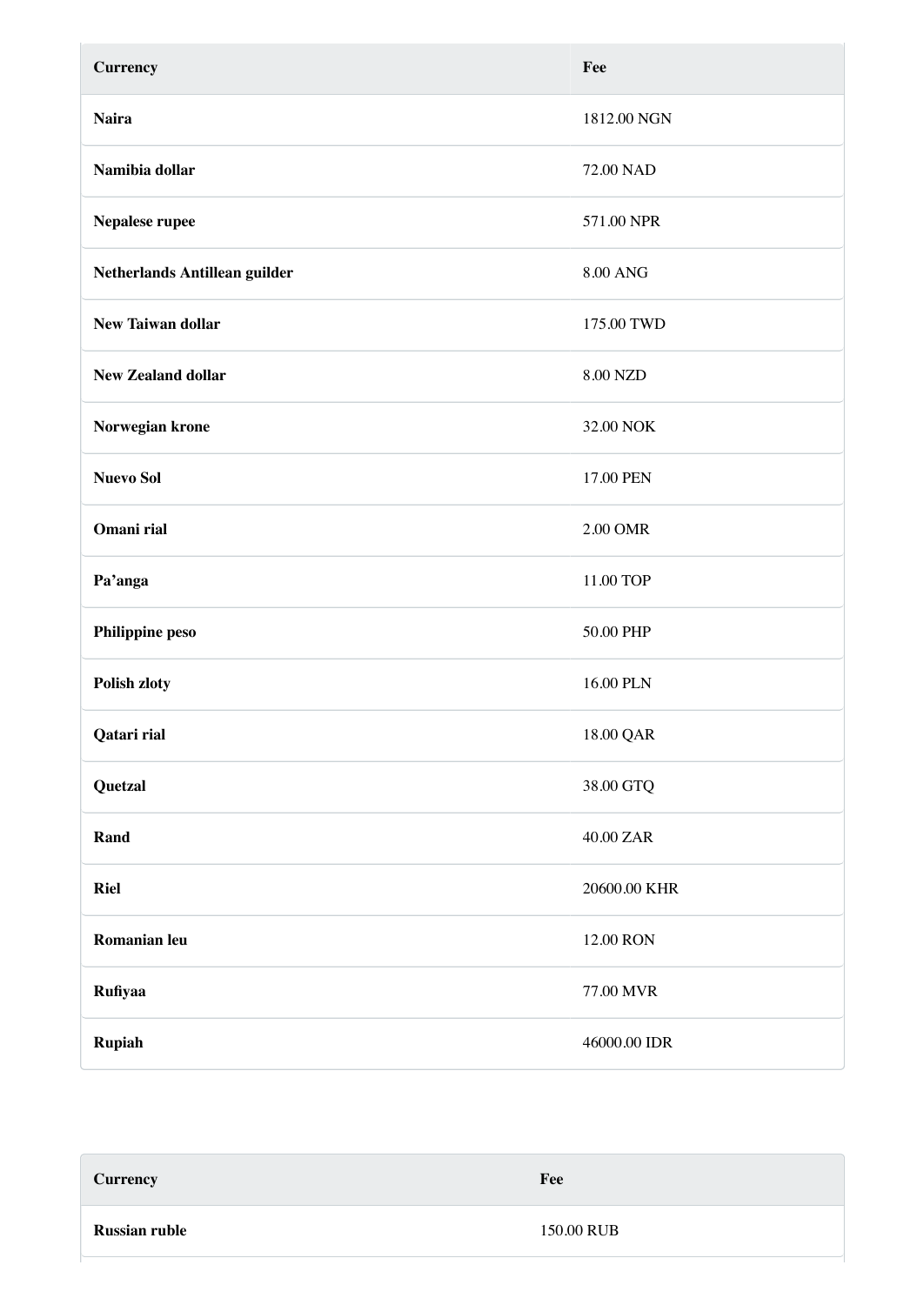| <b>Currency</b>                   | Fee          |
|-----------------------------------|--------------|
| <b>Rwandan franc</b>              | 5000.00 RWF  |
| Saint Helena pound                | 4.00 SHP     |
| Saudi riyal                       | 19.00 SAR    |
| Serbian dinar                     | 530.00 RSD   |
| Seychelles rupee                  | 68.00 SCR    |
| Singapore dollar                  | 8.00 SGD     |
| Slovak koruna                     | 140.00 SKK   |
| Solomon Islands dollar            | 41.00 SBD    |
| Somali shilling                   | 2898.00 SOS  |
| Somoni                            | 52.00 TJS    |
| Sri Lanka rupee                   | 907.00 LKR   |
| Surinam dollar                    | 37.00 SRD    |
| <b>Swedish krona</b>              | 35.00 SEK    |
| <b>Swiss franc</b>                | 6.50 CHF     |
| <b>Tala</b>                       | 13.00 WST    |
| <b>Tanzanian shilling</b>         | 11520.00 TZS |
| <b>Tenge</b>                      | 1887.00 KZT  |
| Thai baht                         | 200.00 THB   |
| <b>Trinidad and Tobago dollar</b> | 34.00 TTD    |
| <b>Tugrik</b>                     | 13735.00 MNT |
| <b>Tunisian dinar</b>             | 13.00 TND    |
| <b>Turkish lira</b>               | 7.60 TRY     |
|                                   |              |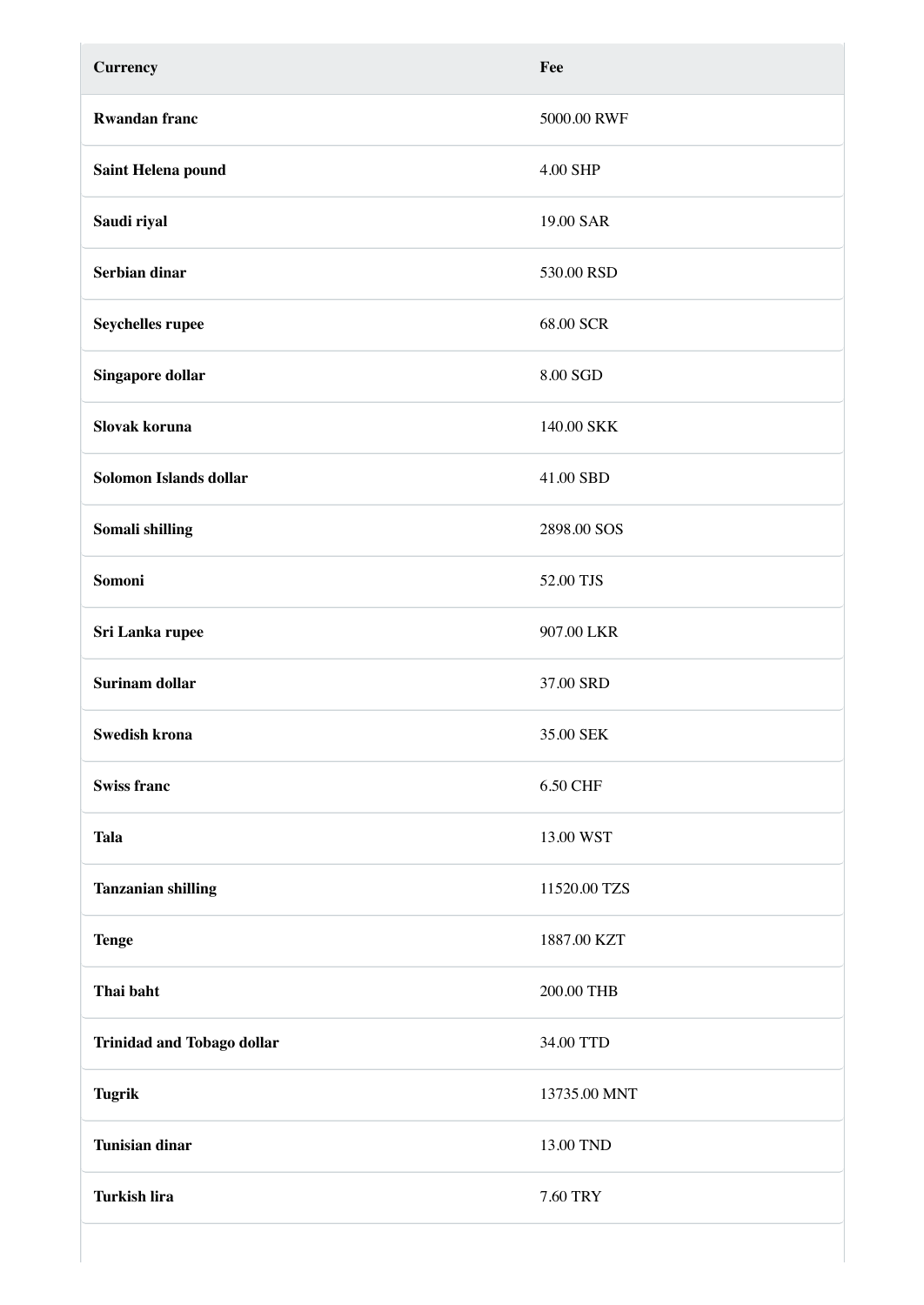| <b>Currency</b>           | Fee               |
|---------------------------|-------------------|
| <b>Uganda shilling</b>    | 18388.00 UGX      |
| <b>UAE</b> dirham         | 20.00 AED         |
| <b>UK</b> pounds sterling | 3.00 GBP          |
| <b>US</b> dollar          | 5.00 USD          |
| <b>Uruguay</b> peso       | 100.00 UYI/UYU    |
| <b>Vatu</b>               | 582.00 VUV        |
| Venezuelan bolivar        | 30,000,000.00 VES |
| Won                       | 5830.00 KRW       |
| Yemeni rial               | 1252.00 YER       |
| Yuan renminbi             | 35.00 CNY         |
| Zambian kwacha            | 107.50 ZMW        |

### Other Merchant Fees

Included below are fees associated with events, requests, or actions that may happen when you use your account.

#### **Other Fees**

| <b>Activity</b>                                               | <b>Description</b>                                                                                                                                                                        | Rate                                                      |
|---------------------------------------------------------------|-------------------------------------------------------------------------------------------------------------------------------------------------------------------------------------------|-----------------------------------------------------------|
| <b>Bank Return on</b><br>Withdrawal/Transfer<br>out of PayPal | This fee is charged when a withdrawal/transfer out of<br>PayPal is attempted by a user and it fails because<br>incorrect bank account information or delivery<br>information is provided. | See Bank Return on Transfer out<br>of PayPal Table below. |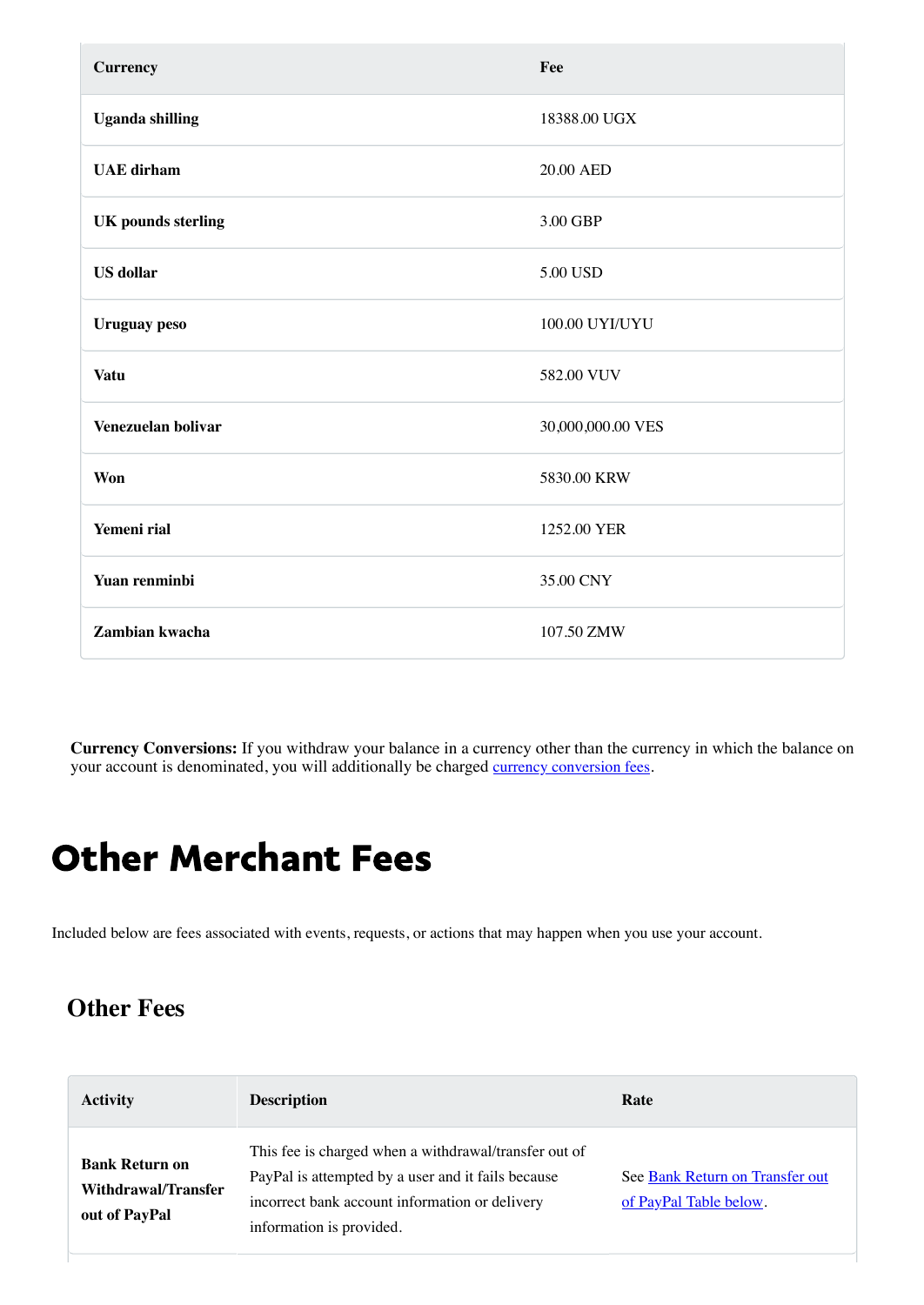| <b>Activity</b>                                                | <b>Description</b>                                                                                                                                                                                                                                                                     | Rate                                                                                                                                                                                       |
|----------------------------------------------------------------|----------------------------------------------------------------------------------------------------------------------------------------------------------------------------------------------------------------------------------------------------------------------------------------|--------------------------------------------------------------------------------------------------------------------------------------------------------------------------------------------|
| <b>Credit Card and</b><br><b>Debit Card</b><br>Confirmation(s) | Some users, in order to increase their sending limit or<br>as PayPal may determine, may be charged a credit<br>card and debit card link and confirmation fee. This<br>amount will be refunded when you successfully<br>complete the credit card or debit card verification<br>process. | See Credit Card and Debit Card<br><b>Link and Confirmation Table</b><br>below.                                                                                                             |
| <b>Commercial</b>                                              | <b>Full Refunds</b><br><b>Partial Refunds</b>                                                                                                                                                                                                                                          | • If you refund a Commercial<br>Transaction payment, there<br>are no fees to make the<br>refund, but the fees you<br>originally paid to receive<br>the payment are not<br>returned to you. |
| <b>Transaction Refunds</b>                                     |                                                                                                                                                                                                                                                                                        | • If you refund a Commercial<br>Transaction payment, there<br>are no fees to make the<br>refund, but the fees you<br>originally paid to receive<br>the payment are not<br>returned to you. |
| <b>Records Request</b>                                         | This fee will apply for requests of information relating<br>to why we had reasonable justification to refuse your<br>payment order. We will not charge you for records<br>requested in connection with your good-faith assertion<br>of an error in your PayPal account.                | 10.00 SGD or other currency<br>equivalent (per item)                                                                                                                                       |

### <span id="page-45-0"></span>**Bank Return on Withdrawal/Transfer out of PayPal Table**

| <b>Market/Region</b> | Rate          |
|----------------------|---------------|
| HR & IS              | 3.00 EUR      |
| ID                   | 50,000.00 IDR |
| PH                   | 250.00 PHP    |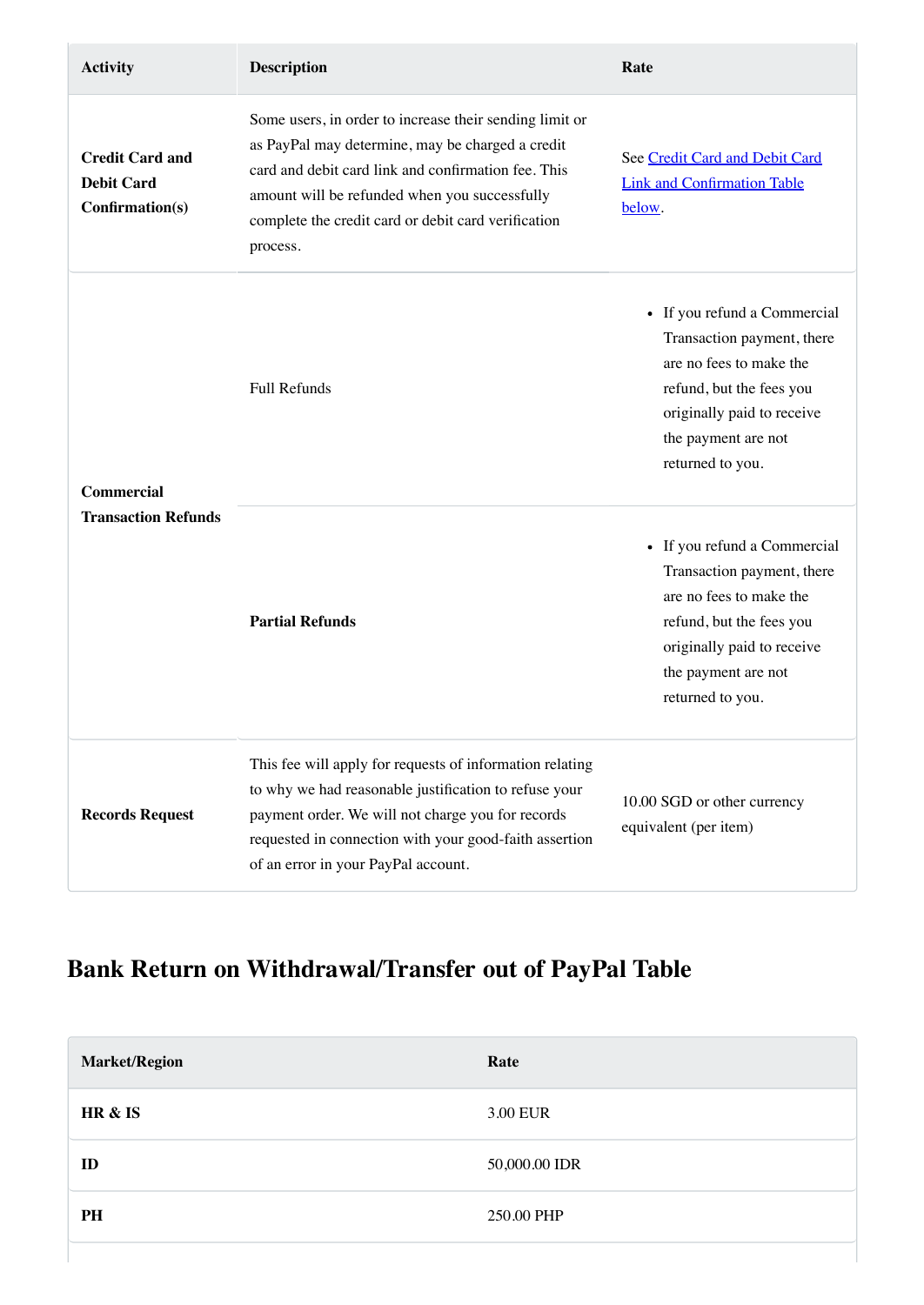<span id="page-46-0"></span>

| <b>Market/Region</b> | Rate      |
|----------------------|-----------|
| <b>MY</b>            | 15.00 MYR |

### **Credit Card and Debit Card Link and Confirmation Table**

| <b>Currency</b>          | Rate            |
|--------------------------|-----------------|
| <b>Australian dollar</b> | <b>2.00 AUD</b> |
| <b>Brazilian real</b>    | <b>4.00 BRL</b> |
| <b>Canadian dollar</b>   | 2.45 CAD        |
| Czech koruna             | 50.00 CZK       |
| <b>Danish krone</b>      | 12.50 DKK       |
| Euro                     | 1.50 EUR        |
| <b>Hong Kong dollar</b>  | 15.00 HKD       |
| <b>Hungarian forint</b>  | 400.00 HUF      |
| Israeli new shekel       | 8.00 ILS        |
| Japanese yen             | 200.00 JPY      |
| Malaysian ringgit        | 10.00 MYR       |
| <b>Mexican peso</b>      | 20.00 MXN       |

| <b>Currency</b>           | Rate      |
|---------------------------|-----------|
| <b>New Taiwan dollar</b>  | 70.00 TWD |
| <b>New Zealand dollar</b> | 3.00 NZD  |
|                           |           |